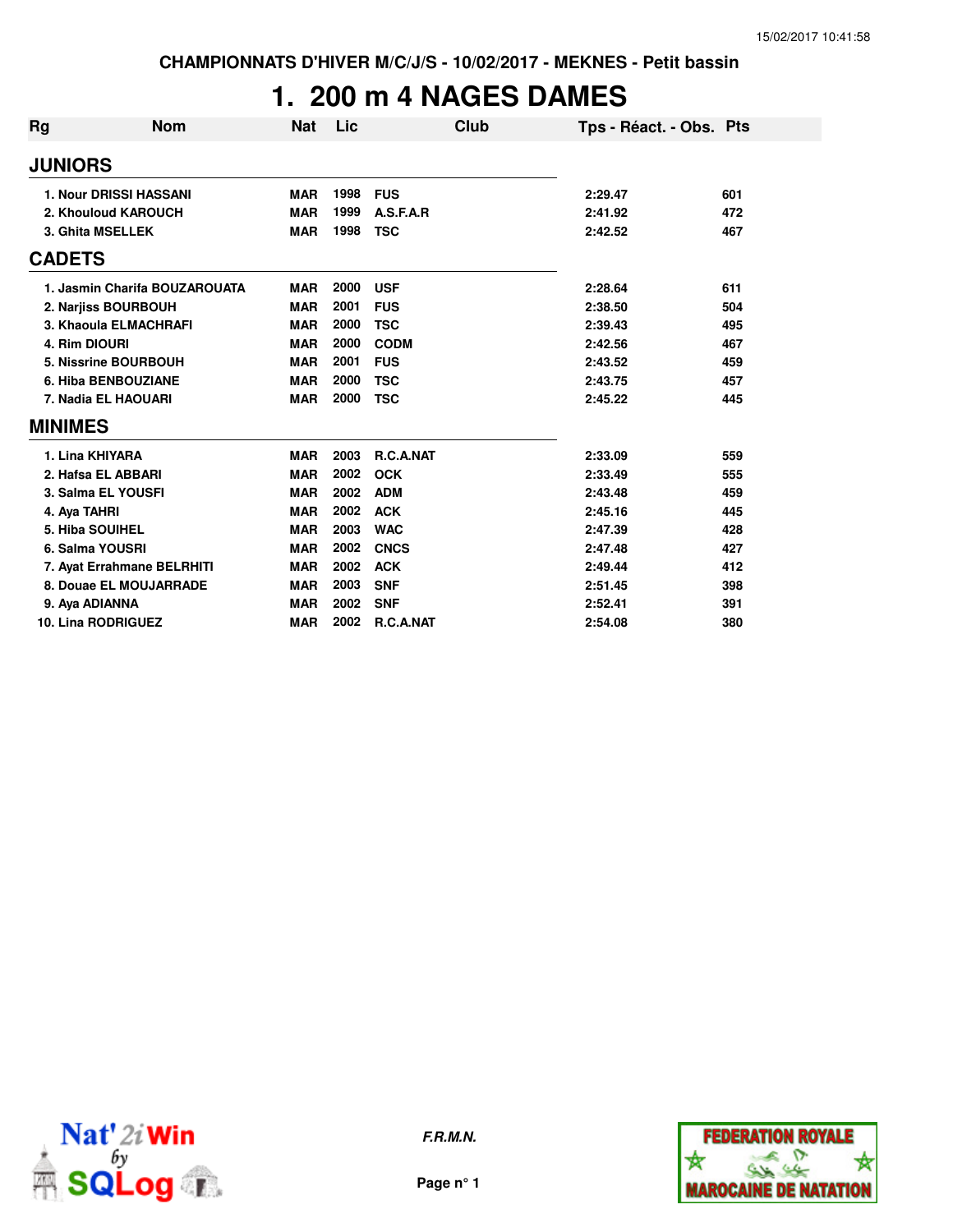# **2. 200 m 4 NAGES MESSIEURS**

| Rg                        | Nom                           | <b>Nat</b> | Lic  |             | Club | Tps - Réact. - Obs. Pts |     |
|---------------------------|-------------------------------|------------|------|-------------|------|-------------------------|-----|
| <b>SENIORS</b>            |                               |            |      |             |      |                         |     |
| 1. Said SABER             |                               | <b>MAR</b> | 1995 | <b>CODM</b> |      | 2:07.79                 | 716 |
|                           | 2. Nouamane HAOUATI           | <b>MAR</b> | 1997 | <b>USF</b>  |      | 2:23.03                 | 511 |
| 3. Lahbib BELKAZ          |                               | <b>MAR</b> | 1996 | <b>CSN</b>  |      | 2:28.69                 | 455 |
|                           | <b>NC. Souhail HAMOUCHANE</b> | <b>MAR</b> | 1997 | <b>CODM</b> |      | Dsq VI                  | 0   |
| <b>JUNIORS</b>            |                               |            |      |             |      |                         |     |
| 1. Bakr KZIBER            |                               | <b>MAR</b> | 1998 | A.S.F.A.R   |      | 2:12.95                 | 636 |
| 2. Karim AMARTI           |                               | <b>MAR</b> | 1998 | <b>USF</b>  |      | 2:26.38                 | 476 |
|                           | <b>3. Omar NABOUCHE</b>       | <b>MAR</b> | 1999 | <b>CODM</b> |      | 2:26.69                 | 473 |
|                           | 4. Hamza DAHBI SKALI          | <b>MAR</b> | 1998 | <b>CSN</b>  |      | 2:27.94                 | 461 |
| <b>CADETS</b>             |                               |            |      |             |      |                         |     |
|                           | 1. Abdeljabbar REGRAGUI       | <b>MAR</b> | 2001 | <b>CODM</b> |      | 2:11.25                 | 661 |
| 2. Youssef HEMRI          |                               | <b>MAR</b> | 2001 | <b>FUS</b>  |      | 2:16.15                 | 592 |
|                           | 3. Adnane BADRANI             | <b>MAR</b> | 2000 | R.C.A.NAT   |      | 2:24.29                 | 497 |
|                           | <b>4. Omar EL HAOUARI</b>     | <b>MAR</b> | 2001 | <b>TSC</b>  |      | 2:24.54                 | 495 |
| 5. Marouane RAJI          |                               | <b>MAR</b> | 2000 | <b>CODM</b> |      | 2:24.84                 | 492 |
|                           | 6. Yasser MAHASSINE           | <b>MAR</b> | 2000 | <b>ADM</b>  |      | 2:26.17                 | 478 |
|                           | 7. Abdellah ETTALBI           | <b>MAR</b> | 2000 | <b>CODM</b> |      | 2:27.13                 | 469 |
|                           | 8. Anas Badr MYESSER          | <b>MAR</b> | 2001 | <b>USCM</b> |      | 2:29.65                 | 446 |
| 9. Nizar BANSAR           |                               | <b>MAR</b> | 2001 | R.C.A.NAT   |      | 2:31.61                 | 429 |
|                           | 10. Mohamed Aymane SEYAR      | <b>MAR</b> | 2000 | <b>ASS</b>  |      | 2:31.85                 | 427 |
| <b>NC. Ilyas BENHLIMA</b> |                               | <b>MAR</b> | 2001 | <b>ASS</b>  |      | Dsq NI                  | 0   |
| <b>MINIMES</b>            |                               |            |      |             |      |                         |     |
|                           | 1. Monssif Hamza TIJARI       | <b>MAR</b> | 2002 | <b>CODM</b> |      | 2:19.39                 | 552 |
|                           | 2. Oussama ELMAHBOUBI         | <b>MAR</b> | 2002 | <b>ADM</b>  |      | 2:26.07                 | 479 |
| 3. Sami KIBAL             |                               | <b>MAR</b> | 2002 | <b>WAC</b>  |      | 2:30.36                 | 440 |
| 4. Ali KAMIL              |                               | <b>MAR</b> | 2002 | <b>WAC</b>  |      | 2:30.92                 | 435 |
| 5. Idriss AZHAR           |                               | <b>MAR</b> | 2003 | R.C.A.NAT   |      | 2:31.40                 | 431 |
|                           | 6. Mohamed Amine CHANNANI     | <b>MAR</b> | 2002 | <b>CSE</b>  |      | 2:35.46                 | 398 |
| <b>NC. Adam ZIANE</b>     |                               | <b>MAR</b> | 2002 | <b>CNCS</b> |      | Dsq NI                  | 0   |



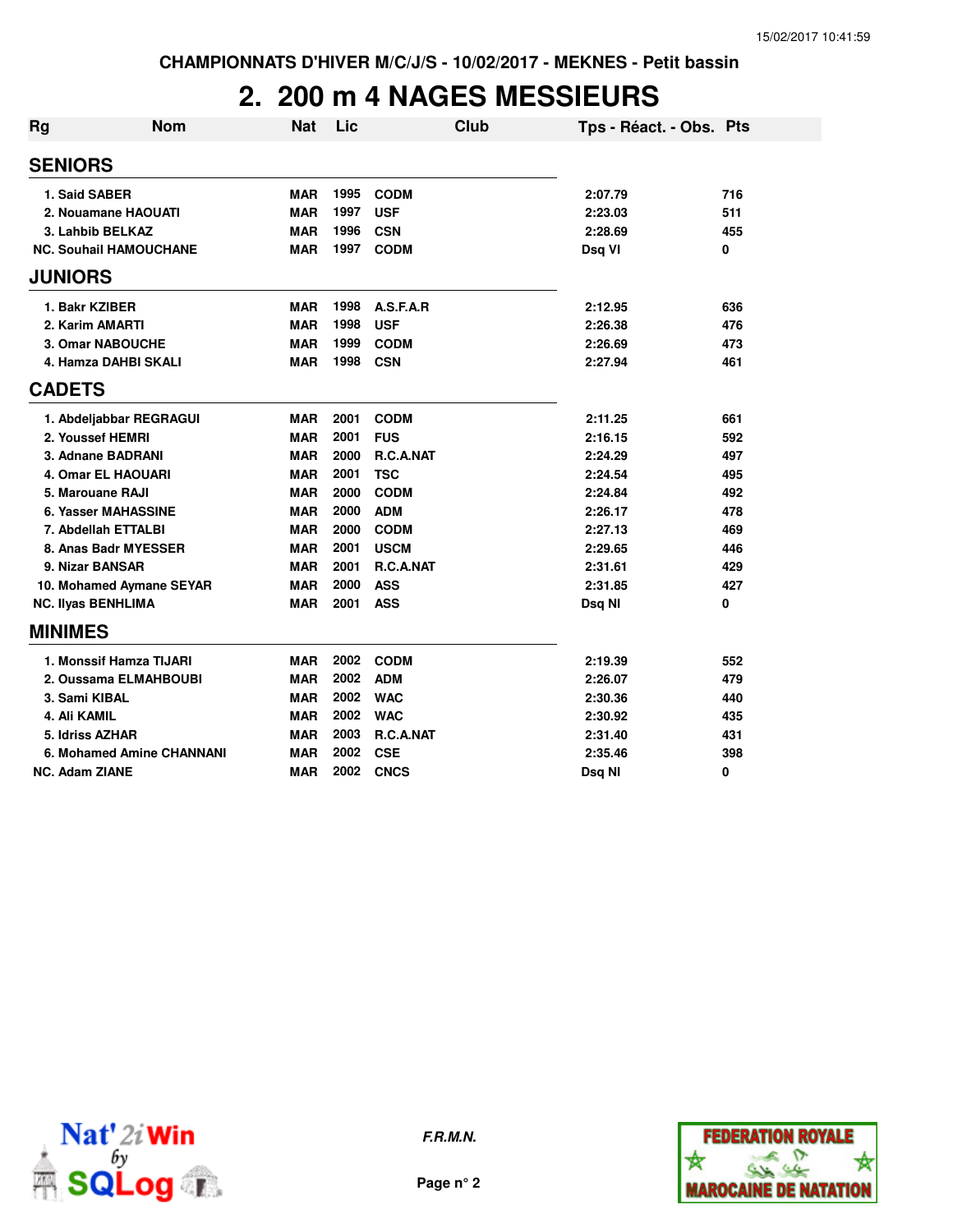### **3. 50 m BRASSE DAMES**

| Rg                | <b>Nom</b>          | <b>Nat</b> | Lic  |             | Club | Tps - Réact. - Obs. Pts |     |
|-------------------|---------------------|------------|------|-------------|------|-------------------------|-----|
| <b>SENIORS</b>    |                     |            |      |             |      |                         |     |
| 1. Noura MANA     |                     | <b>MAR</b> | 1997 | <b>TSC</b>  |      | 36.44                   | 549 |
| 2. Zineb ZOUHAIRI |                     | <b>MAR</b> | 1997 | R.C.A.NAT   |      | 37.70                   | 496 |
| <b>JUNIORS</b>    |                     |            |      |             |      |                         |     |
|                   | 1. Khouloud KAROUCH | <b>MAR</b> | 1999 | A.S.F.A.R   |      | 35.94                   | 572 |
|                   | 2. Ghita MSELLEK    | <b>MAR</b> | 1998 | <b>TSC</b>  |      | 38.28                   | 473 |
| <b>CADETS</b>     |                     |            |      |             |      |                         |     |
|                   | 1. Nadia EL HAOUARI | <b>MAR</b> | 2000 | <b>TSC</b>  |      | 35.94                   | 572 |
| 2. Ayya AJDI      |                     | <b>MAR</b> | 2001 | <b>KACM</b> |      | 36.84                   | 531 |
|                   | 3. Hiba BENBOUZIANE | <b>MAR</b> | 2000 | <b>TSC</b>  |      | 39.04                   | 446 |
| 4. Hajar ZAKI     |                     | <b>MAR</b> | 2001 | R.C.A.NAT   |      | 40.26                   | 407 |
|                   | 5. Aya EL HAOUAT    | <b>MAR</b> | 2001 | <b>MAS</b>  |      | 41.41                   | 374 |
| <b>MINIMES</b>    |                     |            |      |             |      |                         |     |
| 1. Hiba LAKNIT    |                     | <b>MAR</b> | 2002 | <b>CODM</b> |      | 35.19                   | 609 |
|                   | 2. Oumayma ETTALBI  | <b>MAR</b> | 2003 | <b>CODM</b> |      | 37.00                   | 524 |
|                   | 3. Salma EL YOUSFI  | <b>MAR</b> | 2002 | <b>ADM</b>  |      | 39.04                   | 446 |
|                   | 4. Salma YOUSRI     | <b>MAR</b> | 2002 | <b>CNCS</b> |      | 41.41                   | 374 |



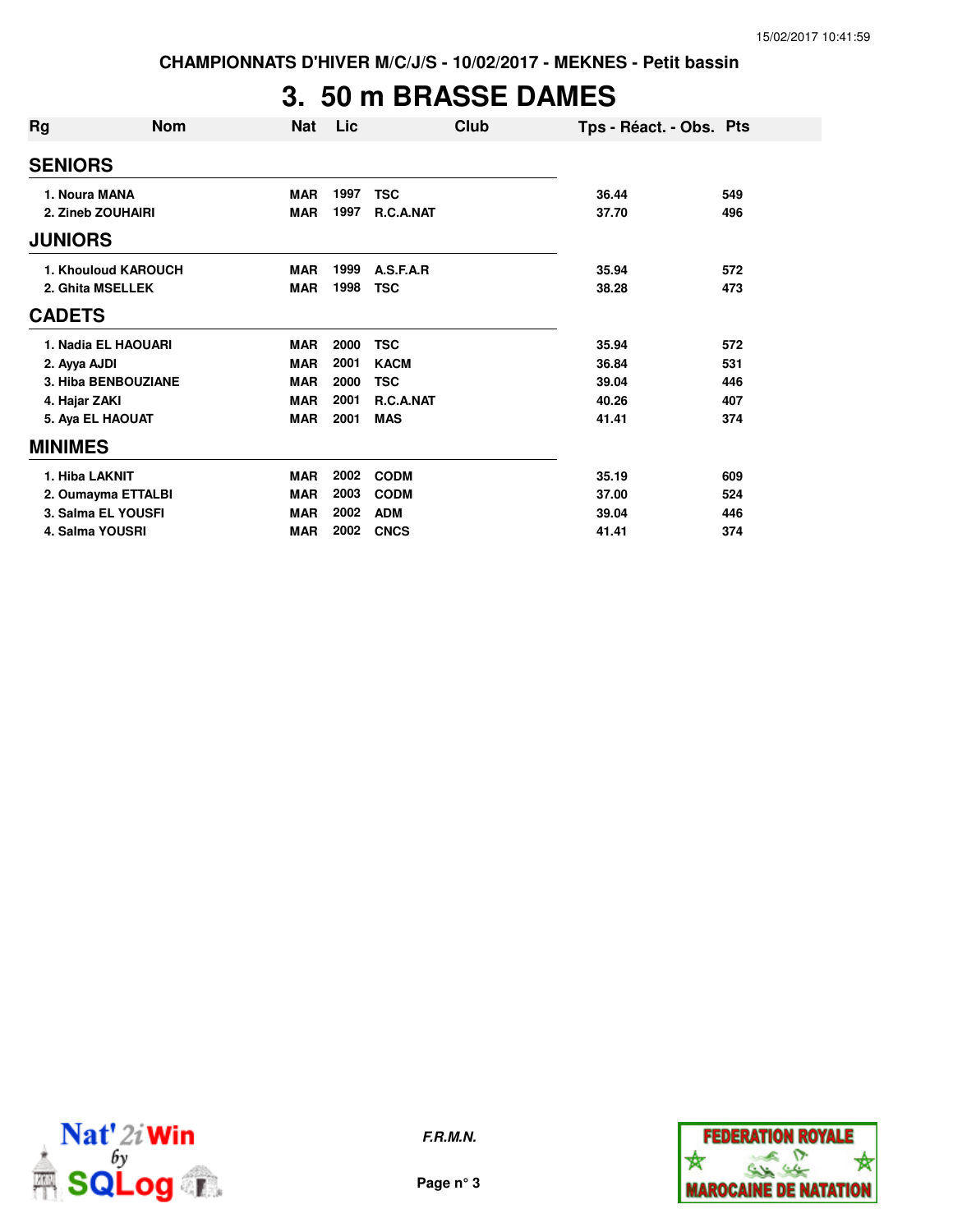# **4. 50 m BRASSE MESSIEURS**

| Rg | <b>Nom</b>                     | <b>Nat</b> | Lic  |               | Club | Tps - Réact. - Obs. Pts |     |
|----|--------------------------------|------------|------|---------------|------|-------------------------|-----|
|    | <b>SENIORS</b>                 |            |      |               |      |                         |     |
|    | 1. Ahmed Reda ENNAIM           | <b>MAR</b> | 1996 | <b>CODM</b>   |      | 29.31                   | 753 |
|    | 2. Amine FAWZI                 | <b>MAR</b> | 1986 | <b>FUS</b>    |      | 29.53                   | 737 |
|    | 3. Badreddine FAWZI            | <b>MAR</b> | 1991 | <b>USCM</b>   |      | 30.71                   | 655 |
|    | <b>4. Souhail HAMOUCHANE</b>   | <b>MAR</b> | 1997 | <b>CODM</b>   |      | 31.48                   | 608 |
|    | <b>JUNIORS</b>                 |            |      |               |      |                         |     |
|    | 1. Abdelkrim ESSABIHI EDDAFALI | <b>MAR</b> | 1999 | <b>ADM</b>    |      | 29.73                   | 722 |
|    | 2. Mehdi AYOUBI                | <b>MAR</b> | 1998 | <b>CODM</b>   |      | 30.71                   | 655 |
|    | 2. Yahya SOULHI                | <b>MAR</b> | 1998 | <b>ADM</b>    |      | 30.71                   | 655 |
|    | <b>4. Ali SADOUK</b>           | <b>MAR</b> | 1999 | <b>USF</b>    |      | 31.19                   | 625 |
|    | <b>CADETS</b>                  |            |      |               |      |                         |     |
|    | 1. Ahmed Yassine FLIYOU        | <b>MAR</b> | 2001 | R.C.A.NAT     |      | 30.38                   | 676 |
|    | 2. Med Yassine BOUKHARI        | <b>MAR</b> | 2001 | <b>CODM</b>   |      | 31.07                   | 632 |
|    | 3. Med Saad EL HADI            | <b>MAR</b> | 2000 | <b>USCM</b>   |      | 31.98                   | 580 |
|    | <b>4. Ahmed BENNANI</b>        | <b>MAR</b> | 2001 | <b>FUS</b>    |      | 32.82                   | 536 |
|    | 5. Ilyasse MARGHANI            | <b>MAR</b> | 2001 | A.S.F.A.R     |      | 33.05                   | 525 |
|    | 6. Anas BENYAHYA               | <b>MAR</b> | 2001 | <b>FUS</b>    |      | 33.19                   | 519 |
|    | 7. Abdellah ETTALBI            | <b>MAR</b> | 2000 | <b>CODM</b>   |      | 33.72                   | 494 |
|    | 7. Hamza BENNOUNA              | <b>MAR</b> | 2000 | <b>USF</b>    |      | 33.72                   | 494 |
|    | 9. Yassine SAFIR               | <b>MAR</b> | 2001 | <b>ASAMIN</b> |      | 33.93                   | 485 |
|    | <b>10. Yasser MAHASSINE</b>    | <b>MAR</b> | 2000 | <b>ADM</b>    |      | 34.09                   | 479 |
|    | <b>MINIMES</b>                 |            |      |               |      |                         |     |
|    | 1. Mohamed Taha MALKI          | <b>MAR</b> | 2003 | <b>USCM</b>   |      | 33.56                   | 502 |
|    | 2. Azzedine EL BADRE           | <b>MAR</b> | 2003 | <b>CSE</b>    |      | 34.55                   | 460 |
|    | 3. Omar Ahmed ZOUITEN          | <b>MAR</b> | 2002 | <b>MAS</b>    |      | 34.80                   | 450 |
|    | 3. Walid DEQQAOUI              | <b>MAR</b> | 2003 | <b>USF</b>    |      | 34.80                   | 450 |



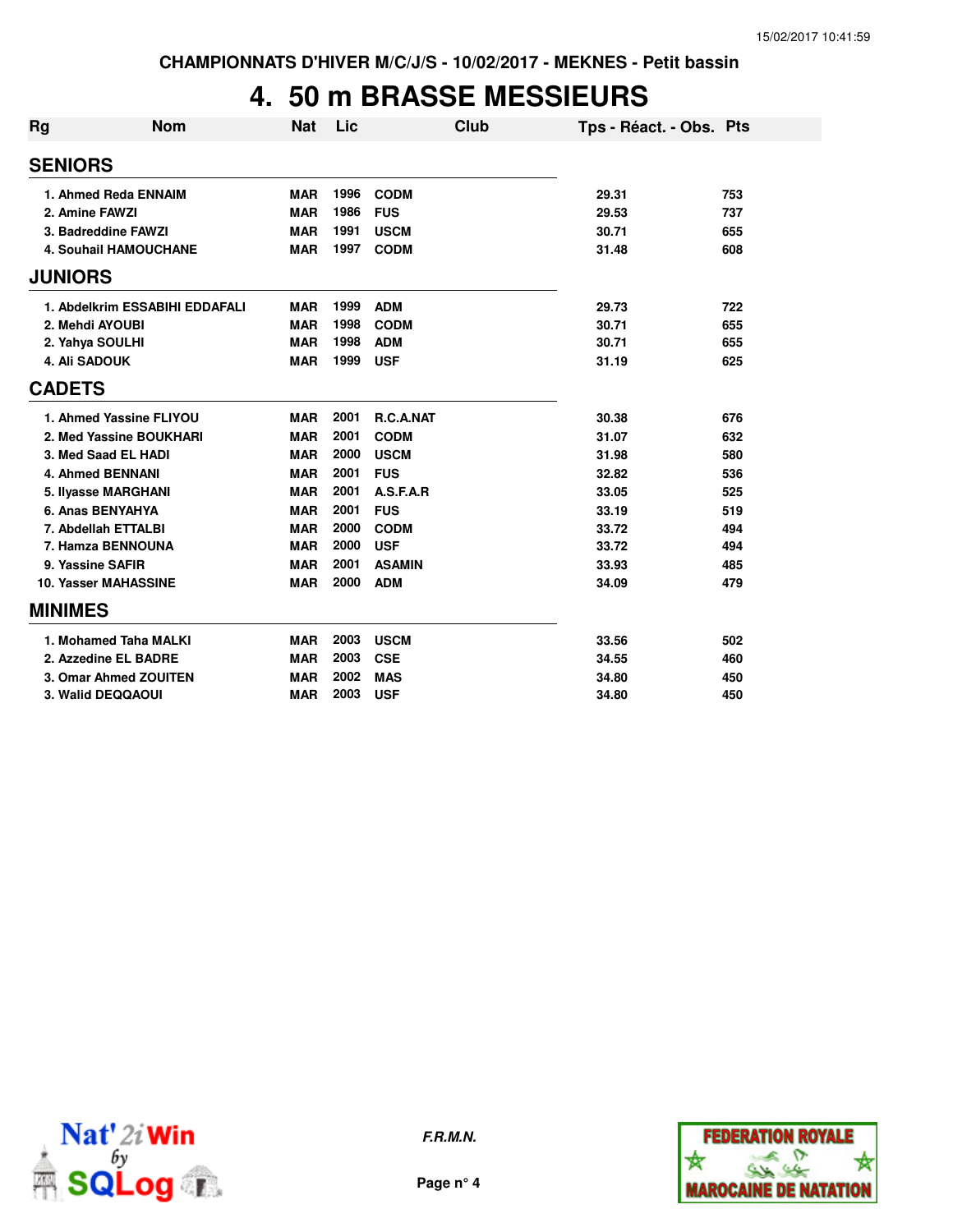# **5. 400 m NAGE LIBRE DAMES**

| Rg                       | Nom                     | Nat        | Lic  | Club        | Tps - Réact. - Obs. Pts |     |
|--------------------------|-------------------------|------------|------|-------------|-------------------------|-----|
| <b>SENIORS</b>           |                         |            |      |             |                         |     |
| 1. Noura MANA            |                         | <b>MAR</b> | 1997 | <b>TSC</b>  | 4:47.32                 | 571 |
| <b>JUNIORS</b>           |                         |            |      |             |                         |     |
| 1. Fadwa FIDADI          |                         | <b>MAR</b> | 1999 | <b>KACM</b> | 4:52.44                 | 541 |
| 2. Salma SARHANE         |                         | <b>MAR</b> | 1999 | R.C.A.NAT   | 5:12.35                 | 444 |
| 3. Aida DIOURI           |                         | <b>MAR</b> | 1999 | <b>CSN</b>  | 5:13.12                 | 441 |
| <b>CADETS</b>            |                         |            |      |             |                         |     |
| 1. Doha FAHSI            |                         | <b>MAR</b> | 2001 | <b>OCK</b>  | 4:41.09                 | 609 |
| 2. Hajar RACHDI          |                         | <b>MAR</b> | 2000 | <b>TSC</b>  | 4:47.32                 | 571 |
| 3. Atar IDRISSI          |                         | <b>MAR</b> | 2001 | <b>USCM</b> | 4:48.03                 | 566 |
| 4. Kenza MSELLEK         |                         | <b>MAR</b> | 2000 | <b>TSC</b>  | 4:49.97                 | 555 |
|                          | 5. Oumaima RAHMANI      | <b>MAR</b> | 2001 | <b>ADM</b>  | 5:01.02                 | 496 |
| <b>6. Kholoud RHNANE</b> |                         | <b>MAR</b> | 2001 | <b>ACK</b>  | 5:06.13                 | 472 |
| 7. Houda ALACHBILI       |                         | <b>MAR</b> | 2000 | <b>WAC</b>  | 5:12.79                 | 442 |
| <b>MINIMES</b>           |                         |            |      |             |                         |     |
| 1. Lina KHIYARA          |                         | <b>MAR</b> | 2003 | R.C.A.NAT   | 4:36.78                 | 638 |
| 2. Kenza ZERAIDI         |                         | <b>MAR</b> | 2002 | <b>CODM</b> | 4:41.66                 | 606 |
| 3. Taghrid DAHBANI       |                         | <b>MAR</b> | 2003 | R.C.A.NAT   | 4:52.93                 | 538 |
| <b>4. Mariam SELLAFI</b> |                         | <b>MAR</b> | 2002 | <b>OCK</b>  | 4:53.28                 | 536 |
|                          | 5. Ayat Allah EL ANOUAR | <b>MAR</b> | 2002 | <b>FUS</b>  | 5:06.72                 | 469 |
|                          | 6. Douae EL MOUJARRADE  | <b>MAR</b> | 2003 | <b>SNF</b>  | 5:20.67                 | 410 |
| 7. Aya ADIANNA           |                         | <b>MAR</b> | 2002 | <b>SNF</b>  | 5:33.38                 | 365 |



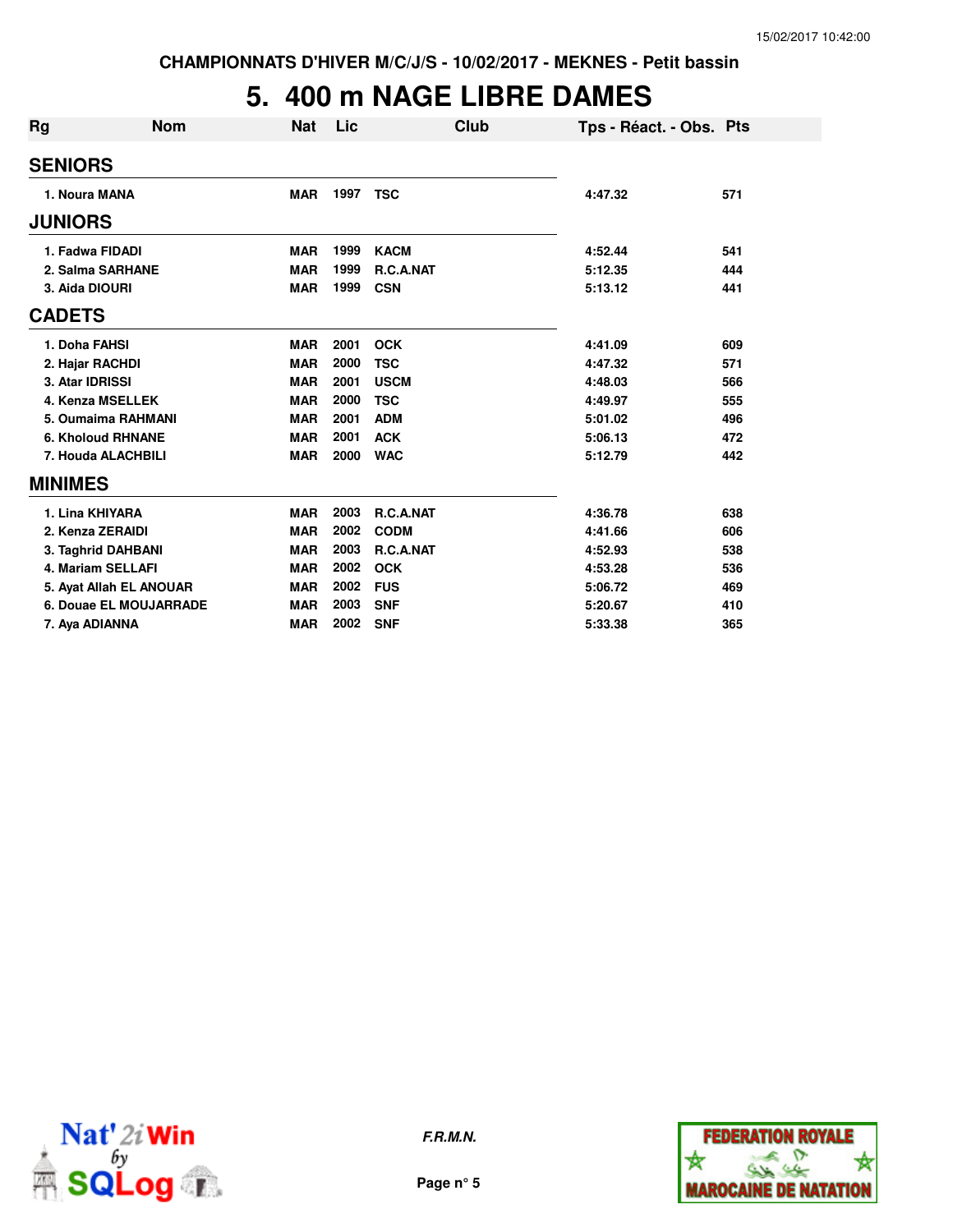# **6. 400 m NAGE LIBRE MESSIEURS**

| Rg                        | <b>Nom</b>                  | <b>Nat</b> | Lic  |             | Club | Tps - Réact. - Obs. Pts |     |
|---------------------------|-----------------------------|------------|------|-------------|------|-------------------------|-----|
| <b>SENIORS</b>            |                             |            |      |             |      |                         |     |
| 1. Said SABER             |                             | <b>MAR</b> | 1995 | <b>CODM</b> |      | 4:05.81                 | 717 |
| 2. Hatim LAFKIHI          |                             | <b>MAR</b> | 1995 | <b>TSC</b>  |      | 4:28.72                 | 549 |
|                           | 3. Elmehdi HANINE           | <b>MAR</b> | 1993 | R.C.A.NAT   |      | 4:33.24                 | 522 |
| <b>JUNIORS</b>            |                             |            |      |             |      |                         |     |
|                           | 1. Mohamed OUAHMID          | <b>MAR</b> | 1998 | <b>ADM</b>  |      | 4:24.59                 | 575 |
|                           | 2. Ibrahim AMARHOUS         | <b>MAR</b> | 1999 | <b>TSC</b>  |      | 4:25.89                 | 567 |
| <b>3. Ismail LAHRICHI</b> |                             | <b>MAR</b> | 1999 | R.C.A.NAT   |      | 4:30.97                 | 535 |
| <b>CADETS</b>             |                             |            |      |             |      |                         |     |
| 1. Ali HEMRI              |                             | <b>MAR</b> | 2001 | <b>FUS</b>  |      | 4:10.99                 | 674 |
| 2. Youssef HEMRI          |                             | <b>MAR</b> | 2001 | <b>FUS</b>  |      | 4:11.22                 | 672 |
|                           | 3. Achraf OUACHIKH          | <b>MAR</b> | 2001 | <b>FUS</b>  |      | 4:19.92                 | 606 |
|                           | 4. Saad Amine DABBAR        | <b>MAR</b> | 2000 | <b>OCK</b>  |      | 4:20.63                 | 602 |
| 5. Ali MSOUGAR            |                             | <b>MAR</b> | 2001 | <b>ASS</b>  |      | 4:22.74                 | 587 |
|                           | 6. Mohamed EL MOUTAQUI      | <b>MAR</b> | 2001 | R.C.A.NAT   |      | 4:26.58                 | 562 |
|                           | 7. Mohamed Amine HARRABIDA  | <b>MAR</b> | 2000 | R.C.A.NAT   |      | 4:33.81                 | 519 |
|                           | 8. Ahmed BENNANI            | <b>MAR</b> | 2001 | <b>FUS</b>  |      | 4:35.99                 | 507 |
|                           | 9. Anas Badr MYESSER        | <b>MAR</b> | 2001 | <b>USCM</b> |      | 4:42.77                 | 471 |
| <b>10. Omar HASSOUNI</b>  |                             | <b>MAR</b> | 2001 | <b>ADM</b>  |      | 4:52.49                 | 425 |
| <b>MINIMES</b>            |                             |            |      |             |      |                         |     |
| 1. Adam ZIANE             |                             | <b>MAR</b> | 2002 | <b>CNCS</b> |      | 4:35.66                 | 508 |
|                           | 2. Ayman EL MECHRAFI        | <b>MAR</b> | 2002 | <b>USCM</b> |      | 4:37.80                 | 497 |
|                           | 3. Mohamed Yassine BENSALEH | <b>MAR</b> | 2002 | <b>FUS</b>  |      | 4:38.05                 | 495 |
| <b>4. Monssif HAITAM</b>  |                             | <b>MAR</b> | 2002 | <b>OCK</b>  |      | 4:38.46                 | 493 |
|                           | 5. Yassine EL OMARI         | <b>MAR</b> | 2002 | <b>ACK</b>  |      | 4:46.30                 | 454 |
|                           | 6. Mohamed Taha MALKI       | <b>MAR</b> | 2003 | <b>USCM</b> |      | 4:52.81                 | 424 |



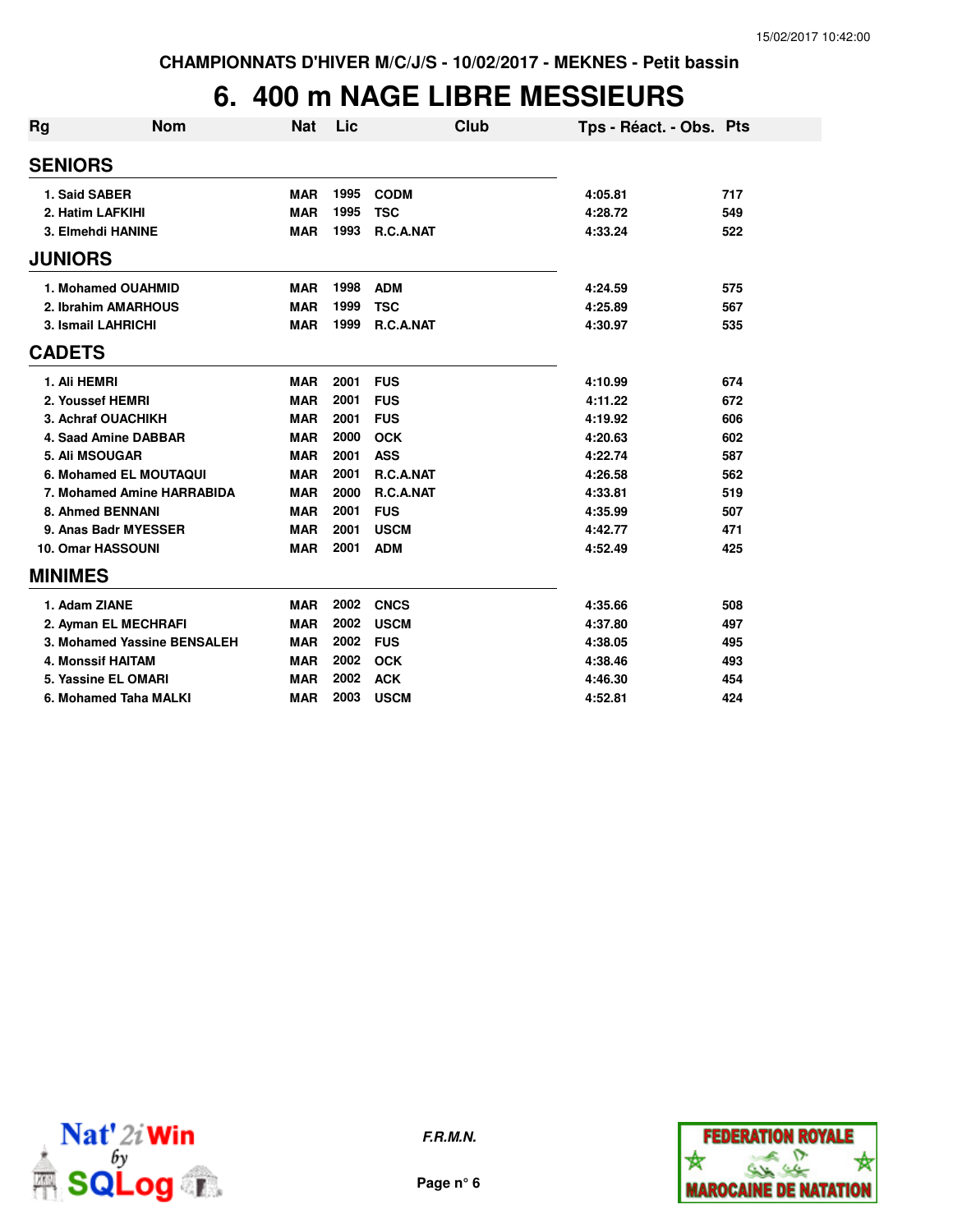### **7. 200 m DOS DAMES**

| <b>Rg</b>        | <b>Nom</b>                    | Nat        | Lic  | Club        | Tps - Réact. - Obs. Pts |     |
|------------------|-------------------------------|------------|------|-------------|-------------------------|-----|
| <b>JUNIORS</b>   |                               |            |      |             |                         |     |
|                  | <b>1. Nour DRISSI HASSANI</b> | <b>MAR</b> | 1998 | <b>FUS</b>  | 2:29.09                 | 576 |
| 2. Aida DIOURI   |                               | <b>MAR</b> | 1999 | <b>CSN</b>  | 2:42.59                 | 444 |
| <b>CADETS</b>    |                               |            |      |             |                         |     |
| 1. Hiba FAHSI    |                               | <b>MAR</b> | 2001 | <b>OCK</b>  | 2:22.19                 | 664 |
|                  | 2. Nissrine BOURBOUH          | <b>MAR</b> | 2001 | <b>FUS</b>  | 2:36.58                 | 497 |
|                  | 3. Oumnia OUFRID              | <b>MAR</b> | 2001 | <b>CODM</b> | 2:37.27                 | 490 |
|                  | 3. Kenza MSELLEK              | <b>MAR</b> | 2000 | <b>TSC</b>  | 2:37.27                 | 490 |
|                  | 5. Mariam BENSALAH            | <b>MAR</b> | 2001 | <b>ASS</b>  | 2:40.05                 | 465 |
|                  | 6. Oumaima RAHMANI            | <b>MAR</b> | 2001 | <b>ADM</b>  | 2:41.67                 | 451 |
|                  | 7. Kholoud RHNANE             | <b>MAR</b> | 2001 | <b>ACK</b>  | 2:52.94                 | 369 |
|                  | 8. Fatima Zahra GHENI         | <b>MAR</b> | 2000 | A.S.F.A.R   | 2:56.84                 | 345 |
| <b>MINIMES</b>   |                               |            |      |             |                         |     |
| 1. Kenza ZERAIDI |                               | <b>MAR</b> | 2002 | <b>CODM</b> | 2:31.02                 | 554 |
|                  | 2. Hafsa EL ABBARI            | <b>MAR</b> | 2002 | <b>OCK</b>  | 2:33.45                 | 528 |
|                  | 3. Mariam SELLAFI             | <b>MAR</b> | 2002 | <b>OCK</b>  | 2:38.28                 | 481 |
|                  | 4. Ella Bianca Lorenza PARKIN | <b>GBR</b> | 2003 | <b>ADM</b>  | 2:42.59                 | 444 |
| 5. Hajar SABER   |                               | <b>MAR</b> | 2003 | <b>CODM</b> | 2:44.48                 | 429 |
| 6. Rim BENNANI   |                               | <b>MAR</b> | 2002 | <b>CODM</b> | 2:48.06                 | 402 |
|                  | 7. Ayat Errahmane BELRHITI    | <b>MAR</b> | 2002 | <b>ACK</b>  | 2:48.23                 | 401 |
|                  | 8. Rime BERRADA               | <b>MAR</b> | 2003 | <b>FUS</b>  | 2:49.77                 | 390 |
|                  | 9. Yasmine LAMANE             | <b>MAR</b> | 2002 | <b>WAC</b>  | 2:50.27                 | 386 |
|                  | 10. Imane BASKACH             | <b>MAR</b> | 2003 | <b>USCM</b> | 2:52.95                 | 369 |



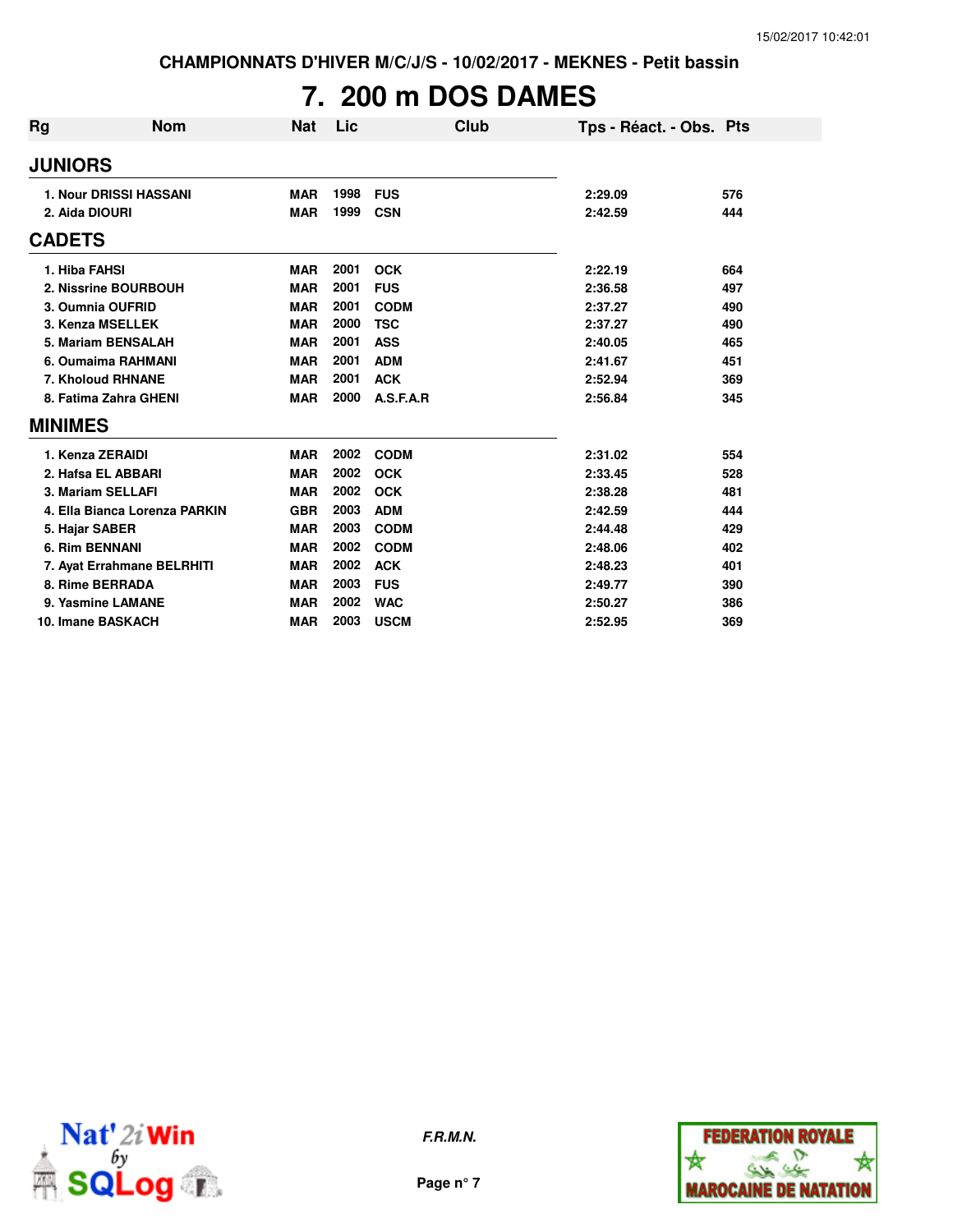### **8. 200 m DOS MESSIEURS**

| <b>Rg</b> | <b>Nom</b>                   | Nat        | Lic      |                  | Club | Tps - Réact. - Obs. Pts |                |     |
|-----------|------------------------------|------------|----------|------------------|------|-------------------------|----------------|-----|
|           | <b>SENIORS</b>               |            |          |                  |      |                         |                |     |
|           | <b>1. Driss LAHRICHI</b>     | MAR        | 1997     | <b>CODM</b>      |      | 1:59.98                 | <b>NRN 811</b> |     |
|           | 2. Khalil BOULAAMANE         | <b>MAR</b> | 1995     | <b>FUS</b>       |      | 2:19.90                 |                | 512 |
|           | <b>3. Ali EL MANDOUR</b>     | <b>MAR</b> | 1997 FUS |                  |      | 2:28.89                 |                | 424 |
|           | <b>JUNIORS</b>               |            |          |                  |      |                         |                |     |
|           | 1. Ismail LAHRICHI           | <b>MAR</b> | 1999     | <b>R.C.A.NAT</b> |      | 2:21.00                 |                | 500 |
|           | 2. Karim AMARTI              | <b>MAR</b> | 1998     | <b>USF</b>       |      | 2:23.25                 |                | 476 |
|           | 3. Omar NABOUCHE             | <b>MAR</b> | 1999     | <b>CODM</b>      |      | 2:26.51                 |                | 445 |
|           | <b>CADETS</b>                |            |          |                  |      |                         |                |     |
|           | 1. Abdeljabbar REGRAGUI      | MAR        | 2001     | <b>CODM</b>      |      | 2:10.54                 |                | 630 |
|           | 2. Med Yassine BOUKHARI      | <b>MAR</b> | 2001     | <b>CODM</b>      |      | 2:21.25                 |                | 497 |
|           | <b>3. Ali MSOUGAR</b>        | <b>MAR</b> | 2001     | <b>ASS</b>       |      | 2:21.52                 |                | 494 |
|           | 4. El Mehdi SMOUNI           | <b>MAR</b> | 2000     | <b>CODM</b>      |      | 2:25.47                 |                | 455 |
|           | <b>5. Omar HASSOUNI</b>      | <b>MAR</b> | 2001     | <b>ADM</b>       |      | 2:28.78                 |                | 425 |
|           | 6. Marouane RAJI             | <b>MAR</b> | 2000     | <b>CODM</b>      |      | 2:29.05                 |                | 423 |
|           | 7. Ilyas BENHLIMA            | <b>MAR</b> | 2001     | <b>ASS</b>       |      | 2:29.59                 |                | 418 |
|           | 8. Anas BENYAHYA             | <b>MAR</b> | 2001     | <b>FUS</b>       |      | 2:30.03                 |                | 415 |
|           | 9. Mohamed Amine HARRABIDA   | <b>MAR</b> | 2000     | R.C.A.NAT        |      | 2:30.09                 |                | 414 |
|           | 10. Nizar BANSAR             | <b>MAR</b> | 2001     | R.C.A.NAT        |      | 2:30.92                 |                | 407 |
|           | <b>11. Mohammed SEFRAOUI</b> | <b>MAR</b> | 2000     | <b>UNO</b>       |      | 2:31.83                 |                | 400 |
|           | 12. Ziad LAHLOU              | <b>MAR</b> | 2001     | <b>USCM</b>      |      | 2:32.69                 |                | 393 |
|           | 13. Elallam EL HABIB         | <b>MAR</b> | 2000     | <b>WAC</b>       |      | 2:32.77                 |                | 393 |
|           | 14. Mouad MAKY               | <b>MAR</b> | 2000     | <b>TSC</b>       |      | 2:32.84                 |                | 392 |
|           | 15. Othmane AZIZE            | <b>MAR</b> | 2000     | <b>WAC</b>       |      | 2:34.96                 |                | 376 |
|           | <b>16. Driss BENCHEIKH</b>   | <b>MAR</b> | 2001     | <b>USF</b>       |      | 2:35.72                 |                | 371 |
|           | <b>17. Achraf GABOUNE</b>    | <b>MAR</b> | 2001     | <b>FUS</b>       |      | 2:36.70                 |                | 364 |
|           | 18. Ilyas BOUDENE            | <b>MAR</b> | 2001     | <b>MAS</b>       |      | 2:41.03                 |                | 335 |
|           | <b>19. Achraf OUACHIKH</b>   | MAR        | 2001     | <b>FUS</b>       |      | 2:41.58                 |                | 332 |
|           | <b>NC. Omar FILALI</b>       | MAR        | 2001     | <b>USF</b>       |      | Disqual.                |                | 0   |
|           | <b>MINIMES</b>               |            |          |                  |      |                         |                |     |
|           | 1. Yahya MOUHIB              | <b>MAR</b> | 2002     | <b>OCK</b>       |      | 2:29.56                 |                | 419 |
|           | 2. Idriss AZHAR              | <b>MAR</b> | 2003     | R.C.A.NAT        |      | 2:30.97                 |                | 407 |
|           | 3. Omar Ahmed ZOUITEN        | MAR        | 2002     | <b>MAS</b>       |      | 2:31.02                 |                | 407 |
|           | 4. Ismail ES SAMLALI         | MAR        | 2002     | <b>OCK</b>       |      | 2:31.27                 |                | 405 |
|           | 5. Ouissam NAJIH             | <b>MAR</b> | 2002     | <b>KACM</b>      |      | 2:31.46                 |                | 403 |
|           | 6. Abdelmoughit MAMDOUH      | <b>MAR</b> | 2002     | <b>WAC</b>       |      | 2:32.34                 |                | 396 |
|           | 7. Adam SEDDOUK              | <b>MAR</b> | 2003     | <b>CODM</b>      |      | 2:33.25                 |                | 389 |
|           | 8. Youssef OUKHOUYA          | <b>MAR</b> | 2002     | <b>FUS</b>       |      | 2:38.98                 |                | 348 |
|           | 9. Ismail EL HAMOUMI         | <b>MAR</b> | 2002     | <b>USF</b>       |      | 2:40.13                 |                | 341 |
|           | <b>NC. Mehdi BENSALAH</b>    | <b>MAR</b> | 2002 FUS |                  |      | Dsq VI                  |                | 0   |



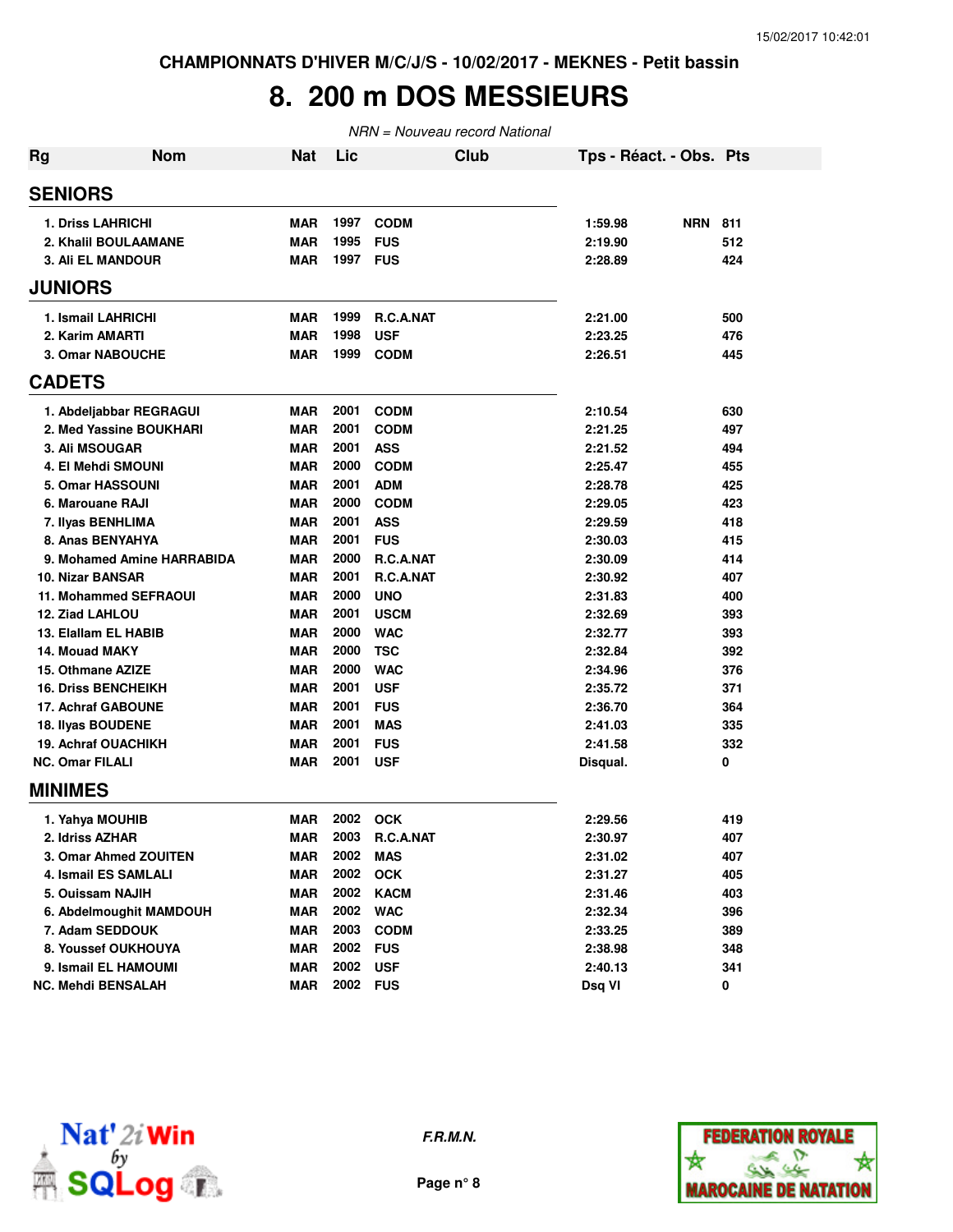### **9. 100 m PAPILLON DAMES**

| <b>Rg</b>             | Nom                           | Nat        | Lic  | Club        | Tps - Réact. - Obs. Pts |     |
|-----------------------|-------------------------------|------------|------|-------------|-------------------------|-----|
| <b>JUNIORS</b>        |                               |            |      |             |                         |     |
| 1. Fadwa FIDADI       |                               | <b>MAR</b> | 1999 | <b>KACM</b> | 1:08.93                 | 535 |
| 2. Salma SARHANE      |                               | <b>MAR</b> | 1999 | R.C.A.NAT   | 1:15.85                 | 402 |
| <b>CADETS</b>         |                               |            |      |             |                         |     |
|                       | 1. Jasmin Charifa BOUZAROUATA | <b>MAR</b> | 2000 | <b>USF</b>  | 1:07.82                 | 562 |
|                       | 2. Narjiss BOURBOUH           | <b>MAR</b> | 2001 | <b>FUS</b>  | 1:08.26                 | 551 |
| 3. Doha FAHSI         |                               | <b>MAR</b> | 2001 | <b>OCK</b>  | 1:08.72                 | 540 |
|                       | 4. Khaoula ELMACHRAFI         | <b>MAR</b> | 2000 | <b>TSC</b>  | 1:09.65                 | 519 |
| 5. Atar IDRISSI       |                               | <b>MAR</b> | 2001 | <b>USCM</b> | 1:11.45                 | 481 |
|                       | 6. Soukaina CHAARI            | <b>MAR</b> | 2000 | A.S.F.A.R   | 1:11.96                 | 470 |
| 7. Rim DIOURI         |                               | <b>MAR</b> | 2000 | <b>CODM</b> | 1:15.85                 | 402 |
| <b>NC. Hiba RMILI</b> |                               | <b>MAR</b> | 2000 | <b>TSC</b>  | 0<br>Disqual.           |     |
| <b>MINIMES</b>        |                               |            |      |             |                         |     |
| 1. Hiba LAKNIT        |                               | <b>MAR</b> | 2002 | <b>CODM</b> | 1:09.65                 | 519 |
|                       | 2. Taghrid DAHBANI            | <b>MAR</b> | 2003 | R.C.A.NAT   | 1:10.63                 | 497 |
|                       | 3. Salma REGRAGUI             | <b>MAR</b> | 2002 | <b>USF</b>  | 1:11.62                 | 477 |
|                       | 4. Ayat Allah EL ANOUAR       | <b>MAR</b> | 2002 | <b>FUS</b>  | 1:13.81                 | 436 |
|                       | 5. Oumayma ETTALBI            | <b>MAR</b> | 2003 | <b>CODM</b> | 1:14.29                 | 427 |
| 6. Aya TAHRI          |                               | <b>MAR</b> | 2002 | <b>ACK</b>  | 1:15.16                 | 413 |
|                       | 7. Lina RODRIGUEZ             | <b>MAR</b> | 2002 | R.C.A.NAT   | 1:17.11                 | 382 |



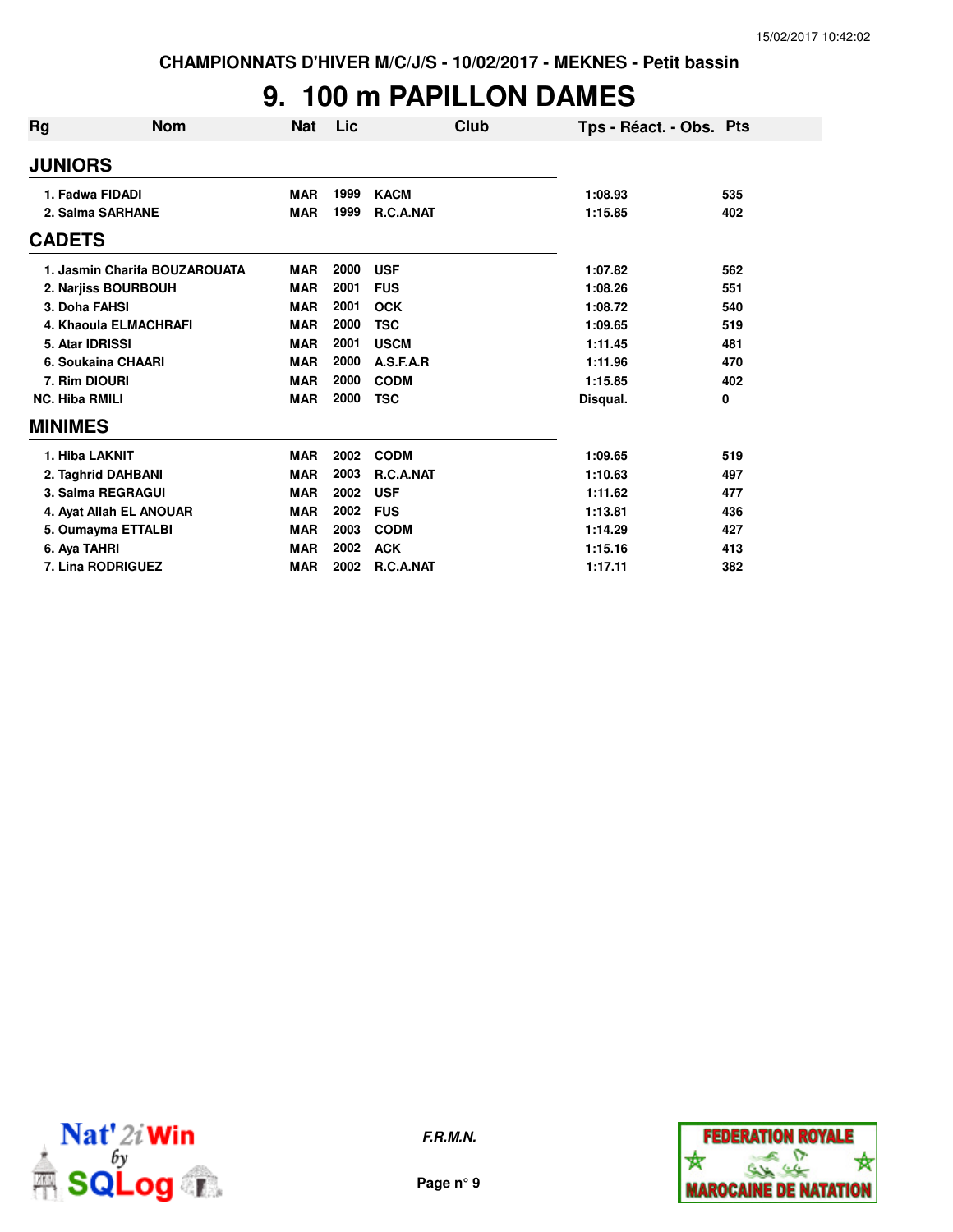### **10. 100 m PAPILLON MESSIEURS**

| <b>Rg</b>      | <b>Nom</b>                     | <b>Nat</b> | Lic  | Club        |         | Tps - Réact. - Obs. Pts |     |
|----------------|--------------------------------|------------|------|-------------|---------|-------------------------|-----|
| <b>SENIORS</b> |                                |            |      |             |         |                         |     |
|                | 1. Saad BENNANI                | <b>MAR</b> | 1996 | <b>FUS</b>  | 1:01.10 |                         | 542 |
| <b>JUNIORS</b> |                                |            |      |             |         |                         |     |
|                | 1. Mehdi AYOUBI                | <b>MAR</b> | 1998 | <b>CODM</b> | 54.95   | <b>NRN</b>              | 745 |
|                | 2. Imad EL MOUSTAKIM           | <b>MAR</b> | 1999 | R.C.A.NAT   | 58.56   |                         | 615 |
|                | 3. Ali SADOUK                  | <b>MAR</b> | 1999 | <b>USF</b>  | 59.18   |                         | 596 |
|                | <b>4. Soufiane CHAARI</b>      | <b>MAR</b> | 1999 | A.S.F.A.R   | 1:00.82 |                         | 549 |
|                | 5. Abdelkrim ESSABIHI EDDAFALI | <b>MAR</b> | 1999 | <b>ADM</b>  | 1:00.84 |                         | 549 |
|                | 6. Ahmed Wdia BELAFKIH         | <b>MAR</b> | 1999 | A.S.F.A.R   | 1:01.77 |                         | 524 |
|                | 7. Mohamed OUAHMID             | <b>MAR</b> | 1998 | <b>ADM</b>  | 1:02.55 |                         | 505 |
| <b>CADETS</b>  |                                |            |      |             |         |                         |     |
|                | <b>1. Sami HAMOUCHANE</b>      | <b>MAR</b> | 2000 | <b>CODM</b> | 1:00.60 |                         | 555 |
| 2. Ali HEMRI   |                                | <b>MAR</b> | 2001 | <b>FUS</b>  | 1:01.77 |                         | 524 |
|                | 3. Mohamed Aymane SEYAR        | <b>MAR</b> | 2000 | <b>ASS</b>  | 1:04.52 |                         | 460 |
|                | 4. Yasser AYANE                | <b>MAR</b> | 2001 | <b>CSE</b>  | 1:06.56 |                         | 419 |
|                | <b>NC. Yassine NIHOU</b>       | <b>MAR</b> | 2001 | <b>ACK</b>  | Dsq FD  |                         | 0   |
| <b>MINIMES</b> |                                |            |      |             |         |                         |     |
|                | 1. Monssif Hamza TIJARI        | <b>MAR</b> | 2002 | <b>CODM</b> | 1:01.36 |                         | 535 |
|                | 2. Oussama ELMAHBOUBI          | <b>MAR</b> | 2002 | <b>ADM</b>  | 1:03.56 |                         | 481 |
|                | 3. Mohamed Yassine BENSALEH    | <b>MAR</b> | 2002 | <b>FUS</b>  | 1:04.55 |                         | 459 |
|                | 4. Sami KIBAL                  | <b>MAR</b> | 2002 | <b>WAC</b>  | 1:07.19 |                         | 407 |
| 5. Ali KAMIL   |                                | <b>MAR</b> | 2002 | <b>WAC</b>  | 1:09.92 |                         | 361 |
|                | 6. Adnane BENADADA             | <b>MAR</b> | 2003 | <b>SNF</b>  | 1:10.69 |                         | 350 |



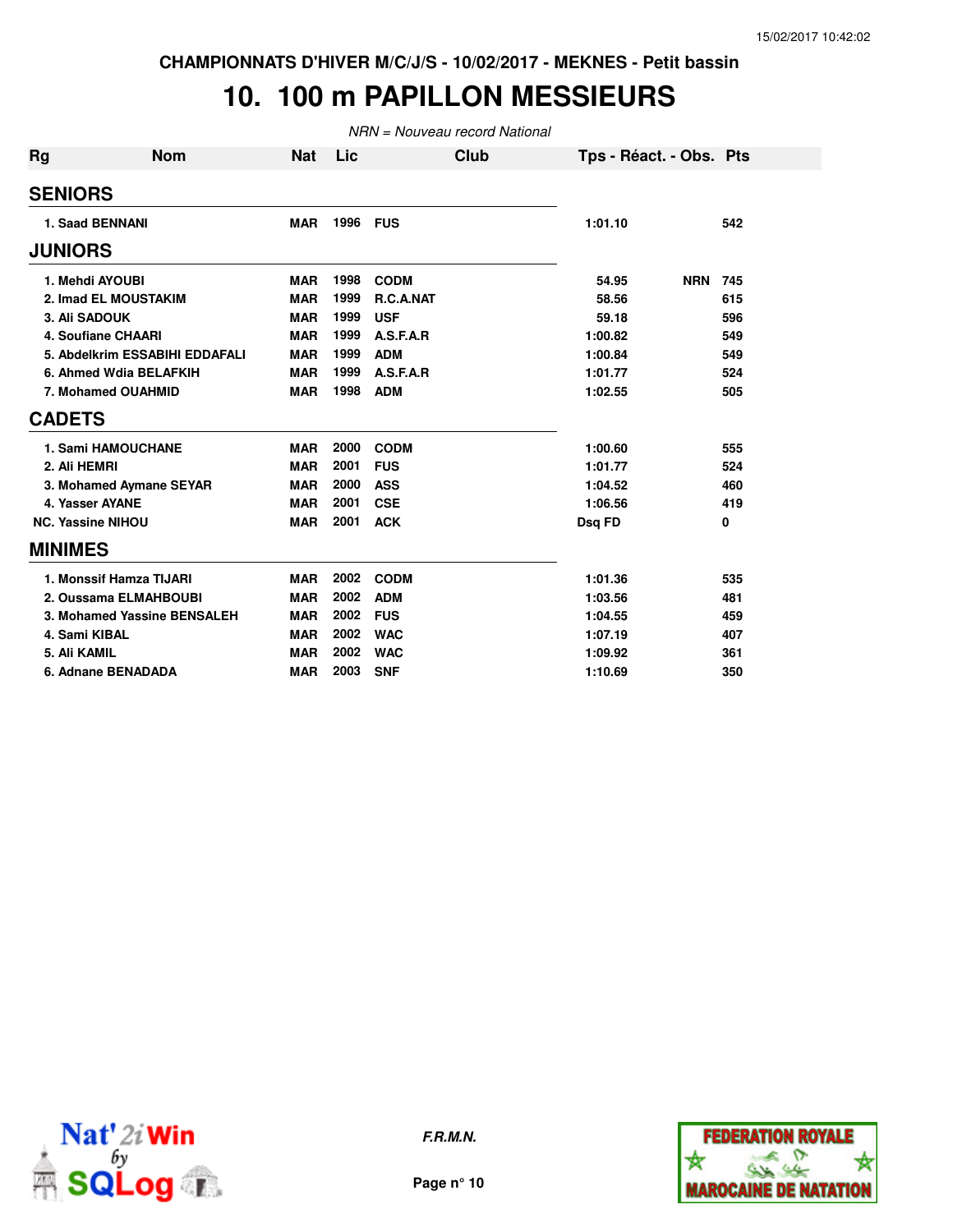# **11. 100 m NAGE LIBRE DAMES**

| Rg                | Nom                           | <b>Nat</b> | Lic  | Club        | Tps - Réact. - Obs. Pts |     |
|-------------------|-------------------------------|------------|------|-------------|-------------------------|-----|
| <b>SENIORS</b>    |                               |            |      |             |                         |     |
| 1. Noura MANA     |                               | <b>MAR</b> | 1997 | <b>TSC</b>  | 58.84                   | 693 |
| <b>JUNIORS</b>    |                               |            |      |             |                         |     |
|                   | <b>1. Nour DRISSI HASSANI</b> | <b>MAR</b> | 1998 | <b>FUS</b>  | 1:01.56                 | 605 |
| <b>CADETS</b>     |                               |            |      |             |                         |     |
|                   | 1. Jasmin Charifa BOUZAROUATA | <b>MAR</b> | 2000 | <b>USF</b>  | 1:00.73                 | 630 |
| 2. Doha FAHSI     |                               | <b>MAR</b> | 2001 | <b>OCK</b>  | 1:01.03                 | 621 |
| 3. Hiba FAHSI     |                               | <b>MAR</b> | 2001 | <b>OCK</b>  | 1:01.34                 | 611 |
| 4. Atar IDRISSI   |                               | <b>MAR</b> | 2001 | <b>USCM</b> | 1:02.04                 | 591 |
|                   | 5. Soukaina CHAARI            | <b>MAR</b> | 2000 | A.S.F.A.R   | 1:02.74                 | 571 |
| 6. Hajar RACHDI   |                               | <b>MAR</b> | 2000 | <b>TSC</b>  | 1:02.95                 | 566 |
|                   | 7. Kenza MSELLEK              | <b>MAR</b> | 2000 | <b>TSC</b>  | 1:03.33                 | 555 |
|                   | 8. Khaoula ELMACHRAFI         | <b>MAR</b> | 2000 | <b>TSC</b>  | 1:03.55                 | 550 |
|                   | 9. Hiba BENBOUZIANE           | <b>MAR</b> | 2000 | <b>TSC</b>  | 1:03.63                 | 548 |
|                   | 10. Nadia EL HAOUARI          | <b>MAR</b> | 2000 | <b>TSC</b>  | 1:04.02                 | 538 |
| <b>MINIMES</b>    |                               |            |      |             |                         |     |
| 1. Lina KHIYARA   |                               | <b>MAR</b> | 2003 | R.C.A.NAT   | 1:02.11                 | 589 |
| 2. Mariam SELLAFI |                               | <b>MAR</b> | 2002 | <b>OCK</b>  | 1:02.94                 | 566 |
| 3. Kenza ZERAIDI  |                               | <b>MAR</b> | 2002 | <b>CODM</b> | 1:03.38                 | 554 |
|                   | 4. Oumayma ETTALBI            | <b>MAR</b> | 2003 | <b>CODM</b> | 1:03.40                 | 554 |
|                   | 5. Taghrid DAHBANI            | <b>MAR</b> | 2003 | R.C.A.NAT   | 1:03.44                 | 553 |
| 6. Salma YOUSRI   |                               | <b>MAR</b> | 2002 | <b>CNCS</b> | 1:06.86                 | 472 |



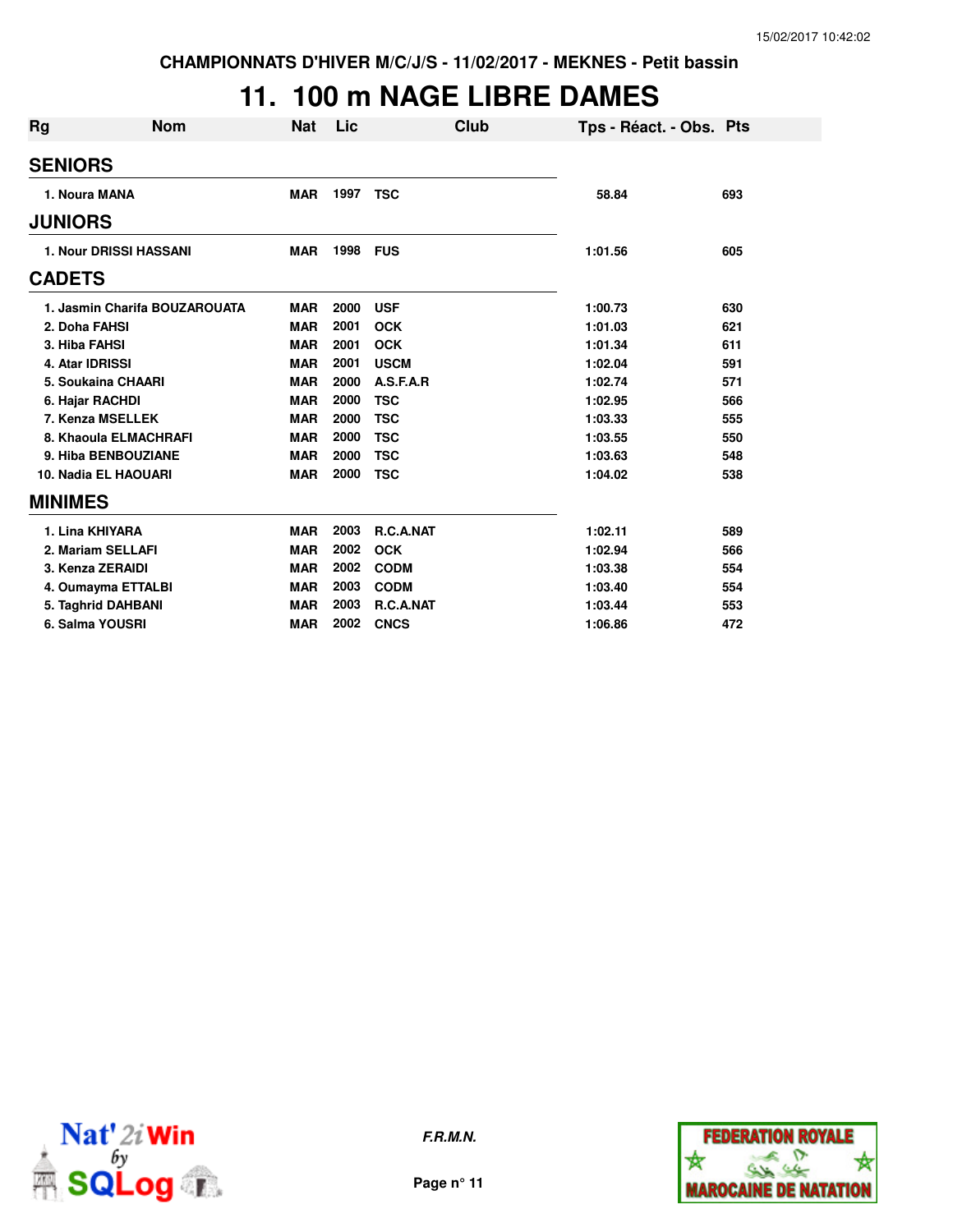### **12. 100 m NAGE LIBRE MESSIEURS**

| <b>Rg</b>      | <b>Nom</b>                   | <b>Nat</b> | Lic  | <b>Club</b> | Tps - Réact. - Obs. Pts |     |
|----------------|------------------------------|------------|------|-------------|-------------------------|-----|
| <b>SENIORS</b> |                              |            |      |             |                         |     |
|                | <b>1. Souhail HAMOUCHANE</b> | MAR        | 1997 | <b>CODM</b> | 50.62                   | 796 |
|                | 2. Amine KOUAME              | <b>MAR</b> | 1986 | <b>USF</b>  | 51.03                   | 777 |
|                | 3. Saad BENNANI              | <b>MAR</b> | 1996 | <b>FUS</b>  | 54.22                   | 647 |
| <b>JUNIORS</b> |                              |            |      |             |                         |     |
|                | 1. Mehdi AYOUBI              | <b>MAR</b> | 1998 | <b>CODM</b> | <b>NRN</b><br>49.69     | 841 |
|                | 2. Ismail LAHRICHI           | <b>MAR</b> | 1999 | R.C.A.NAT   | 54.18                   | 649 |
|                | 3. Mohamed OUAHMID           | <b>MAR</b> | 1998 | <b>ADM</b>  | 54.71                   | 630 |
|                | 4. Yahya SOULHI              | <b>MAR</b> | 1998 | <b>ADM</b>  | 54.79                   | 627 |
|                | 5. Imad EL MOUSTAKIM         | <b>MAR</b> | 1999 | R.C.A.NAT   | 54.86                   | 625 |
|                | 6. Soufiane CHAARI           | <b>MAR</b> | 1999 | A.S.F.A.R   | 55.05                   | 618 |
|                | 7. Hamza DAHBI SKALI         | <b>MAR</b> | 1998 | <b>CSN</b>  | 55.77                   | 595 |
|                | 8. Ahmed Wdia BELAFKIH       | <b>MAR</b> | 1999 | A.S.F.A.R   | 57.56                   | 541 |
| <b>CADETS</b>  |                              |            |      |             |                         |     |
|                | 1. Ali HEMRI                 | <b>MAR</b> | 2001 | <b>FUS</b>  | 53.63                   | 669 |
|                | 2. Med Yassine BOUKHARI      | <b>MAR</b> | 2001 | <b>CODM</b> | 54.88                   | 624 |
|                | 3. Sami HAMOUCHANE           | <b>MAR</b> | 2000 | <b>CODM</b> | 55.95                   | 589 |
|                | 4. Youssef HEMRI             | <b>MAR</b> | 2001 | <b>FUS</b>  | 56.03                   | 587 |
|                | <b>5. Achraf OUACHIKH</b>    | <b>MAR</b> | 2001 | <b>FUS</b>  | 56.41                   | 575 |
|                | 6. Saad Amine DABBAR         | <b>MAR</b> | 2000 | <b>OCK</b>  | 56.95                   | 559 |
|                | 7. Ali MSOUGAR               | <b>MAR</b> | 2001 | <b>ASS</b>  | 57.03                   | 556 |
|                | 8. Nizar BANSAR              | <b>MAR</b> | 2001 | R.C.A.NAT   | 57.28                   | 549 |
|                | 9. Omar EL HAOUARI           | <b>MAR</b> | 2001 | <b>TSC</b>  | 57.41                   | 545 |
|                | 10. Anas Badr MYESSER        | <b>MAR</b> | 2001 | <b>USCM</b> | 57.66                   | 538 |
|                | <b>11. Anas BENYAHYA</b>     | <b>MAR</b> | 2001 | <b>FUS</b>  | 57.67                   | 538 |
|                | 12. Adnane ELLAIA            | <b>MAR</b> | 2000 | <b>USCM</b> | 57.92                   | 531 |
| <b>MINIMES</b> |                              |            |      |             |                         |     |
|                | 1. Monssif Hamza TIJARI      | <b>MAR</b> | 2002 | <b>CODM</b> | 56.05                   | 586 |
|                | 2. Yassine EL OMARI          | <b>MAR</b> | 2002 | <b>ACK</b>  | 57.78                   | 535 |
|                | 3. Adam ZIANE                | <b>MAR</b> | 2002 | <b>CNCS</b> | 57.98                   | 529 |
|                | 4. Ouissam NAJIH             | <b>MAR</b> | 2002 | <b>KACM</b> | 58.70                   | 510 |
|                | 5. Oussama ELMAHBOUBI        | <b>MAR</b> | 2002 | <b>ADM</b>  | 58.72                   | 509 |
|                | <b>6. Anir SADIQUI</b>       | <b>MAR</b> | 2003 | <b>USCM</b> | 59.70                   | 485 |
|                | 7. Mohamed Taha MALKI        | <b>MAR</b> | 2003 | <b>USCM</b> | 1:00.59                 | 464 |





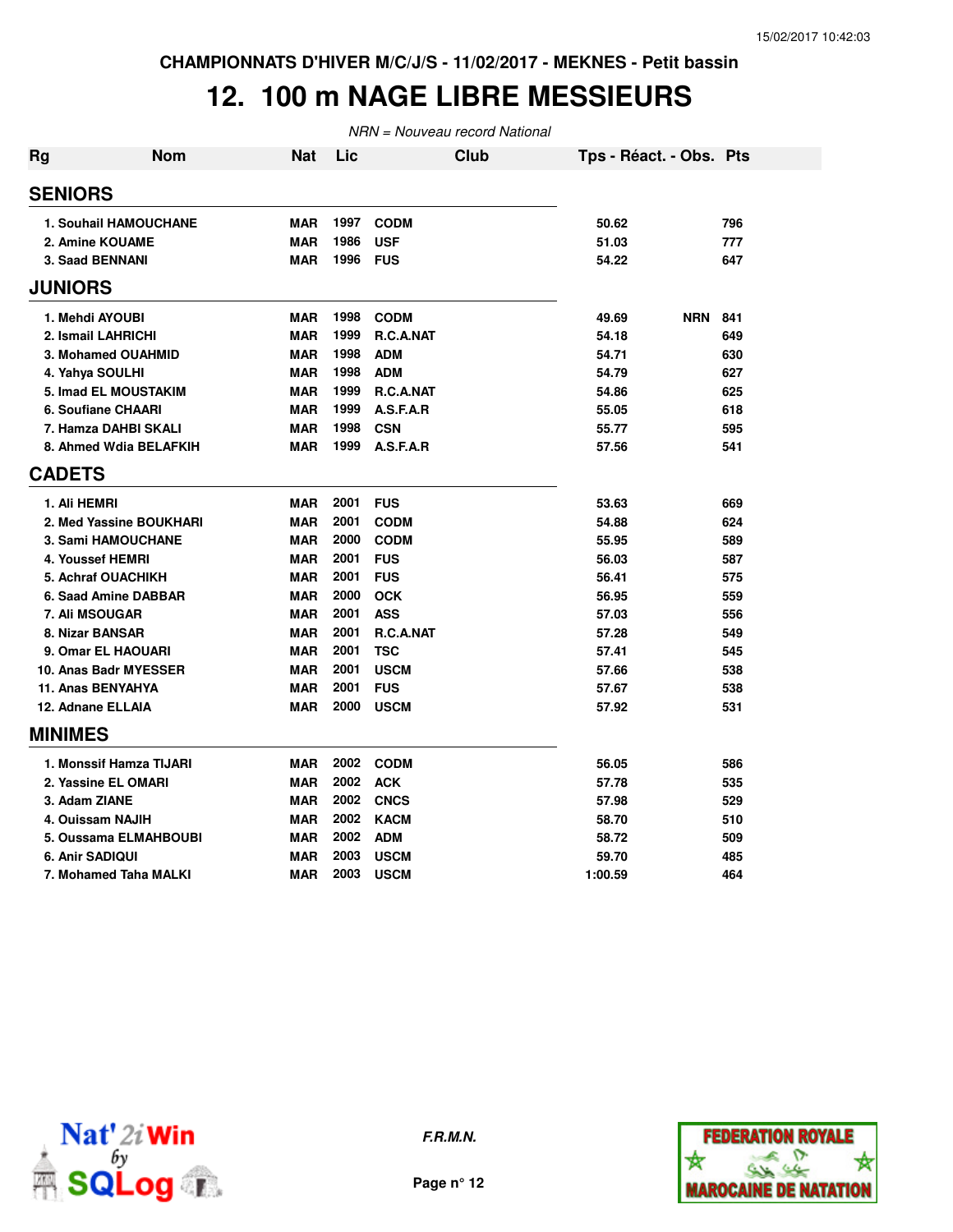### **13. 200 m BRASSE DAMES**

| Rg               | <b>Nom</b>                    | <b>Nat</b> | Lic  | Club        | Tps - Réact. - Obs. Pts |     |
|------------------|-------------------------------|------------|------|-------------|-------------------------|-----|
| <b>JUNIORS</b>   |                               |            |      |             |                         |     |
|                  | 1. Khouloud KAROUCH           | <b>MAR</b> | 1999 | A.S.F.A.R   | 2:54.44                 | 507 |
|                  | 2. Ghita MSELLEK              | <b>MAR</b> | 1998 | <b>TSC</b>  | 3:02.77                 | 440 |
| <b>CADETS</b>    |                               |            |      |             |                         |     |
|                  | 1. Jasmin Charifa BOUZAROUATA | <b>MAR</b> | 2000 | <b>USF</b>  | 2:52.34                 | 525 |
|                  | 2. Mariam LAMGHARI            | <b>MAR</b> | 2000 | <b>OCK</b>  | 2:57.05                 | 485 |
|                  | 3. Nadia EL HAOUARI           | <b>MAR</b> | 2000 | <b>TSC</b>  | 2:58.76                 | 471 |
| 4. Ayya AJDI     |                               | <b>MAR</b> | 2001 | <b>KACM</b> | 2:59.67                 | 464 |
| 5. Meryem RHLIL  |                               | <b>MAR</b> | 2001 | <b>CODM</b> | 3:24.57                 | 314 |
| <b>MINIMES</b>   |                               |            |      |             |                         |     |
| 1. Hiba LAKNIT   |                               | <b>MAR</b> | 2002 | <b>CODM</b> | 2:43.94                 | 611 |
| 2. Yasmine NADIR |                               | <b>MAR</b> | 2003 | <b>FUS</b>  | 3:04.38                 | 429 |
|                  | 3. Salma EL YOUSFI            | <b>MAR</b> | 2002 | <b>ADM</b>  | 3:06.22                 | 416 |
|                  | <b>4. Lina RODRIGUEZ</b>      | <b>MAR</b> | 2002 | R.C.A.NAT   | 3:09.41                 | 396 |
|                  | 5. Keltoum GOURRAM            | <b>MAR</b> | 2003 | <b>ADM</b>  | 3:11.09                 | 385 |
|                  | <b>6. Rim BOUJNANE</b>        | <b>MAR</b> | 2003 | <b>CSE</b>  | 3:15.34                 | 361 |
| 7. Aya ADIANNA   |                               | <b>MAR</b> | 2002 | <b>SNF</b>  | 3:17.33                 | 350 |



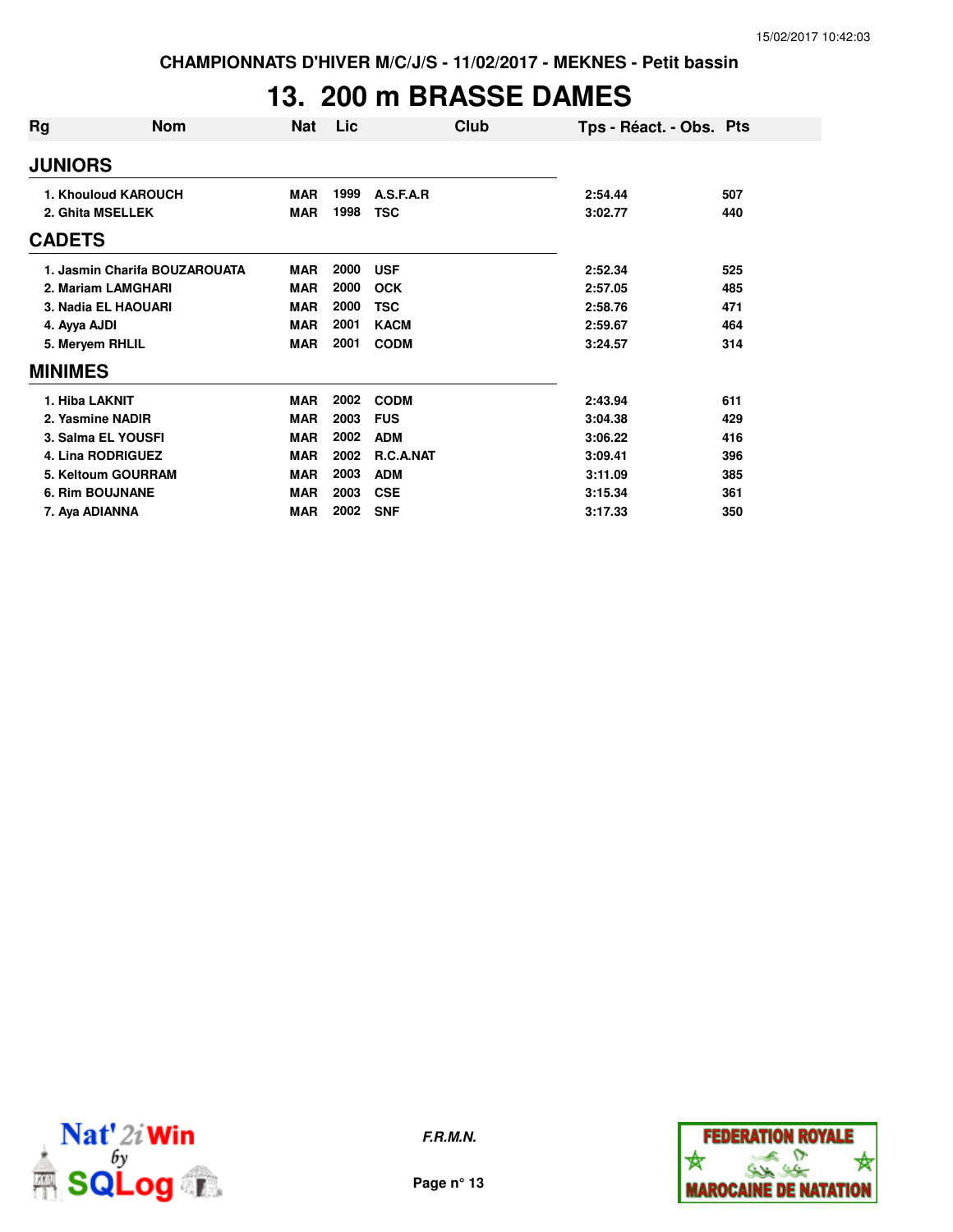# **14. 200 m BRASSE MESSIEURS**

| Rg                       | <b>Nom</b>                     | <b>Nat</b> | Lic  |               | Club | Tps - Réact. - Obs. Pts |     |
|--------------------------|--------------------------------|------------|------|---------------|------|-------------------------|-----|
| <b>SENIORS</b>           |                                |            |      |               |      |                         |     |
|                          | 1. Ahmed Reda ENNAIM           | <b>MAR</b> | 1996 | <b>CODM</b>   |      | 2:20.70                 | 735 |
|                          | 2. Khalil BOULAAMANE           | <b>MAR</b> | 1995 | <b>FUS</b>    |      | 2:33.13                 | 570 |
|                          | 3. Badreddine FAWZI            | <b>MAR</b> | 1991 | <b>USCM</b>   |      | 2:41.89                 | 482 |
| <b>NC. Said SABER</b>    |                                | <b>MAR</b> | 1995 | <b>CODM</b>   |      | Dsq NI                  | 0   |
| <b>JUNIORS</b>           |                                |            |      |               |      |                         |     |
| 1. Bakr KZIBER           |                                | <b>MAR</b> | 1998 | A.S.F.A.R     |      | 2:23.16                 | 698 |
|                          | 2. Abdelkrim ESSABIHI EDDAFALI | <b>MAR</b> | 1999 | <b>ADM</b>    |      | 2:30.31                 | 603 |
| 3. Khalil ISMAILI        |                                | <b>MAR</b> | 1998 | <b>CODM</b>   |      | 2:32.97                 | 572 |
| 4. Ali SADOUK            |                                | <b>MAR</b> | 1999 | <b>USF</b>    |      | 2:35.70                 | 542 |
| <b>CADETS</b>            |                                |            |      |               |      |                         |     |
|                          | 1. Abdeljabbar REGRAGUI        | <b>MAR</b> | 2001 | <b>CODM</b>   |      | 2:29.17                 | 617 |
|                          | 2. Ahmed Yassine FLIYOU        | <b>MAR</b> | 2001 | R.C.A.NAT     |      | 2:34.84                 | 551 |
| 3. Youssef HEMRI         |                                | <b>MAR</b> | 2001 | <b>FUS</b>    |      | 2:35.27                 | 547 |
|                          | <b>4. Ahmed BENNANI</b>        | <b>MAR</b> | 2001 | <b>FUS</b>    |      | 2:38.50                 | 514 |
|                          | 5. Adnane BADRANI              | <b>MAR</b> | 2000 | R.C.A.NAT     |      | 2:40.73                 | 493 |
|                          | 6. Abdellah ETTALBI            | <b>MAR</b> | 2000 | <b>CODM</b>   |      | 2:41.73                 | 484 |
|                          | 7. Hamza BENNOUNA              | <b>MAR</b> | 2000 | <b>USF</b>    |      | 2:47.19                 | 438 |
|                          | 8. Yasser MAHASSINE            | <b>MAR</b> | 2000 | <b>ADM</b>    |      | 2:48.15                 | 430 |
| 9. Yassine SAFIR         |                                | <b>MAR</b> | 2001 | <b>ASAMIN</b> |      | 2:49.22                 | 422 |
|                          | <b>10. El Mehdi SMOUNI</b>     | <b>MAR</b> | 2000 | <b>CODM</b>   |      | 2:49.80                 | 418 |
|                          | 11. Reyane ENNABTY             | <b>MAR</b> | 2001 | <b>ADM</b>    |      | 2:52.62                 | 398 |
| 12. Omar FILALI          |                                | <b>MAR</b> | 2001 | <b>USF</b>    |      | 2:53.69                 | 391 |
| <b>NC. Marouane RAJI</b> |                                | <b>MAR</b> | 2000 | <b>CODM</b>   |      | Dsq VI                  | 0   |
| <b>MINIMES</b>           |                                |            |      |               |      |                         |     |
|                          | 1. Ayman EL MECHRAFI           | <b>MAR</b> | 2002 | <b>USCM</b>   |      | 2:44.53                 | 460 |
| 2. Sami KIBAL            |                                | <b>MAR</b> | 2002 | <b>WAC</b>    |      | 2:49.28                 | 422 |
|                          | 3. Azzedine EL BADRE           | <b>MAR</b> | 2003 | <b>CSE</b>    |      | 2:49.56                 | 420 |
| 4. Idriss AZHAR          |                                | <b>MAR</b> | 2003 | R.C.A.NAT     |      | 2:50.27                 | 415 |
|                          | 5. Mohamed Amine CHANNANI      | <b>MAR</b> | 2002 | <b>CSE</b>    |      | 2:53.38                 | 393 |





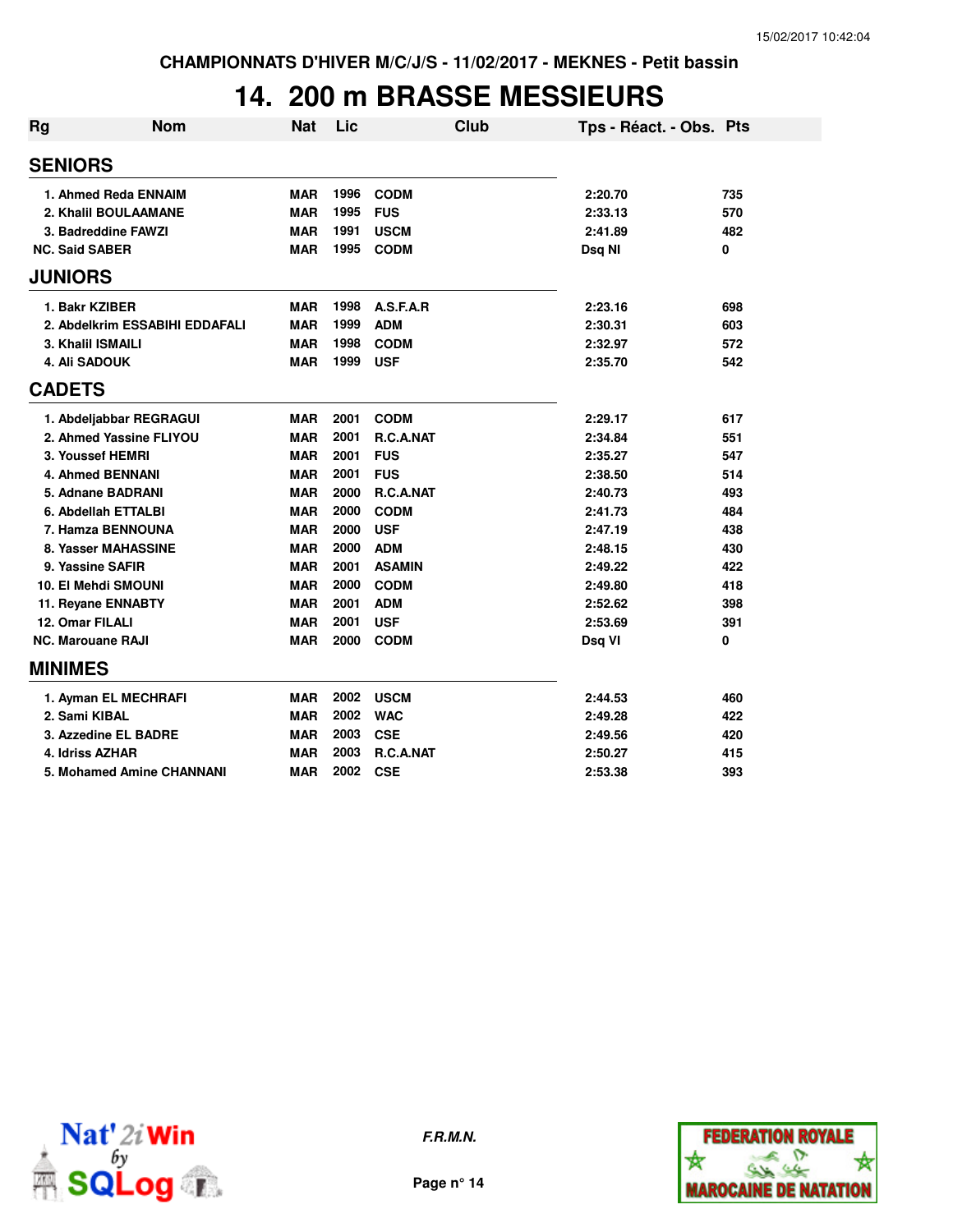### **15. 50 m PAPILLON DAMES**

| Rg              | Nom                    | <b>Nat</b> | Lic  | Club        | Tps - Réact. - Obs. Pts |  |
|-----------------|------------------------|------------|------|-------------|-------------------------|--|
| <b>JUNIORS</b>  |                        |            |      |             |                         |  |
| 1. Fadwa FIDADI |                        | <b>MAR</b> | 1999 | <b>KACM</b> | 30.50<br>514            |  |
|                 | 2. Nour DRISSI HASSANI | <b>MAR</b> | 1998 | <b>FUS</b>  | 31.42<br>470            |  |
|                 | 3. Khouloud KAROUCH    | <b>MAR</b> | 1999 | A.S.F.A.R   | 32.78<br>414            |  |
| <b>CADETS</b>   |                        |            |      |             |                         |  |
|                 | 1. Narjiss BOURBOUH    | <b>MAR</b> | 2001 | <b>FUS</b>  | 30.38<br>520            |  |
| 2. Doha FAHSI   |                        | <b>MAR</b> | 2001 | <b>OCK</b>  | 30.66<br>506            |  |
| 2. Hiba RMILI   |                        | <b>MAR</b> | 2000 | <b>TSC</b>  | 30.66<br>506            |  |
|                 | 4. Khaoula ELMACHRAFI  | <b>MAR</b> | 2000 | <b>TSC</b>  | 31.61<br>461            |  |
|                 | 5. Soukaina CHAARI     | <b>MAR</b> | 2000 | A.S.F.A.R   | 31.69<br>458            |  |
| 6. Atar IDRISSI |                        | <b>MAR</b> | 2001 | <b>USCM</b> | 31.77<br>454            |  |
| 7. Hiba RIMY    |                        | <b>MAR</b> | 2001 | <b>TSC</b>  | 31.84<br>451            |  |
| 8. Hajar ZAKI   |                        | <b>MAR</b> | 2001 | R.C.A.NAT   | 34.27<br>362            |  |
| <b>MINIMES</b>  |                        |            |      |             |                         |  |
|                 | 1. Taghrid DAHBANI     | <b>MAR</b> | 2003 | R.C.A.NAT   | 30.59<br>509            |  |
| 2. Hiba LAKNIT  |                        | <b>MAR</b> | 2002 | <b>CODM</b> | 30.98<br>490            |  |
|                 | 3. Hafsa EL ABBARI     | <b>MAR</b> | 2002 | <b>OCK</b>  | 31.10<br>484            |  |
|                 | 4. Oumayma ETTALBI     | <b>MAR</b> | 2003 | <b>CODM</b> | 31.80<br>453            |  |
|                 | 5. Salma REGRAGUI      | <b>MAR</b> | 2002 | <b>USF</b>  | 31.87<br>450            |  |
| 6. Salma YOUSRI |                        | <b>MAR</b> | 2002 | <b>CNCS</b> | 33.70<br>381            |  |



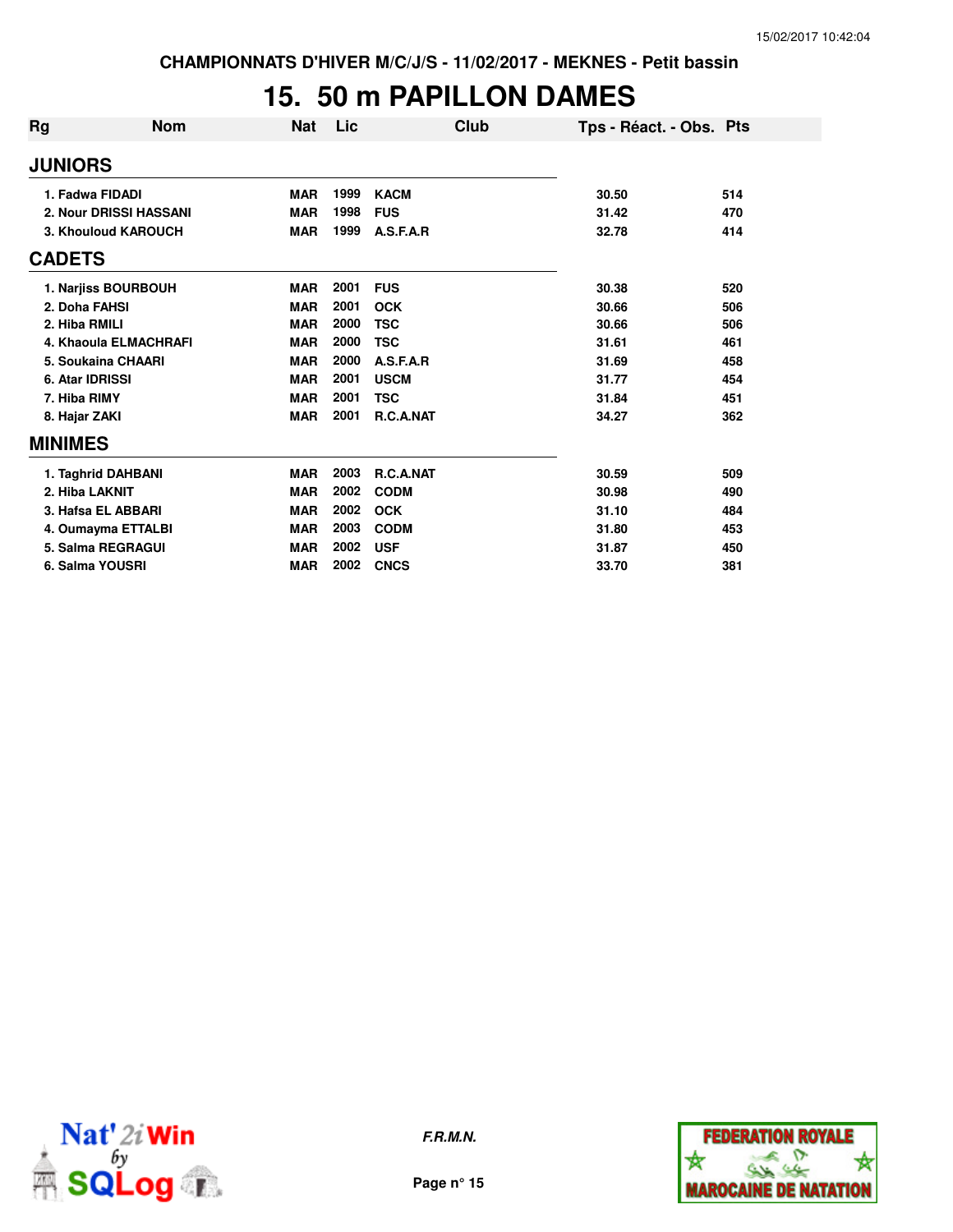### **16. 50 m PAPILLON MESSIEURS**

| <b>Rg</b> | <b>Nom</b>                     | <b>Nat</b> | Lic      |                  | Club | Tps - Réact. - Obs. Pts |            |     |
|-----------|--------------------------------|------------|----------|------------------|------|-------------------------|------------|-----|
|           | <b>SENIORS</b>                 |            |          |                  |      |                         |            |     |
|           | <b>1. Souhail HAMOUCHANE</b>   | <b>MAR</b> | 1997     | <b>CODM</b>      |      | 25.80                   |            | 657 |
|           | 2. Said SABER                  | <b>MAR</b> | 1995     | <b>CODM</b>      |      | 25.82                   |            | 655 |
|           | 3. Ayman HARRATH               | <b>MAR</b> | 1997     | R.C.A.NAT        |      | 26.22                   |            | 626 |
|           | 4. Amine FAWZI                 | <b>MAR</b> | 1986     | <b>FUS</b>       |      | 26.62                   |            | 598 |
|           | <b>5. Saad BENNANI</b>         | <b>MAR</b> | 1996     | <b>FUS</b>       |      | 27.09                   |            | 567 |
|           | 6. Zouhair EL KHALFI           | <b>MAR</b> | 1993     | R.C.A.NAT        |      | 27.81                   |            | 524 |
|           | <b>JUNIORS</b>                 |            |          |                  |      |                         |            |     |
|           | 1. Mehdi AYOUBI                | <b>MAR</b> | 1998     | <b>CODM</b>      |      | 24.57                   | <b>NRN</b> | 761 |
|           | 2. Imad EL MOUSTAKIM           | <b>MAR</b> | 1999     | R.C.A.NAT        |      | 25.82                   |            | 655 |
|           | 3. Ali SADOUK                  | <b>MAR</b> | 1999     | <b>USF</b>       |      | 26.23                   |            | 625 |
|           | 4. Yahya SOULHI                | <b>MAR</b> | 1998     | <b>ADM</b>       |      | 27.30                   |            | 554 |
|           | 5. Mohamed OUAHMID             | <b>MAR</b> | 1998     | <b>ADM</b>       |      | 27.31                   |            | 554 |
|           | 6. Abdelkrim ESSABIHI EDDAFALI | <b>MAR</b> | 1999     | <b>ADM</b>       |      | 27.47                   |            | 544 |
|           | <b>6. Mouad EL MOUSTAKIM</b>   | MAR        | 1999     | R.C.A.NAT        |      | 27.47                   |            | 544 |
|           | 8. Omar ABROUK                 | <b>MAR</b> | 1998     | A.S.F.A.R        |      | 27.60                   |            | 537 |
|           | 9. Hamza DAHBI SKALI           | <b>MAR</b> | 1998     | <b>CSN</b>       |      | 27.81                   |            | 524 |
|           | 10. Soufiane CHAARI            | <b>MAR</b> | 1999     | A.S.F.A.R        |      | 27.86                   |            | 522 |
|           | <b>11. Youssef BANSAR</b>      | <b>MAR</b> | 1998     | R.C.A.NAT        |      | 28.21                   |            | 502 |
|           | 12. Ahmed Wdia BELAFKIH        | <b>MAR</b> | 1999     | A.S.F.A.R        |      | 28.34                   |            | 496 |
|           | <b>13. Driss SNIKY</b>         | <b>MAR</b> | 1999     | <b>WAC</b>       |      | 28.85                   |            | 470 |
|           | <b>CADETS</b>                  |            |          |                  |      |                         |            |     |
|           | 1. Sami HAMOUCHANE             | <b>MAR</b> | 2000     | <b>CODM</b>      |      | 26.44                   |            | 610 |
|           | 2. Med Yassine BOUKHARI        | <b>MAR</b> | 2001     | <b>CODM</b>      |      | 26.73                   |            | 591 |
|           | 3. Abdeljabbar REGRAGUI        | <b>MAR</b> | 2001     | <b>CODM</b>      |      | 26.81                   |            | 585 |
|           | 4. Ali HEMRI                   | <b>MAR</b> | 2001     | <b>FUS</b>       |      | 27.43                   |            | 547 |
|           | 5. Adnane ELLAIA               | <b>MAR</b> | 2000     | <b>USCM</b>      |      | 27.57                   |            | 538 |
|           | 6. Adnane BADRANI              | <b>MAR</b> | 2000     | R.C.A.NAT        |      | 27.97                   |            | 515 |
|           | 7. El Mehdi SMOUNI             | <b>MAR</b> | 2000     | <b>CODM</b>      |      | 28.09                   |            | 509 |
|           | 8. Ali MSOUGAR                 | <b>MAR</b> | 2001     | <b>ASS</b>       |      | 28.44                   |            | 490 |
|           | 9. Abdellah ETTALBI            | <b>MAR</b> | 2000     | <b>CODM</b>      |      | 28.48                   |            | 488 |
|           | 10. Ilyasse MARGHANI           | <b>MAR</b> | 2001     | A.S.F.A.R        |      | 28.55                   |            | 485 |
|           | 11. Nizar BANSAR               | <b>MAR</b> | 2001     | R.C.A.NAT        |      | 29.27                   |            | 450 |
|           | 12. Yasser AYANE               | MAR        | 2001 CSE |                  |      | 29.64                   |            | 433 |
|           | <b>MINIMES</b>                 |            |          |                  |      |                         |            |     |
|           | 1. Monssif Hamza TIJARI        | MAR        |          | 2002 CODM        |      | 28.36                   |            | 494 |
|           | 2. Oussama ELMAHBOUBI          | <b>MAR</b> | 2002     | <b>ADM</b>       |      | 29.54                   |            | 438 |
|           | 2. Mohamed Taha MALKI          | <b>MAR</b> | 2003     | <b>USCM</b>      |      | 29.54                   |            | 438 |
|           | 4. Adam ZIANE                  | <b>MAR</b> |          | <b>2002 CNCS</b> |      | 30.02                   |            | 417 |
|           | 5. Sami KIBAL                  | <b>MAR</b> |          | 2002 WAC         |      | 30.07                   |            | 415 |



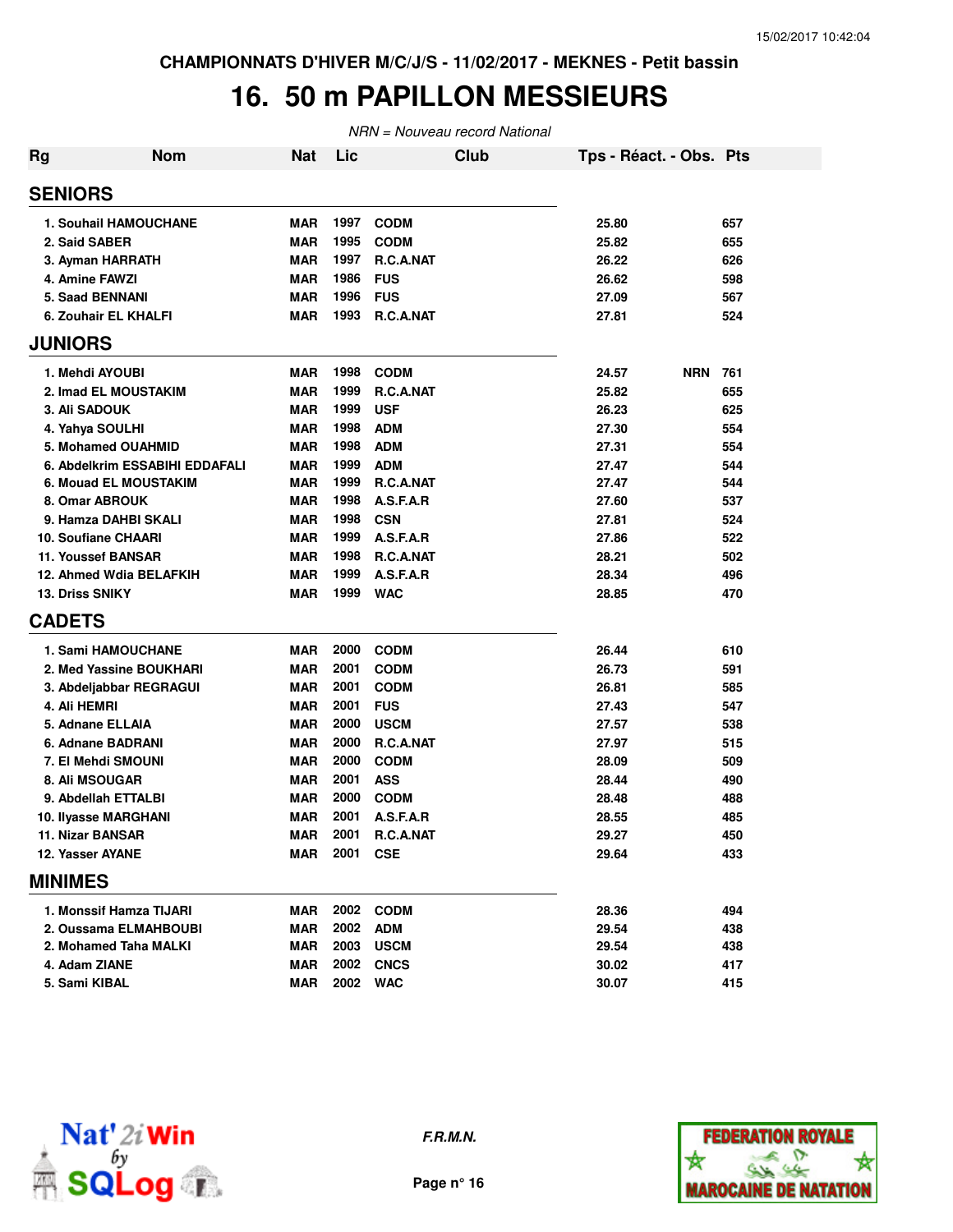# **17. 800 m NAGE LIBRE DAMES**

| Rg                       | <b>Nom</b> | Nat        | Lic  | Club        |          | Tps - Réact. - Obs. Pts |     |
|--------------------------|------------|------------|------|-------------|----------|-------------------------|-----|
| <b>SENIORS</b>           |            |            |      |             |          |                         |     |
| 1. Noura MANA            |            | <b>MAR</b> | 1997 | <b>TSC</b>  | 10:11.58 |                         | 517 |
| <b>JUNIORS</b>           |            |            |      |             |          |                         |     |
| 1. Fadwa FIDADI          |            | <b>MAR</b> | 1999 | <b>KACM</b> | 10:04.23 |                         | 536 |
| <b>CADETS</b>            |            |            |      |             |          |                         |     |
| 1. Hajar RACHDI          |            | <b>MAR</b> | 2000 | TSC         | 9:49.34  |                         | 578 |
| 2. Hiba FAHSI            |            | <b>MAR</b> | 2001 | <b>OCK</b>  | 9:52.16  |                         | 570 |
| 3. Kenza MSELLEK         |            | <b>MAR</b> | 2000 | <b>TSC</b>  | 10:14.48 |                         | 510 |
| 4. Oumaima RAHMANI       |            | <b>MAR</b> | 2001 | <b>ADM</b>  | 10:28.14 |                         | 477 |
| <b>5. Kholoud RHNANE</b> |            | <b>MAR</b> | 2001 | <b>ACK</b>  | 10:29.88 |                         | 473 |
| 6. Mariam BENSALAH       |            | <b>MAR</b> | 2001 | <b>ASS</b>  | 10:38.19 |                         | 455 |
| 7. Nissrine BOURBOUH     |            | <b>MAR</b> | 2001 | <b>FUS</b>  | 10:43.93 |                         | 443 |
| 8. Narjiss BOURBOUH      |            | <b>MAR</b> | 2001 | <b>FUS</b>  | 11:06.38 |                         | 400 |
| <b>MINIMES</b>           |            |            |      |             |          |                         |     |
| 1. Lina KHIYARA          |            | <b>MAR</b> | 2003 | R.C.A.NAT   | 9:35.84  |                         | 620 |
| 2. Kenza ZERAIDI         |            | <b>MAR</b> | 2002 | <b>CODM</b> | 9:58.13  |                         | 553 |
| 3. Mariam SELLAFI        |            | <b>MAR</b> | 2002 | <b>OCK</b>  | 10:09.93 |                         | 522 |
| 4. Ayat Allah EL ANOUAR  |            | <b>MAR</b> | 2002 | <b>FUS</b>  | 10:21.62 |                         | 493 |
| 5. Hafsa EL ABBARI       |            | <b>MAR</b> | 2002 | <b>OCK</b>  | 10:25.70 |                         | 483 |
| 6. Keltoum GOURRAM       |            | <b>MAR</b> | 2003 | <b>ADM</b>  | 10:50.09 |                         | 431 |



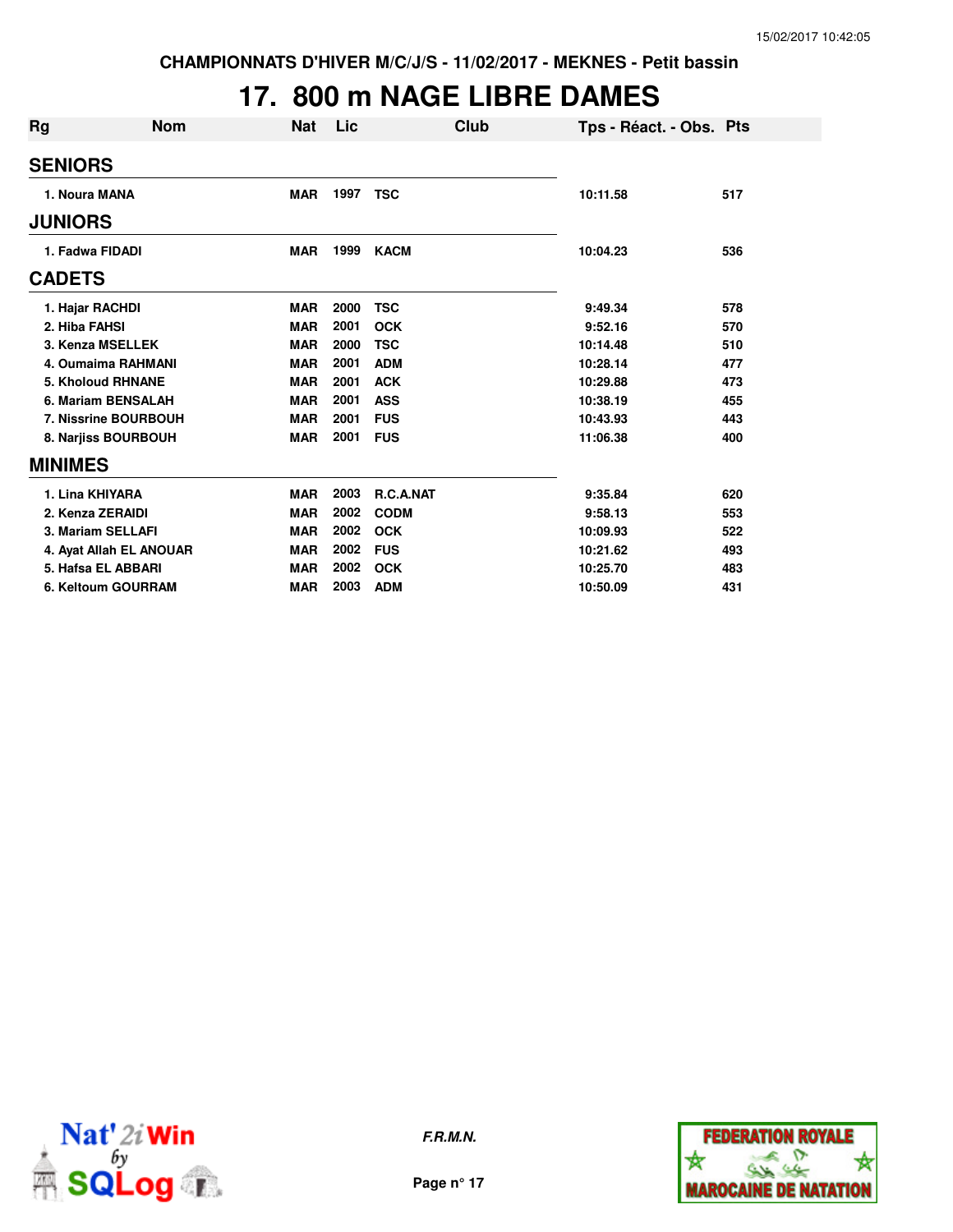# **18. 4 x 100 m NAGE LIBRE MESSIEURS**

| Rg | <b>Nom</b>                                   | Nat                      | Lic          |                            | Club | Tps - Réact. - Obs. Pts |               |
|----|----------------------------------------------|--------------------------|--------------|----------------------------|------|-------------------------|---------------|
|    | <b>SENIORS</b>                               |                          |              |                            |      |                         |               |
|    | 1. Said SABER                                | <b>MAR</b>               | 1995         | <b>CODM</b>                |      | 3:58.02                 | 494           |
|    | <b>Driss LAHRICHI</b>                        | <b>MAR</b>               | 1997         | <b>CODM</b>                |      |                         | 494           |
|    | <b>Ahmed Reda ENNAIM</b>                     | <b>MAR</b>               | 1996         | <b>CODM</b>                |      |                         | 494           |
|    | Souhail HAMOUCHANE                           | <b>MAR</b>               | 1997         | <b>CODM</b>                |      |                         | 494           |
|    | 2. Elmehdi HANINE                            | <b>MAR</b>               | 1993         | R.C.A.NAT                  |      | 3:58.09                 | 494           |
|    | Zouhair EL KHALFI                            | <b>MAR</b>               | 1993         | R.C.A.NAT                  |      |                         | 494           |
|    | Almehdi EL BOUHTOURI                         | <b>MAR</b>               | 1995         | R.C.A.NAT                  |      |                         | 494           |
|    | Ayman HARRATH                                | <b>MAR</b>               | 1997         | R.C.A.NAT                  |      |                         | 494           |
|    | <b>JUNIORS</b>                               |                          |              |                            |      |                         |               |
|    | 1. Mohamed OUAHMID                           | <b>MAR</b>               | 1998         | <b>ADM</b>                 |      | 3:46.48                 | 574           |
|    | Abdelkrim ESSABIHI EDDAFALI                  | <b>MAR</b>               | 1999         | <b>ADM</b>                 |      |                         | 574           |
|    | <b>Badr HASSOUNI</b>                         | <b>MAR</b>               | 1998         | <b>ADM</b>                 |      |                         | 574           |
|    | Yahya SOULHI                                 | <b>MAR</b>               | 1998         | <b>ADM</b>                 |      |                         | 574           |
|    | 2. Ismail LAHRICHI                           | <b>MAR</b>               | 1999         | R.C.A.NAT                  |      | 3:51.96                 | 534           |
|    | <b>Mouad EL MOUSTAKIM</b>                    | <b>MAR</b>               | 1999         | R.C.A.NAT                  |      |                         | 534           |
|    | <b>Youssef BANSAR</b>                        | <b>MAR</b>               | 1998         | R.C.A.NAT                  |      |                         | 534           |
|    | Imad EL MOUSTAKIM                            | <b>MAR</b>               | 1999         | R.C.A.NAT                  |      |                         | 534           |
|    | <b>NC. Mehdi AYOUBI</b>                      | <b>MAR</b>               | 1998         | <b>CODM</b>                |      | Frf n.d.                |               |
|    | Khalil ISMAILI                               | <b>MAR</b>               | 1998<br>1999 | <b>CODM</b>                |      |                         |               |
|    | <b>Omar NABOUCHE</b><br><b>Hicham TIJARI</b> | <b>MAR</b><br><b>MAR</b> | 1998         | <b>CODM</b><br><b>CODM</b> |      |                         |               |
|    |                                              |                          |              |                            |      |                         |               |
|    | <b>CADETS</b>                                |                          |              |                            |      |                         |               |
|    | 1. Achraf OUACHIKH                           | <b>MAR</b>               | 2001         | <b>FUS</b>                 |      | 3:44.24                 | 591           |
|    | Anas BENYAHYA                                | <b>MAR</b>               | 2001         | <b>FUS</b>                 |      |                         | 591           |
|    | <b>Youssef HEMRI</b>                         | <b>MAR</b>               | 2001         | <b>FUS</b>                 |      |                         | 591           |
|    | Ali HEMRI                                    | <b>MAR</b>               | 2001         | <b>FUS</b>                 |      |                         | 591           |
|    | 2. Sami HAMOUCHANE                           | <b>MAR</b>               | 2000         | <b>CODM</b>                |      | 3:46.47                 | 574           |
|    | Abdeljabbar REGRAGUI                         | <b>MAR</b>               | 2001         | <b>CODM</b>                |      |                         | 574           |
|    | <b>EI Mehdi SMOUNI</b>                       | <b>MAR</b>               | 2000         | <b>CODM</b>                |      |                         | 574           |
|    | <b>Med Yassine BOUKHARI</b>                  | <b>MAR</b>               | 2001         | <b>CODM</b>                |      |                         | 574           |
|    | 3. Anas Badr MYESSER                         | <b>MAR</b>               | 2001         | <b>USCM</b>                |      | 3:56.67                 | 503           |
|    | <b>Med Saad EL HADI</b>                      | <b>MAR</b><br><b>MAR</b> | 2000<br>2001 | <b>USCM</b>                |      |                         | 503           |
|    | <b>Ziad LAHLOU</b><br>Adnane ELLAIA          | <b>MAR</b>               | 2000         | <b>USCM</b><br><b>USCM</b> |      |                         | 503<br>503    |
|    | 4. Mohamed Amine HARRABIDA                   | MAR                      | 2000         |                            |      | 3:56.73                 | 502           |
|    | <b>Mohamed EL MOUTAQUI</b>                   | MAR                      | 2001         | R.C.A.NAT<br>R.C.A.NAT     |      |                         | 502           |
|    | <b>Adnane BADRANI</b>                        | MAR                      | 2000         | R.C.A.NAT                  |      |                         | 502           |
|    | Nizar BANSAR                                 | MAR                      | 2001         | R.C.A.NAT                  |      |                         | 502           |
|    | 5. Driss BENCHEIKH                           | <b>MAR</b>               | 2001         | <b>USF</b>                 |      | 4:01.52                 | 473           |
|    | Omar FILALI                                  | MAR                      | 2001         | <b>USF</b>                 |      |                         | 473           |
|    | Abdellah KHARKHACH                           | <b>MAR</b>               | 2001         | <b>USF</b>                 |      |                         | 473           |
|    | <b>Hamza BENNOUNA</b>                        | <b>MAR</b>               | 2000         | <b>USF</b>                 |      |                         | 473           |
|    | <b>MINIMES</b>                               |                          |              |                            |      |                         |               |
|    | 1. Adam SEDDOUK                              | MAR                      | 2003         | <b>CODM</b>                |      | 4:04.30                 | 457           |
|    | <b>Yasser ELMAMOUN</b>                       | <b>MAR</b>               | 2003         | <b>CODM</b>                |      |                         | 457           |
|    | <b>Oussama EL MOUSSAMI</b>                   | <b>MAR</b>               | 2003         | <b>CODM</b>                |      |                         | 457           |
|    | <b>Monssif Hamza TIJARI</b>                  | MAR                      | 2002         | <b>CODM</b>                |      |                         | 457           |
|    | 2. Mohamed Taha MALKI                        | MAR                      | 2003         | <b>USCM</b>                |      | 4:04.91                 | 454           |
|    | Ayman EL MECHRAFI                            | <b>MAR</b>               | 2002         | <b>USCM</b>                |      |                         | 454           |
|    | $\mathbf{Nat}'$ 2i Win                       |                          |              | F.R.M.N.                   |      |                         | <b>FEDERA</b> |



 $\overbrace{\textsf{sqLog}}^{\text{fay}}$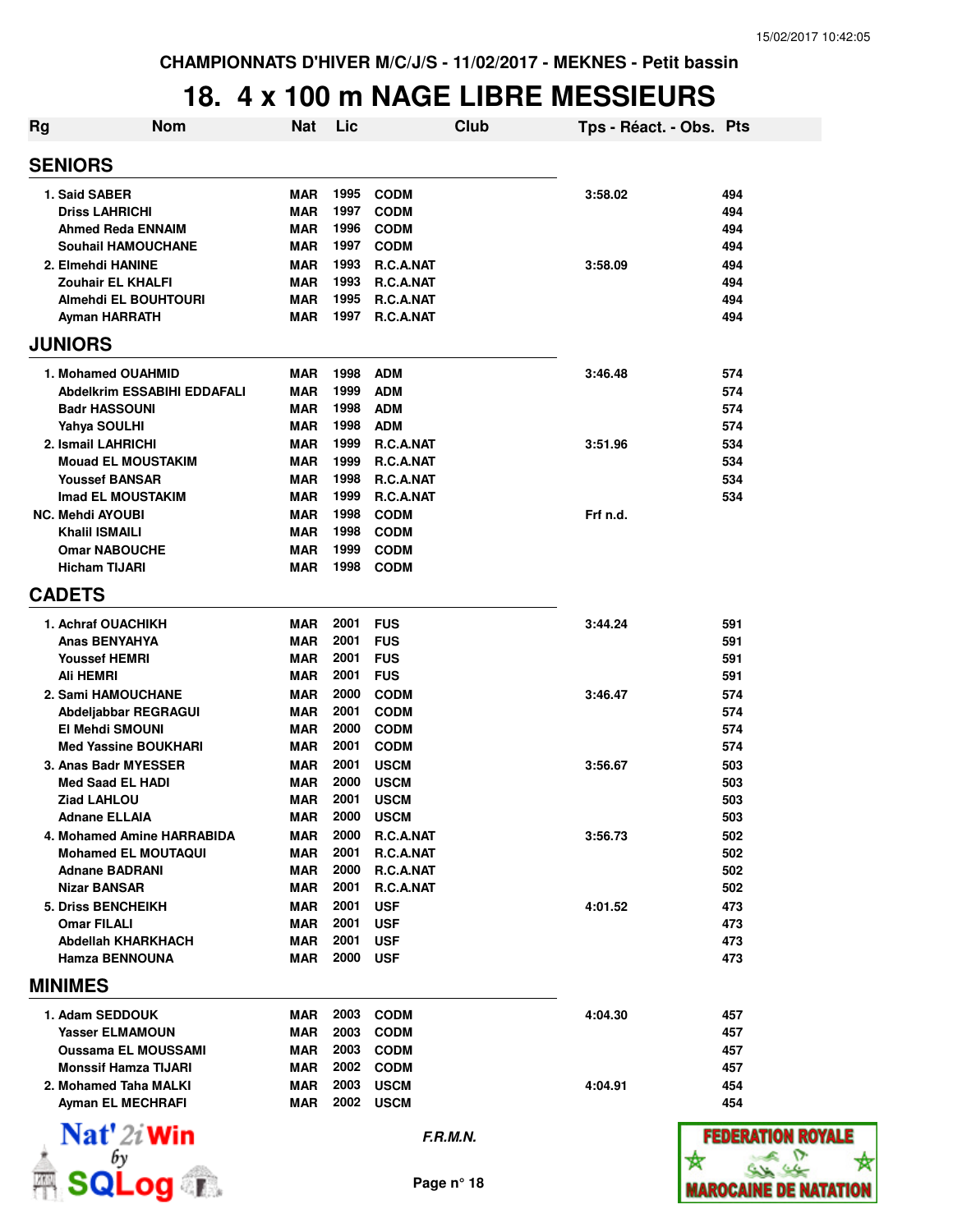# **18. 4 x 100 m NAGE LIBRE MESSIEURS**

| Rg | <b>Nom</b>                    | Nat        | Lic  | Club        | Tps - Réact. - Obs. Pts |     |
|----|-------------------------------|------------|------|-------------|-------------------------|-----|
|    | <b>MINIMES</b>                |            |      |             |                         |     |
|    | <b>Adam BELAFIA</b>           | <b>MAR</b> | 2002 | <b>USCM</b> |                         | 454 |
|    | <b>Anir SADIQUI</b>           | <b>MAR</b> | 2003 | <b>USCM</b> |                         | 454 |
|    | 3. Sami KIBAL                 | <b>MAR</b> | 2002 | <b>WAC</b>  | 4:17.39                 | 391 |
|    | <b>Ismail ALACHBILI</b>       | <b>MAR</b> | 2002 | <b>WAC</b>  |                         | 391 |
|    | Abdelmoughit MAMDOUH          | <b>MAR</b> | 2002 | <b>WAC</b>  |                         | 391 |
|    | Ali KAMIL                     | <b>MAR</b> | 2002 | <b>WAC</b>  |                         | 391 |
|    | <b>4. Walid EL BOURAKKADI</b> | <b>MAR</b> | 2003 | <b>SNF</b>  | 4:19.20                 | 383 |
|    | <b>Ayman MEFETTAR</b>         | <b>MAR</b> | 2003 | <b>SNF</b>  |                         | 383 |
|    | El Mehdi ELKAMYA              | <b>MAR</b> | 2002 | <b>SNF</b>  |                         | 383 |
|    | <b>Adnane BENADADA</b>        | <b>MAR</b> | 2003 | <b>SNF</b>  |                         | 383 |
|    | 5. Amine BENAMAR              | <b>MAR</b> | 2002 | <b>CNN</b>  | 4:43.24                 | 293 |
|    | <b>Aymane MEZIANI</b>         | <b>MAR</b> | 2002 | <b>CNN</b>  |                         | 293 |
|    | <b>Mehdi SENIHJI</b>          | <b>MAR</b> | 2003 | <b>CNN</b>  |                         | 293 |
|    | <b>Mohamed Amine ACHIBANE</b> | <b>MAR</b> | 2002 | <b>CNN</b>  |                         | 293 |
|    |                               |            |      |             |                         |     |



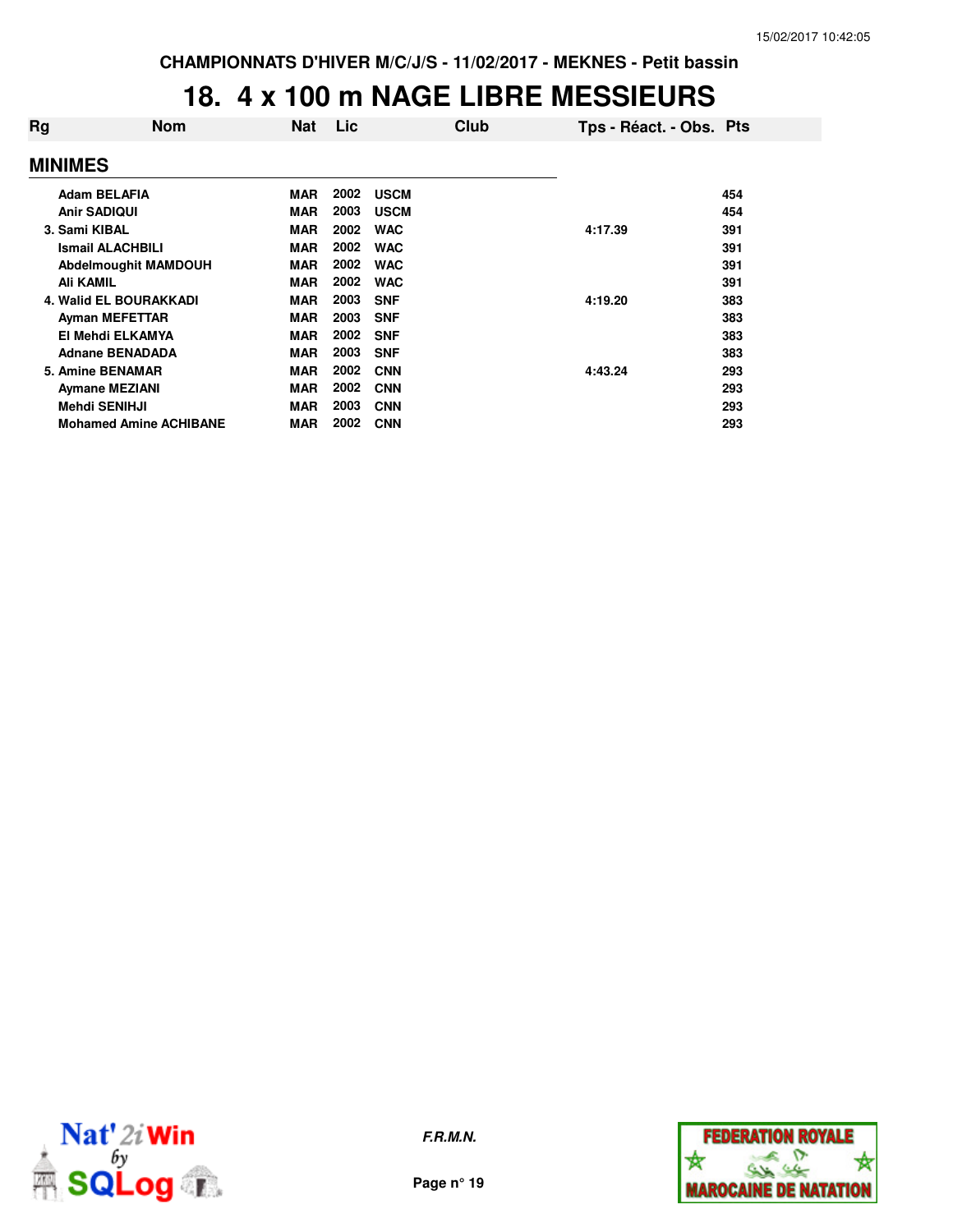# **19. 4 x 100 m NAGE LIBRE DAMES**

| Rg             | <b>Nom</b>                  | <b>Nat</b> | Lic  | Club        |         | Tps - Réact. - Obs. Pts |     |
|----------------|-----------------------------|------------|------|-------------|---------|-------------------------|-----|
| <b>CADETS</b>  |                             |            |      |             |         |                         |     |
|                | 1. Hajar RACHDI             | <b>MAR</b> | 2000 | <b>TSC</b>  | 4:13.91 |                         | 573 |
|                | Khaoula ELMACHRAFI          | <b>MAR</b> | 2000 | <b>TSC</b>  |         |                         | 573 |
|                | <b>Hiba BENBOUZIANE</b>     | <b>MAR</b> | 2000 | <b>TSC</b>  |         |                         | 573 |
|                | <b>Kenza MSELLEK</b>        | <b>MAR</b> | 2000 | <b>TSC</b>  |         |                         | 573 |
| <b>MINIMES</b> |                             |            |      |             |         |                         |     |
|                | 1. Hiba LAKNIT              | <b>MAR</b> | 2002 | <b>CODM</b> | 4:18.47 |                         | 543 |
|                | Kenza ZERAIDI               | <b>MAR</b> | 2002 | <b>CODM</b> |         |                         | 543 |
|                | <b>Rim BENNANI</b>          | <b>MAR</b> | 2002 | <b>CODM</b> |         |                         | 543 |
|                | <b>Oumayma ETTALBI</b>      | <b>MAR</b> | 2003 | <b>CODM</b> |         |                         | 543 |
|                | 2. Iness TAHIL              | <b>MAR</b> | 2003 | R.C.A.NAT   | 4:34.17 |                         | 455 |
|                | <b>Lina RODRIGUEZ</b>       | <b>MAR</b> | 2002 | R.C.A.NAT   |         |                         | 455 |
|                | <b>Taghrid DAHBANI</b>      | <b>MAR</b> | 2003 | R.C.A.NAT   |         |                         | 455 |
|                | Lina KHIYARA                | <b>MAR</b> | 2003 | R.C.A.NAT   |         |                         | 455 |
|                | 3. Yasmine NADIR            | <b>MAR</b> | 2003 | <b>FUS</b>  | 4:37.33 |                         | 440 |
|                | <b>Rime BERRADA</b>         | <b>MAR</b> | 2003 | <b>FUS</b>  |         |                         | 440 |
|                | <b>Zaineb EL AZHARI</b>     | <b>MAR</b> | 2003 | <b>FUS</b>  |         |                         | 440 |
|                | <b>Ayat Allah EL ANOUAR</b> | <b>MAR</b> | 2002 | <b>FUS</b>  |         |                         | 440 |
|                | 4. Aya ADIANNA              | <b>MAR</b> | 2002 | <b>SNF</b>  | 4:56.75 |                         | 359 |
|                | Douae MOUTAOUAKIL           | <b>MAR</b> | 2003 | <b>SNF</b>  |         |                         | 359 |
|                | <b>Imane KANDILI</b>        | <b>MAR</b> | 2003 | <b>SNF</b>  |         |                         | 359 |
|                | <b>Douae EL MOUJARRADE</b>  | <b>MAR</b> | 2003 | <b>SNF</b>  |         |                         | 359 |



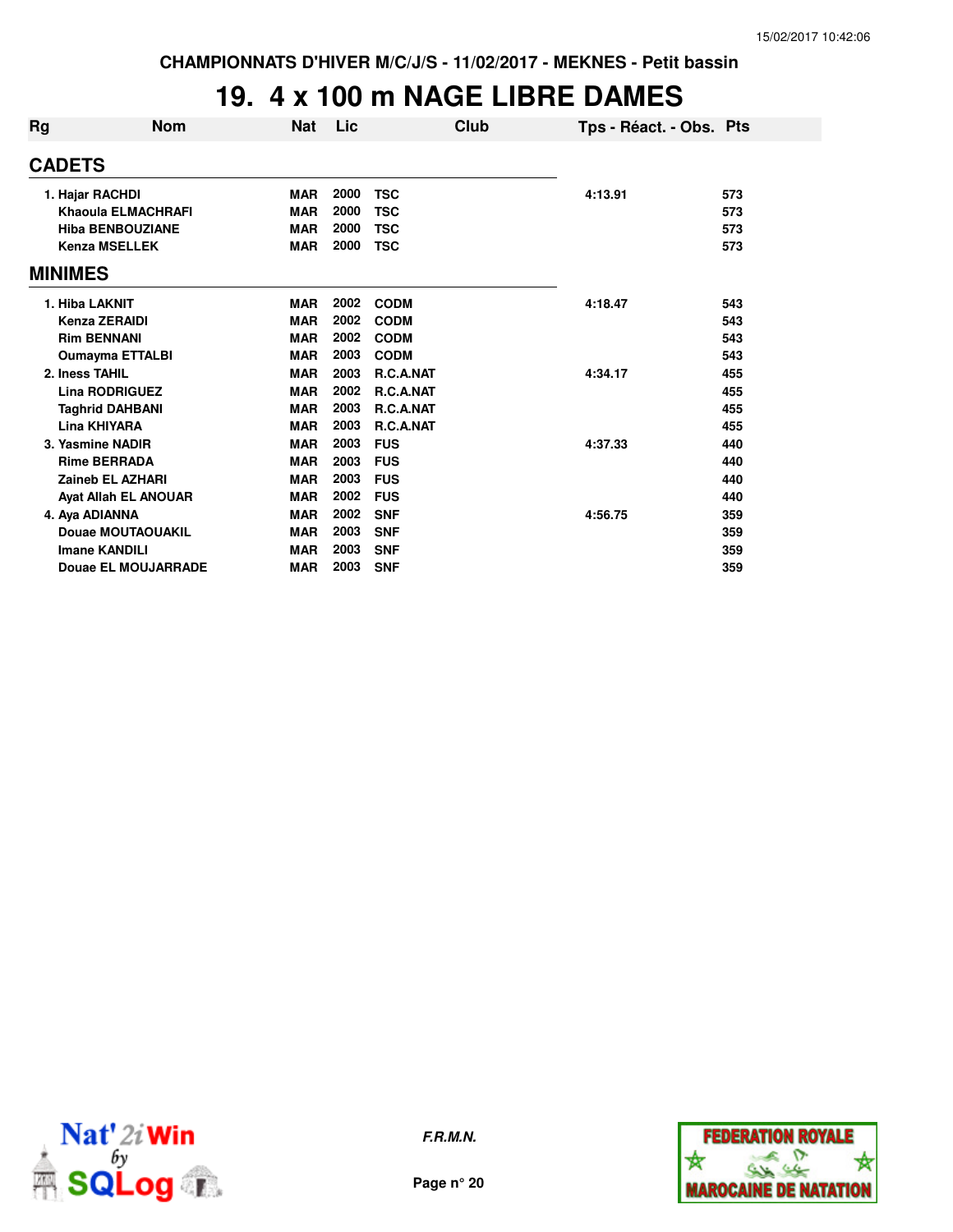# **20. 200 m NAGE LIBRE MESSIEURS**

| Rg                 | <b>Nom</b>                   | Nat        | Lic  |                  | Club | Tps - Réact. - Obs. Pts |     |
|--------------------|------------------------------|------------|------|------------------|------|-------------------------|-----|
| <b>SENIORS</b>     |                              |            |      |                  |      |                         |     |
| 1. Said SABER      |                              | <b>MAR</b> | 1995 | <b>CODM</b>      |      | 1:52.61                 | 743 |
| 1. Driss LAHRICHI  |                              | <b>MAR</b> | 1997 | <b>CODM</b>      |      | 1:52.61                 | 743 |
|                    | <b>3. Souhail HAMOUCHANE</b> | <b>MAR</b> | 1997 | <b>CODM</b>      |      | 1:56.66                 | 668 |
| 4. Saad BENNANI    |                              | <b>MAR</b> | 1996 | <b>FUS</b>       |      | 2:00.88                 | 600 |
| 5. Elmehdi HANINE  |                              | <b>MAR</b> | 1993 | R.C.A.NAT        |      | 2:05.44                 | 537 |
|                    | 6. Nouamane HAOUATI          | <b>MAR</b> | 1997 | <b>USF</b>       |      | 2:07.45                 | 512 |
| <b>JUNIORS</b>     |                              |            |      |                  |      |                         |     |
| 1. Mehdi AYOUBI    |                              | <b>MAR</b> | 1998 | <b>CODM</b>      |      | 1:51.13                 | 773 |
| 2. Ismail LAHRICHI |                              | <b>MAR</b> | 1999 | R.C.A.NAT        |      | 1:59.95                 | 614 |
|                    | 3. Mohamed OUAHMID           | <b>MAR</b> | 1998 | <b>ADM</b>       |      | 2:02.81                 | 572 |
| 4. Driss SNIKY     |                              | <b>MAR</b> | 1999 | <b>WAC</b>       |      | 2:03.00                 | 570 |
|                    | 5. Ibrahim AMARHOUS          | <b>MAR</b> | 1999 | TSC              |      | 2:03.50                 | 563 |
|                    | 6. Hamza DAHBI SKALI         | <b>MAR</b> | 1998 | <b>CSN</b>       |      | 2:03.75                 | 560 |
|                    | 7. Ahmed BENNAJEH            | <b>MAR</b> | 1998 | <b>CSE</b>       |      | 2:13.80                 | 443 |
| <b>CADETS</b>      |                              |            |      |                  |      |                         |     |
| 1. Ali HEMRI       |                              | <b>MAR</b> | 2001 | <b>FUS</b>       |      | 1:58.93                 | 630 |
| 2. Ali MSOUGAR     |                              | <b>MAR</b> | 2001 | <b>ASS</b>       |      | 2:00.34                 | 609 |
| 3. Youssef HEMRI   |                              | <b>MAR</b> | 2001 | <b>FUS</b>       |      | 2:00.47                 | 607 |
|                    | 4. Achraf OUACHIKH           | <b>MAR</b> | 2001 | <b>FUS</b>       |      | 2:02.16                 | 582 |
|                    | 5. Saad Amine DABBAR         | <b>MAR</b> | 2000 | <b>OCK</b>       |      | 2:02.81                 | 572 |
|                    | 6. Omar EL HAOUARI           | <b>MAR</b> | 2001 | <b>TSC</b>       |      | 2:05.57                 | 536 |
|                    | 7. Mohamed Amine HARRABIDA   | <b>MAR</b> | 2000 | R.C.A.NAT        |      | 2:06.94                 | 518 |
|                    | 8. Anas Badr MYESSER         | <b>MAR</b> | 2001 | <b>USCM</b>      |      | 2:07.63                 | 510 |
|                    | 9. Mohamed EL MOUTAQUI       | <b>MAR</b> | 2001 | R.C.A.NAT        |      | 2:08.20                 | 503 |
| 10. Nizar BANSAR   |                              | <b>MAR</b> | 2001 | <b>R.C.A.NAT</b> |      | 2:10.92                 | 472 |
| <b>MINIMES</b>     |                              |            |      |                  |      |                         |     |
|                    | 1. Monssif Hamza TIJARI      | <b>MAR</b> | 2002 | <b>CODM</b>      |      | 2:02.84                 | 572 |
| 2. Adam ZIANE      |                              | <b>MAR</b> | 2002 | <b>CNCS</b>      |      | 2:06.97                 | 518 |
|                    | 3. Oussama ELMAHBOUBI        | <b>MAR</b> | 2002 | <b>ADM</b>       |      | 2:07.17                 | 516 |
| 4. Ouissam NAJIH   |                              | <b>MAR</b> | 2002 | <b>KACM</b>      |      | 2:09.25                 | 491 |
| 5. Monssif HAITAM  |                              | <b>MAR</b> | 2002 | <b>OCK</b>       |      | 2:09.71                 | 486 |
|                    | 6. Yassine EL OMARI          | <b>MAR</b> | 2002 | <b>ACK</b>       |      | 2:10.22                 | 480 |
|                    | 7. Mohamed Yassine BENSALEH  | <b>MAR</b> | 2002 | <b>FUS</b>       |      | 2:10.89                 | 473 |
|                    | 8. Abdelmoughit MAMDOUH      | <b>MAR</b> | 2002 | <b>WAC</b>       |      | 2:11.92                 | 462 |
|                    | 9. Omar Ahmed ZOUITEN        | <b>MAR</b> | 2002 | <b>MAS</b>       |      | 2:12.70                 | 454 |
| 10. Anir SADIQUI   |                              | <b>MAR</b> | 2003 | <b>USCM</b>      |      | 2:13.77                 | 443 |
|                    | 11. Mohamed Taha MALKI       | <b>MAR</b> | 2003 | <b>USCM</b>      |      | 2:25.09                 | 347 |



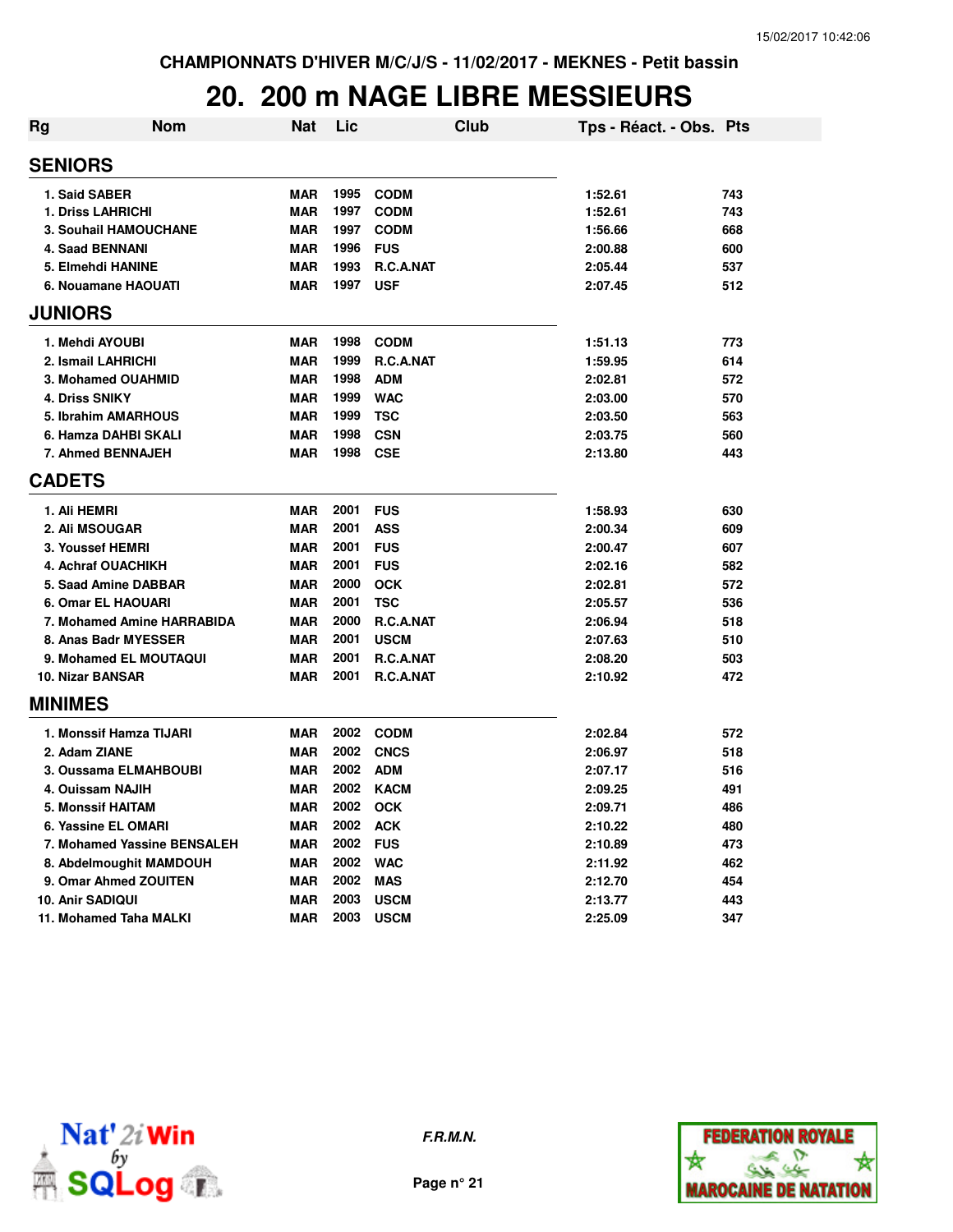# **21. 200 m NAGE LIBRE DAMES**

| Rg                | Nom                           | <b>Nat</b> | Lic      |             | Club | Tps - Réact. - Obs. Pts |     |
|-------------------|-------------------------------|------------|----------|-------------|------|-------------------------|-----|
| <b>SENIORS</b>    |                               |            |          |             |      |                         |     |
| 1. Noura MANA     |                               | <b>MAR</b> | 1997 TSC |             |      | 2:08.81                 | 674 |
| <b>JUNIORS</b>    |                               |            |          |             |      |                         |     |
|                   | 1. Nour DRISSI HASSANI        | <b>MAR</b> | 1998     | <b>FUS</b>  |      | 2:18.10                 | 547 |
| <b>CADETS</b>     |                               |            |          |             |      |                         |     |
| 1. Doha FAHSI     |                               | <b>MAR</b> | 2001     | <b>OCK</b>  |      | 2:11.54                 | 633 |
|                   | 2. Jasmin Charifa BOUZAROUATA | <b>MAR</b> | 2000     | <b>USF</b>  |      | 2:11.81                 | 629 |
|                   | 3. Kenza MSELLEK              | <b>MAR</b> | 2000     | <b>TSC</b>  |      | 2:15.84                 | 575 |
| 4. Hajar RACHDI   |                               | <b>MAR</b> | 2000     | <b>TSC</b>  |      | 2:16.39                 | 568 |
|                   | 5. Nadia EL HAOUARI           | <b>MAR</b> | 2000     | <b>TSC</b>  |      | 2:17.02                 | 560 |
| 6. Atar IDRISSI   |                               | <b>MAR</b> | 2001     | <b>USCM</b> |      | 2:17.13                 | 559 |
|                   | 7. Soukaina CHAARI            | <b>MAR</b> | 2000     | A.S.F.A.R   |      | 2:20.34                 | 521 |
|                   | 8. Khaoula ELMACHRAFI         | <b>MAR</b> | 2000     | <b>TSC</b>  |      | 2:21.75                 | 506 |
|                   | 9. Kholoud RHNANE             | <b>MAR</b> | 2001     | <b>ACK</b>  |      | 2:22.44                 | 499 |
|                   | <b>10. Oumaima RAHMANI</b>    | <b>MAR</b> | 2001     | <b>ADM</b>  |      | 2:24.84                 | 474 |
|                   | 11. Houda ALACHBILI           | <b>MAR</b> | 2000     | <b>WAC</b>  |      | 2:27.63                 | 448 |
|                   | <b>12. Mariam BENSALAH</b>    | <b>MAR</b> | 2001     | <b>ASS</b>  |      | 2:28.19                 | 443 |
| <b>MINIMES</b>    |                               |            |          |             |      |                         |     |
| 1. Lina KHIYARA   |                               | <b>MAR</b> | 2003     | R.C.A.NAT   |      | 2:12.07                 | 626 |
| 2. Mariam SELLAFI |                               | <b>MAR</b> | 2002     | <b>OCK</b>  |      | 2:16.28                 | 569 |
| 3. Kenza ZERAIDI  |                               | <b>MAR</b> | 2002     | <b>CODM</b> |      | 2:16.80                 | 563 |
|                   | 4. Taghrid DAHBANI            | <b>MAR</b> | 2003     | R.C.A.NAT   |      | 2:20.25                 | 522 |
|                   | 5. Yasmine LAMANE             | <b>MAR</b> | 2002     | <b>WAC</b>  |      | 2:25.58                 | 467 |
|                   | 6. Salma EL YOUSFI            | <b>MAR</b> | 2002     | <b>ADM</b>  |      | 2:26.22                 | 461 |
| 7. Imane BASKACH  |                               | <b>MAR</b> | 2003     | <b>USCM</b> |      | 2:27.93                 | 445 |
|                   | 8. Keltoum GOURRAM            | <b>MAR</b> | 2003     | <b>ADM</b>  |      | 2:31.73                 | 412 |



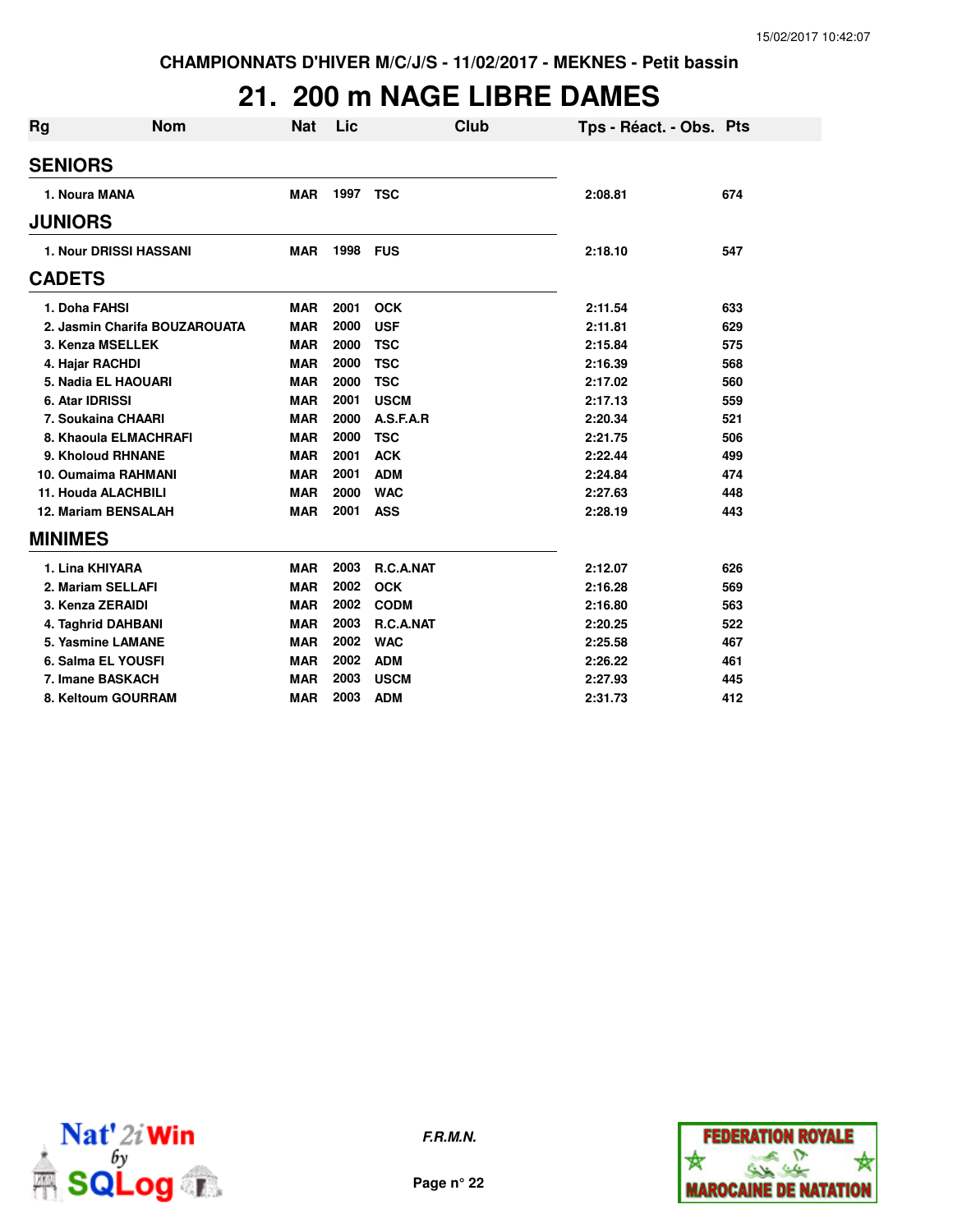# **22. 100 m BRASSE MESSIEURS**

| Rg                | Nom                            | <b>Nat</b> | Lic  |               | Club | Tps - Réact. - Obs. Pts |     |
|-------------------|--------------------------------|------------|------|---------------|------|-------------------------|-----|
| <b>SENIORS</b>    |                                |            |      |               |      |                         |     |
|                   | 1. Ahmed Reda ENNAIM           | <b>MAR</b> | 1996 | <b>CODM</b>   |      | 1:04.77                 | 735 |
| 1. Amine FAWZI    |                                | <b>MAR</b> | 1986 | <b>FUS</b>    |      | 1:04.77                 | 735 |
|                   | 3. Karim MOUCHARIQ             | <b>MAR</b> | 1988 | <b>COMN</b>   |      | 1:15.66                 | 461 |
| <b>JUNIORS</b>    |                                |            |      |               |      |                         |     |
|                   | 1. Abdelkrim ESSABIHI EDDAFALI | <b>MAR</b> | 1999 | <b>ADM</b>    |      | 1:05.57                 | 708 |
| 2. Bakr KZIBER    |                                | <b>MAR</b> | 1998 | A.S.F.A.R     |      | 1:06.59                 | 676 |
| 3. Khalil ISMAILI |                                | <b>MAR</b> | 1998 | <b>CODM</b>   |      | 1:08.25                 | 628 |
| 4. Ali SADOUK     |                                | <b>MAR</b> | 1999 | <b>USF</b>    |      | 1:08.52                 | 621 |
| 5. Yahya SOULHI   |                                | <b>MAR</b> | 1998 | <b>ADM</b>    |      | 1:10.30                 | 575 |
| <b>CADETS</b>     |                                |            |      |               |      |                         |     |
|                   | 1. Ahmed Yassine FLIYOU        | <b>MAR</b> | 2001 | R.C.A.NAT     |      | 1:07.91                 | 638 |
|                   | 2. Ahmed BENNANI               | <b>MAR</b> | 2001 | <b>FUS</b>    |      | 1:11.41                 | 548 |
|                   | 3. Med Yassine BOUKHARI        | <b>MAR</b> | 2001 | <b>CODM</b>   |      | 1:11.97                 | 536 |
|                   | 4. Med Saad EL HADI            | <b>MAR</b> | 2000 | <b>USCM</b>   |      | 1:12.35                 | 527 |
|                   | 5. Adnane BADRANI              | <b>MAR</b> | 2000 | R.C.A.NAT     |      | 1:12.79                 | 518 |
|                   | 6. Ilyasse MARGHANI            | <b>MAR</b> | 2001 | A.S.F.A.R     |      | 1:13.05                 | 512 |
|                   | 7. Anas BENYAHYA               | <b>MAR</b> | 2001 | <b>FUS</b>    |      | 1:13.54                 | 502 |
|                   | 8. Abdellah ETTALBI            | <b>MAR</b> | 2000 | <b>CODM</b>   |      | 1:14.06                 | 491 |
|                   | 9. Hamza BENNOUNA              | <b>MAR</b> | 2000 | <b>USF</b>    |      | 1:14.28                 | 487 |
|                   | <b>10. Yasser MAHASSINE</b>    | <b>MAR</b> | 2000 | <b>ADM</b>    |      | 1:14.85                 | 476 |
| 11. Yassine SAFIR |                                | <b>MAR</b> | 2001 | <b>ASAMIN</b> |      | 1:15.04                 | 472 |
| <b>MINIMES</b>    |                                |            |      |               |      |                         |     |
|                   | 1. Mohamed Taha MALKI          | <b>MAR</b> | 2003 | <b>USCM</b>   |      | 1:14.59                 | 481 |
|                   | 2. Azzedine EL BADRE           | <b>MAR</b> | 2003 | <b>CSE</b>    |      | 1:14.85                 | 476 |
|                   | 3. Ayman EL MECHRAFI           | <b>MAR</b> | 2002 | <b>USCM</b>   |      | 1:16.75                 | 442 |
|                   | <b>4. Walid DEQQAOUI</b>       | <b>MAR</b> | 2003 | <b>USF</b>    |      | 1:17.18                 | 434 |
| 5. Sami KIBAL     |                                | <b>MAR</b> | 2002 | <b>WAC</b>    |      | 1:17.41                 | 430 |
|                   | 6. Mohamed Amine CHANNANI      | <b>MAR</b> | 2002 | <b>CSE</b>    |      | 1:19.91                 | 391 |



**F.R.M.N.**

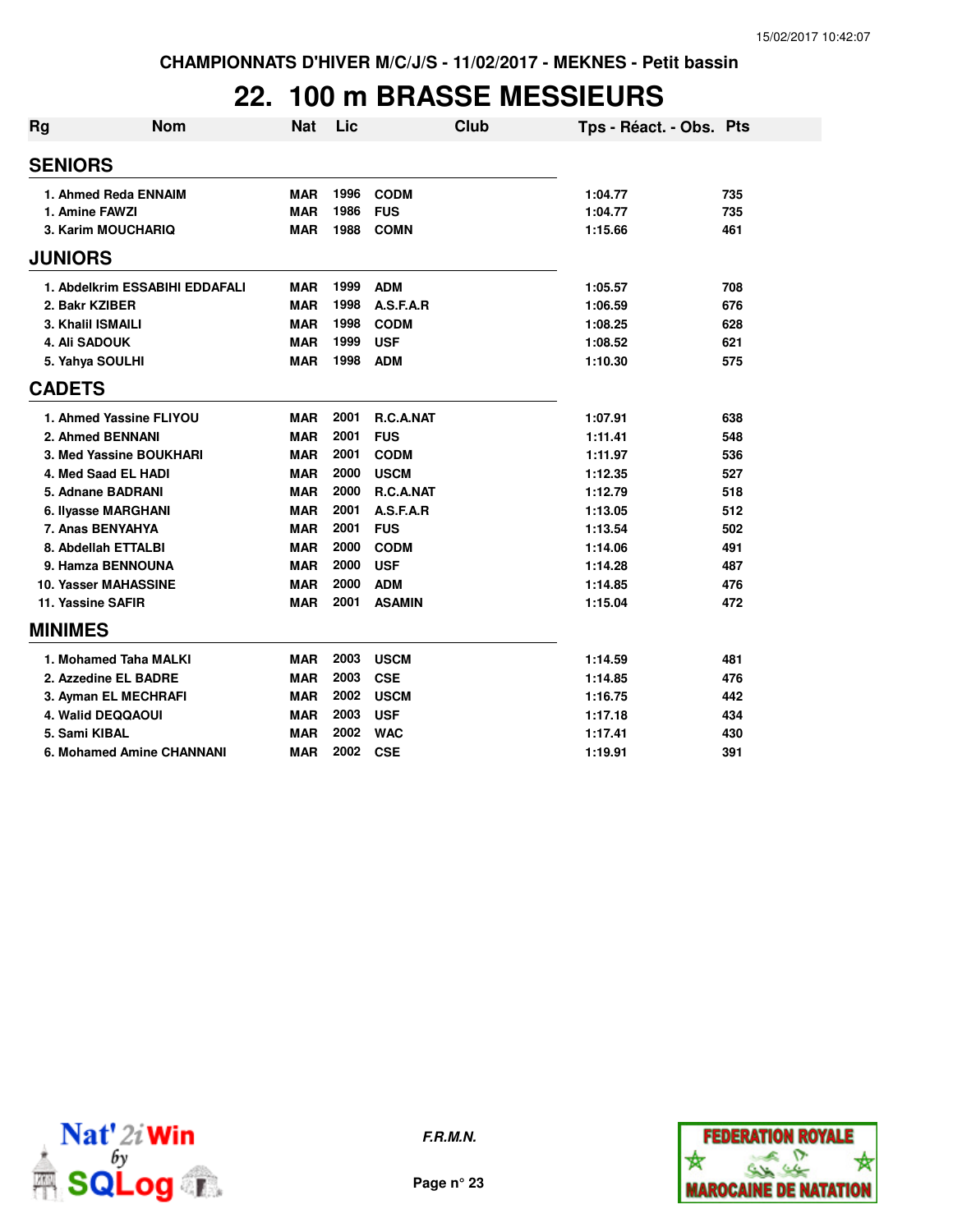# **23. 100 m BRASSE DAMES**

| Rg                 | Nom                         | <b>Nat</b> | Lic  | Club        | Tps - Réact. - Obs. Pts |     |
|--------------------|-----------------------------|------------|------|-------------|-------------------------|-----|
| <b>SENIORS</b>     |                             |            |      |             |                         |     |
| 1. Zineb ZOUHAIRI  |                             | <b>MAR</b> | 1997 | R.C.A.NAT   | 1:24.91                 | 435 |
| <b>JUNIORS</b>     |                             |            |      |             |                         |     |
| 1. Fadwa FIDADI    |                             | <b>MAR</b> | 1999 | <b>KACM</b> | 1:18.71                 | 546 |
|                    | 2. Khouloud KAROUCH         | <b>MAR</b> | 1999 | A.S.F.A.R   | 1:20.86                 | 504 |
| 3. Ghita MSELLEK   |                             | <b>MAR</b> | 1998 | <b>TSC</b>  | 1:23.34                 | 460 |
| <b>CADETS</b>      |                             |            |      |             |                         |     |
|                    | 1. Nadia EL HAOUARI         | <b>MAR</b> | 2000 | <b>TSC</b>  | 1:18.56                 | 549 |
|                    | 2. Mariam LAMGHARI          | <b>MAR</b> | 2000 | <b>OCK</b>  | 1:22.72                 | 470 |
| 3. Ayya AJDI       |                             | <b>MAR</b> | 2001 | <b>KACM</b> | 1:23.88                 | 451 |
| 4. Yassmina BRICH  |                             | <b>MAR</b> | 2000 | <b>USCM</b> | 1:30.34                 | 361 |
|                    | <b>NC. Hiba BENBOUZIANE</b> | <b>MAR</b> | 2000 | <b>TSC</b>  | Dsq NI                  | 0   |
| <b>MINIMES</b>     |                             |            |      |             |                         |     |
| 1. Hiba LAKNIT     |                             | <b>MAR</b> | 2002 | <b>CODM</b> | 1:16.28                 | 600 |
|                    | 2. Oumayma ETTALBI          | <b>MAR</b> | 2003 | <b>CODM</b> | 1:21.84                 | 486 |
| 3. Salma EL YOUSFI |                             | <b>MAR</b> | 2002 | <b>ADM</b>  | 1:25.09                 | 432 |
| 4. Yasmine NADIR   |                             | <b>MAR</b> | 2003 | <b>FUS</b>  | 1:25.94                 | 419 |
| 5. Lina RODRIGUEZ  |                             | <b>MAR</b> | 2002 | R.C.A.NAT   | 1:29.44                 | 372 |
|                    | 6. Keltoum GOURRAM          | <b>MAR</b> | 2003 | <b>ADM</b>  | 1:29.66                 | 369 |
| 7. Salma REGRAGUI  |                             | <b>MAR</b> | 2002 | <b>USF</b>  | 1:30.53                 | 359 |



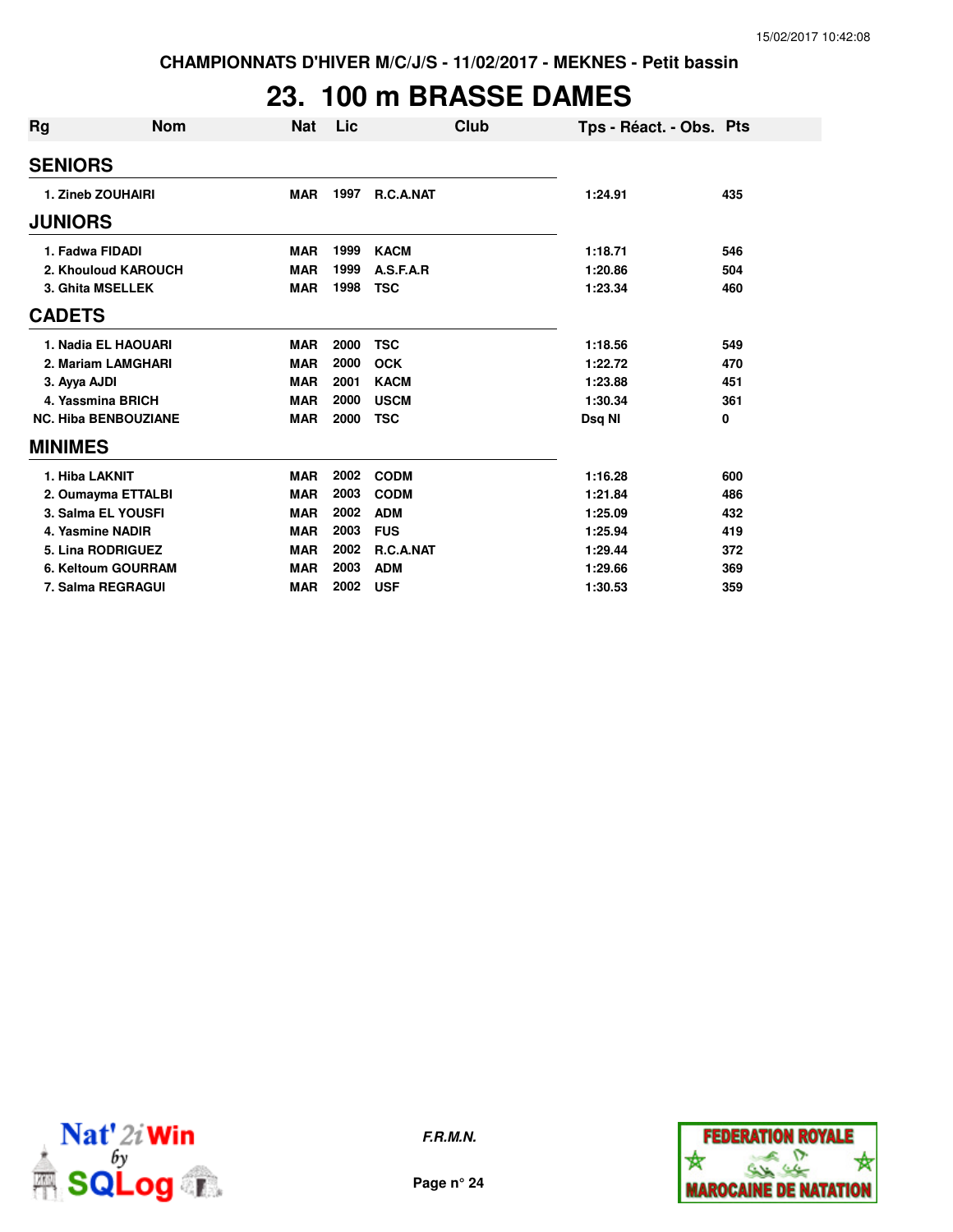### **24. 50 m DOS MESSIEURS**

| <b>Rg</b> | <b>Nom</b>                 | Nat        | Lic  | Club        | Tps - Réact. - Obs. Pts |                   |
|-----------|----------------------------|------------|------|-------------|-------------------------|-------------------|
|           | <b>SENIORS</b>             |            |      |             |                         |                   |
|           | <b>1. Driss LAHRICHI</b>   | <b>MAR</b> | 1997 | <b>CODM</b> | 25.50                   | <b>NRN</b><br>838 |
|           | 2. Ayman HARRATH           | <b>MAR</b> | 1997 | R.C.A.NAT   | 30.53                   | 488               |
|           | 3. Hatim LAFKIHI           | <b>MAR</b> | 1995 | <b>TSC</b>  | 30.83                   | 474               |
|           | <b>JUNIORS</b>             |            |      |             |                         |                   |
|           | 1. Mehdi AYOUBI            | MAR        | 1998 | <b>CODM</b> | 26.31                   | 763               |
|           | 2. Imad EL MOUSTAKIM       | <b>MAR</b> | 1999 | R.C.A.NAT   | 27.74                   | 651               |
|           | 3. Yahya SOULHI            | <b>MAR</b> | 1998 | <b>ADM</b>  | 28.80                   | 581               |
|           | <b>4. Soufiane CHAARI</b>  | <b>MAR</b> | 1999 | A.S.F.A.R   | 29.38                   | 548               |
|           | 5. Mouad EL MOUSTAKIM      | <b>MAR</b> | 1999 | R.C.A.NAT   | 29.81                   | 524               |
|           | 6. Karim AMARTI            | <b>MAR</b> | 1998 | <b>USF</b>  | 30.59                   | 485               |
|           | <b>CADETS</b>              |            |      |             |                         |                   |
|           | 1. Abdeljabbar REGRAGUI    | <b>MAR</b> | 2001 | <b>CODM</b> | 27.94                   | 637               |
|           | 2. Med Yassine BOUKHARI    | <b>MAR</b> | 2001 | <b>CODM</b> | 28.93                   | 574               |
|           | 3. Ali MSOUGAR             | <b>MAR</b> | 2001 | <b>ASS</b>  | 29.44                   | 544               |
|           | 4. El Mehdi SMOUNI         | <b>MAR</b> | 2000 | <b>CODM</b> | 30.33                   | 498               |
|           | 5. Adnane ELLAIA           | <b>MAR</b> | 2000 | <b>USCM</b> | 30.34                   | 497               |
|           | 6. Mohammed SEFRAOUI       | <b>MAR</b> | 2000 | <b>UNO</b>  | 30.41                   | 494               |
|           | 7. Adnane BADRANI          | <b>MAR</b> | 2000 | R.C.A.NAT   | 30.48                   | 490               |
|           | 8. Anas BENYAHYA           | <b>MAR</b> | 2001 | <b>FUS</b>  | 30.65                   | 482               |
|           | 9. Mohamed Amine HARRABIDA | <b>MAR</b> | 2000 | R.C.A.NAT   | 31.89                   | 428               |
|           | <b>NC. Nizar BANSAR</b>    | <b>MAR</b> | 2001 | R.C.A.NAT   | Dsq VI                  | 0                 |
|           | <b>MINIMES</b>             |            |      |             |                         |                   |
|           | 1. Abdelmoughit MAMDOUH    | <b>MAR</b> | 2002 | <b>WAC</b>  | 30.77                   | 477               |
|           | 2. Omar Ahmed ZOUITEN      | <b>MAR</b> | 2002 | <b>MAS</b>  | 31.04                   | 464               |
|           | 3. Ouissam NAJIH           | <b>MAR</b> | 2002 | <b>KACM</b> | 31.75                   | 434               |
|           | <b>NC. Adam ZIANE</b>      | <b>MAR</b> | 2002 | <b>CNCS</b> | Dsq VI                  | 0                 |



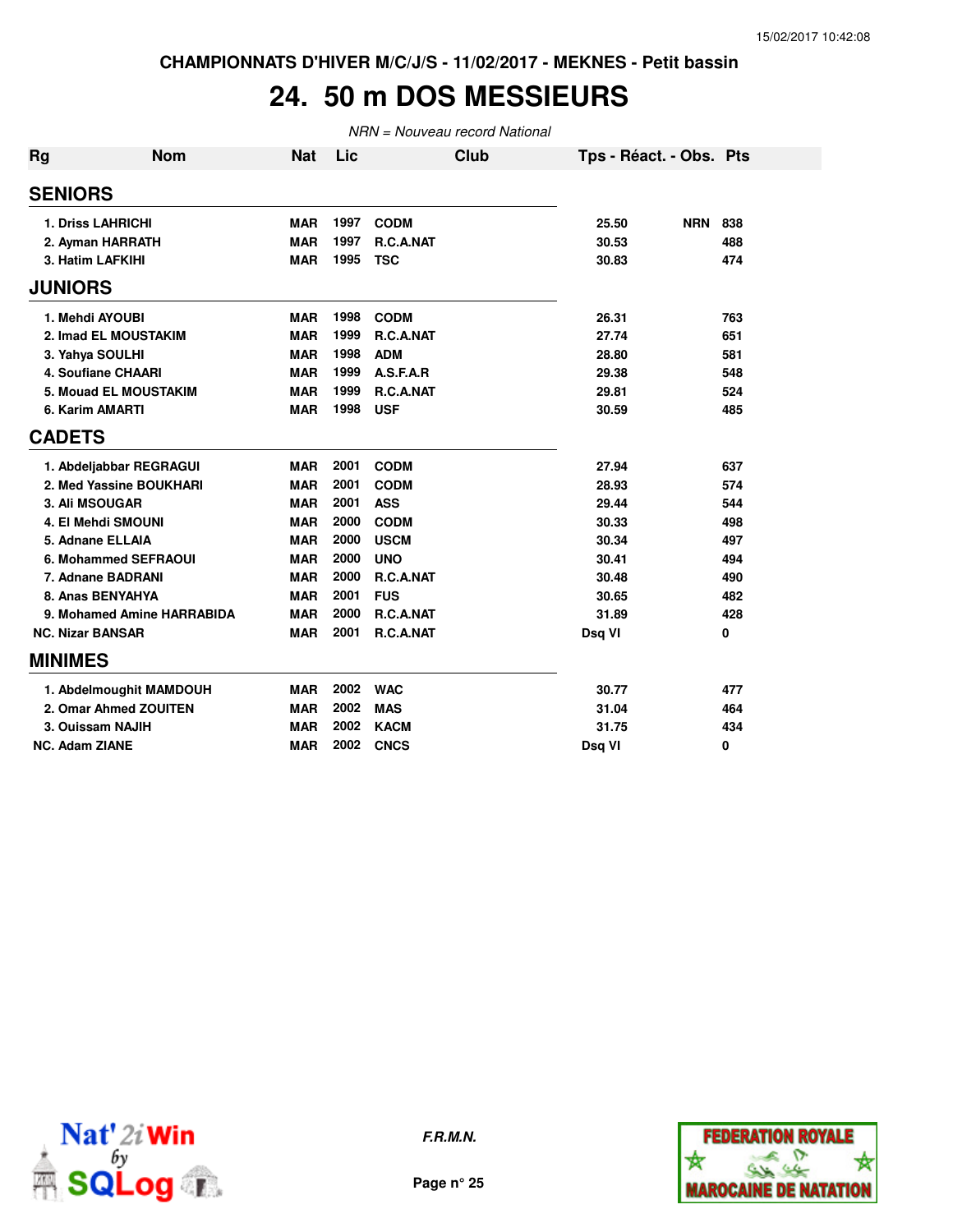# **25. 50 m DOS DAMES**

| Rg               | <b>Nom</b>                    | <b>Nat</b> | Lic  | Club        | Tps - Réact. - Obs. Pts |     |
|------------------|-------------------------------|------------|------|-------------|-------------------------|-----|
| <b>SENIORS</b>   |                               |            |      |             |                         |     |
| 1. Noura MANA    |                               | <b>MAR</b> |      | 1997 TSC    | 31.41                   | 639 |
| <b>JUNIORS</b>   |                               |            |      |             |                         |     |
|                  | <b>1. Nour DRISSI HASSANI</b> | <b>MAR</b> | 1998 | <b>FUS</b>  | 31.48                   | 635 |
| 2. Fadwa FIDADI  |                               | <b>MAR</b> | 1999 | <b>KACM</b> | 33.11                   | 546 |
| 3. Aida DIOURI   |                               | <b>MAR</b> | 1999 | <b>CSN</b>  | 33.91                   | 508 |
|                  | 4. Khouloud KAROUCH           | <b>MAR</b> | 1999 | A.S.F.A.R   | 35.55                   | 441 |
| 5. Zainab JDI    |                               | <b>MAR</b> | 1999 | <b>ACK</b>  | 37.04                   | 390 |
| <b>CADETS</b>    |                               |            |      |             |                         |     |
| 1. Hiba FAHSI    |                               | <b>MAR</b> | 2001 | <b>OCK</b>  | 31.20                   | 652 |
|                  | 2. Nissrine BOURBOUH          | <b>MAR</b> | 2001 | <b>FUS</b>  | 32.90                   | 556 |
|                  | 3. Soukaina CHAARI            | <b>MAR</b> | 2000 | A.S.F.A.R   | 33.05                   | 549 |
|                  | 4. Nariiss BOURBOUH           | <b>MAR</b> | 2001 | <b>FUS</b>  | 33.06                   | 548 |
| 5. Hiba RMILI    |                               | <b>MAR</b> | 2000 | <b>TSC</b>  | 33.41                   | 531 |
| 6. Hiba RIMY     |                               | <b>MAR</b> | 2001 | <b>TSC</b>  | 33.73                   | 516 |
|                  | 7. Oumnia OUFRID              | <b>MAR</b> | 2001 | <b>CODM</b> | 33.81                   | 512 |
| 8. Rim DIOURI    |                               | <b>MAR</b> | 2000 | <b>CODM</b> | 33.98                   | 505 |
|                  | 9. Kenza MSELLEK              | <b>MAR</b> | 2000 | <b>TSC</b>  | 34.31                   | 490 |
|                  | 10. Mariam BENSALAH           | <b>MAR</b> | 2001 | <b>ASS</b>  | 34.32                   | 490 |
|                  | 11. Fatima Zahra GHENI        | <b>MAR</b> | 2000 | A.S.F.A.R   | 35.19                   | 454 |
| 12. Meryem RHLIL |                               | <b>MAR</b> | 2001 | <b>CODM</b> | 36.08                   | 422 |
| <b>MINIMES</b>   |                               |            |      |             |                         |     |
| 1. Kenza ZERAIDI |                               | <b>MAR</b> | 2002 | <b>CODM</b> | 32.72                   | 565 |
|                  | 2. Hafsa EL ABBARI            | <b>MAR</b> | 2002 | <b>OCK</b>  | 33.50                   | 527 |
|                  | 3. Mariam SELLAFI             | <b>MAR</b> | 2002 | <b>OCK</b>  | 34.06                   | 501 |
|                  | 4. Ella Bianca Lorenza PARKIN | <b>GBR</b> | 2003 | <b>ADM</b>  | 34.13                   | 498 |
| 5. Hajar SABER   |                               | <b>MAR</b> | 2003 | <b>CODM</b> | 34.44                   | 485 |
|                  | 6. Oumayma ETTALBI            | <b>MAR</b> | 2003 | <b>CODM</b> | 34.70                   | 474 |
|                  | 7. Douae EL MOUJARRADE        | <b>MAR</b> | 2003 | <b>SNF</b>  | 35.31                   | 450 |
| 8. Salma YOUSRI  |                               | <b>MAR</b> | 2002 | <b>CNCS</b> | 35.37                   | 447 |
|                  | 9. Ayat Errahmane BELRHITI    | MAR        | 2002 | <b>ACK</b>  | 35.58                   | 440 |
|                  | <b>10. Yasmine LAMANE</b>     | <b>MAR</b> | 2002 | <b>WAC</b>  | 35.63                   | 438 |
|                  | 11. Ayat Allah EL ANOUAR      | <b>MAR</b> | 2002 | <b>FUS</b>  | 36.30                   | 414 |



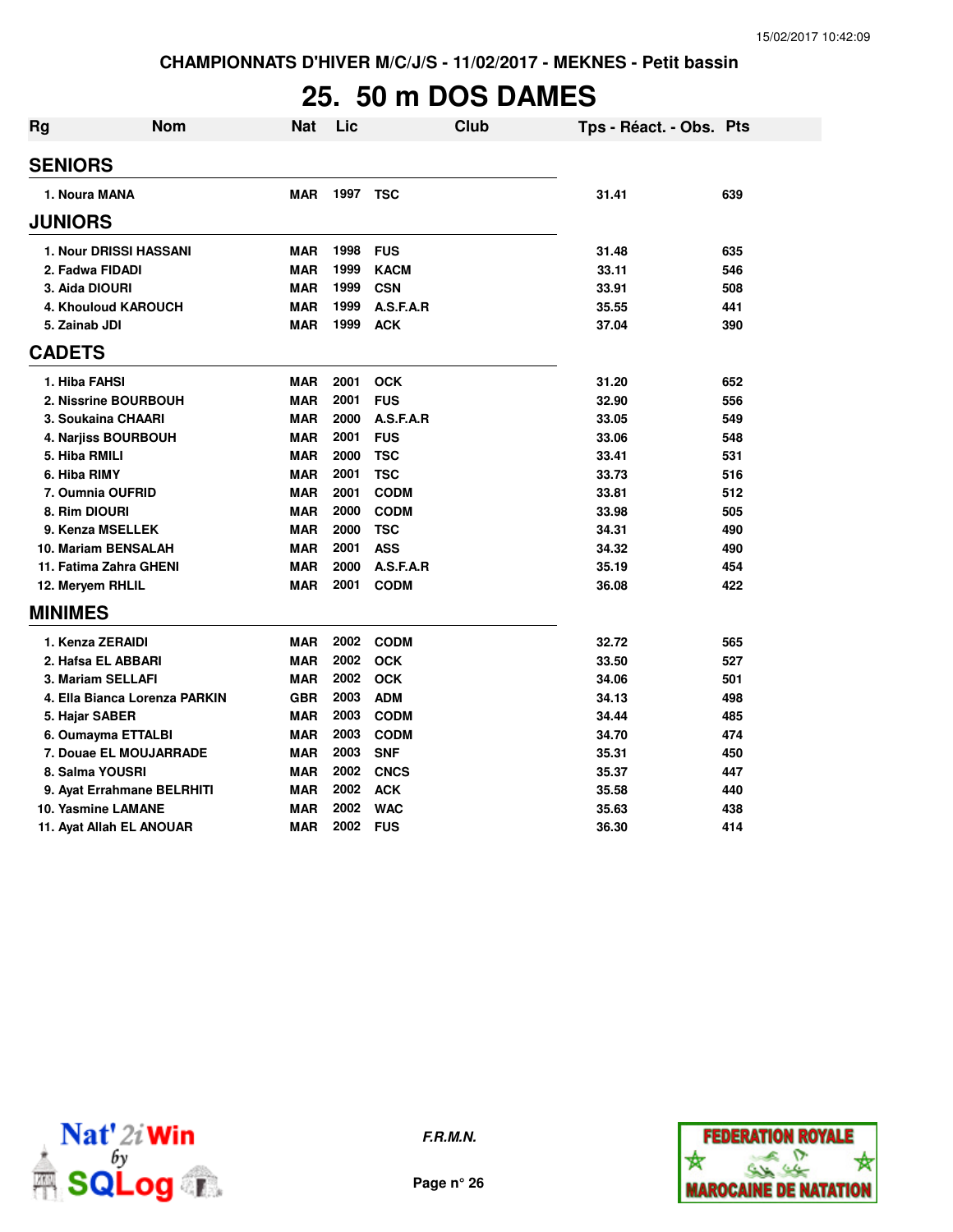# **26. 400 m 4 NAGES MESSIEURS**

| Rg             | <b>Nom</b>                   | <b>Nat</b> | Lic  |             | Club | Tps - Réact. - Obs. Pts |     |
|----------------|------------------------------|------------|------|-------------|------|-------------------------|-----|
| <b>SENIORS</b> |                              |            |      |             |      |                         |     |
| 1. Said SABER  |                              | <b>MAR</b> | 1995 | <b>CODM</b> |      | 4:32.31                 | 718 |
|                | 2. Khalil BOULAAMANE         | <b>MAR</b> | 1995 | <b>FUS</b>  |      | 4:59.61                 | 539 |
|                | 3. Nouamane HAOUATI          | <b>MAR</b> | 1997 | <b>USF</b>  |      | 5:13.25                 | 471 |
|                | <b>4. Ali EL MANDOUR</b>     | <b>MAR</b> | 1997 | <b>FUS</b>  |      | 5:16.31                 | 458 |
|                | 5. Lahbib BELKAZ             | <b>MAR</b> | 1996 | <b>CSN</b>  |      | 5:16.65                 | 456 |
|                | <b>NC. Ahmed Reda ENNAIM</b> | <b>MAR</b> | 1996 | <b>CODM</b> |      | <b>Abandon</b>          | 0   |
| <b>JUNIORS</b> |                              |            |      |             |      |                         |     |
| 1. Bakr KZIBER |                              | <b>MAR</b> | 1998 | A.S.F.A.R   |      | 4:45.54                 | 622 |
|                | 2. Ismail LAHRICHI           | <b>MAR</b> | 1999 | R.C.A.NAT   |      | 4:58.50                 | 545 |
|                | 3. Omar NABOUCHE             | <b>MAR</b> | 1999 | <b>CODM</b> |      | 5:12.55                 | 474 |
| <b>CADETS</b>  |                              |            |      |             |      |                         |     |
|                | 1. Abdeljabbar REGRAGUI      | <b>MAR</b> | 2001 | <b>CODM</b> |      | 4:42.90                 | 640 |
|                | 2. Youssef HEMRI             | <b>MAR</b> | 2001 | <b>FUS</b>  |      | 4:52.08                 | 581 |
| 3. Ali HEMRI   |                              | <b>MAR</b> | 2001 | <b>FUS</b>  |      | 4:59.41                 | 540 |
|                | 4. Marouane RAJI             | <b>MAR</b> | 2000 | <b>CODM</b> |      | 5:08.66                 | 493 |
|                | <b>5. Yasser MAHASSINE</b>   | <b>MAR</b> | 2000 | <b>ADM</b>  |      | 5:15.69                 | 460 |
|                | 6. Mohamed Aymane SEYAR      | <b>MAR</b> | 2000 | <b>ASS</b>  |      | 5:16.28                 | 458 |
|                | 7. Ahmed BENNANI             | <b>MAR</b> | 2001 | <b>FUS</b>  |      | 5:17.70                 | 452 |
|                | 8. Ilyas BENHLIMA            | <b>MAR</b> | 2001 | <b>ASS</b>  |      | 5:23.72                 | 427 |
|                | 9. Anas Badr MYESSER         | <b>MAR</b> | 2001 | <b>USCM</b> |      | 5:30.55                 | 401 |
| <b>MINIMES</b> |                              |            |      |             |      |                         |     |
|                | 1. Monssif Hamza TIJARI      | <b>MAR</b> | 2002 | <b>CODM</b> |      | 5:04.75                 | 512 |
|                | 2. Oussama ELMAHBOUBI        | <b>MAR</b> | 2002 | <b>ADM</b>  |      | 5:10.93                 | 482 |
|                | 3. Mohamed Yassine BENSALEH  | <b>MAR</b> | 2002 | <b>FUS</b>  |      | 5:12.88                 | 473 |
|                | 4. Ayman EL MECHRAFI         | <b>MAR</b> | 2002 | <b>USCM</b> |      | 5:24.92                 | 422 |
|                | 5. Zakariae AMALI            | <b>MAR</b> | 2003 | <b>CODM</b> |      | 5:25.95                 | 418 |
|                | 6. Azzedine EL BADRE         | <b>MAR</b> | 2003 | <b>CSE</b>  |      | 5:28.22                 | 410 |
|                | 7. Mohamed Amine CHANNANI    | MAR        | 2002 | <b>CSE</b>  |      | 5:40.03                 | 368 |



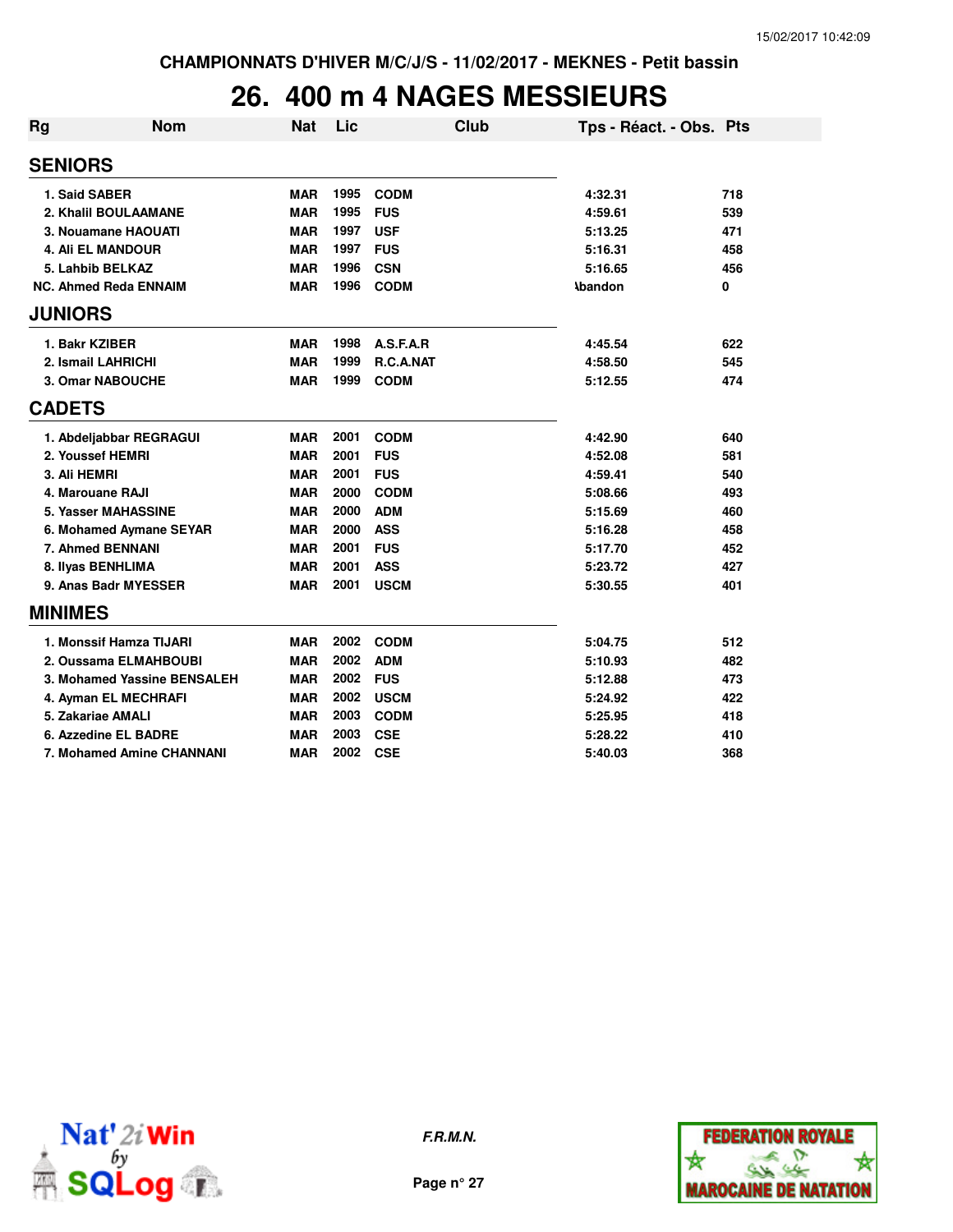### **27. 400 m 4 NAGES DAMES**

| Rg             | <b>Nom</b>                    | <b>Nat</b> | Lic  | Club        | Tps - Réact. - Obs. Pts |     |
|----------------|-------------------------------|------------|------|-------------|-------------------------|-----|
| <b>CADETS</b>  |                               |            |      |             |                         |     |
|                | 1. Jasmin Charifa BOUZAROUATA | <b>MAR</b> | 2000 | <b>USF</b>  | 5:15.19                 | 617 |
|                | 2. Hiba FAHSI                 | <b>MAR</b> | 2001 | <b>OCK</b>  | 5:20.80                 | 585 |
|                | 3. Doha FAHSI                 | <b>MAR</b> | 2001 | <b>OCK</b>  | 5:33.31                 | 522 |
|                | 4. Narjiss BOURBOUH           | <b>MAR</b> | 2001 | <b>FUS</b>  | 5:40.88                 | 488 |
|                | 5. Atar IDRISSI               | <b>MAR</b> | 2001 | <b>USCM</b> | 5:43.29                 | 478 |
|                | 6. Khaoula ELMACHRAFI         | <b>MAR</b> | 2000 | <b>TSC</b>  | 5:48.60                 | 456 |
|                | 7. Oumaima RAHMANI            | <b>MAR</b> | 2001 | <b>ADM</b>  | 5:50.94                 | 447 |
|                | 8. Rim DIOURI                 | <b>MAR</b> | 2000 | <b>CODM</b> | 5:51.81                 | 444 |
|                | 9. Nissrine BOURBOUH          | <b>MAR</b> | 2001 | <b>FUS</b>  | 6:04.05                 | 400 |
| <b>MINIMES</b> |                               |            |      |             |                         |     |
|                | 1. Lina KHIYARA               | <b>MAR</b> | 2003 | R.C.A.NAT   | 5:25.65                 | 560 |
|                | 2. Hiba LAKNIT                | <b>MAR</b> | 2002 | <b>CODM</b> | 5:28.14                 | 547 |
|                | 3. Hafsa EL ABBARI            | <b>MAR</b> | 2002 | <b>OCK</b>  | 5:29.19                 | 542 |
|                | 4. Taghrid DAHBANI            | <b>MAR</b> | 2003 | R.C.A.NAT   | 5:34.06                 | 518 |
|                | <b>5. Lina RODRIGUEZ</b>      | <b>MAR</b> | 2002 | R.C.A.NAT   | 6:11.31                 | 377 |
|                | 6. Aya ADIANNA                | <b>MAR</b> | 2002 | <b>SNF</b>  | 6:12.33                 | 374 |



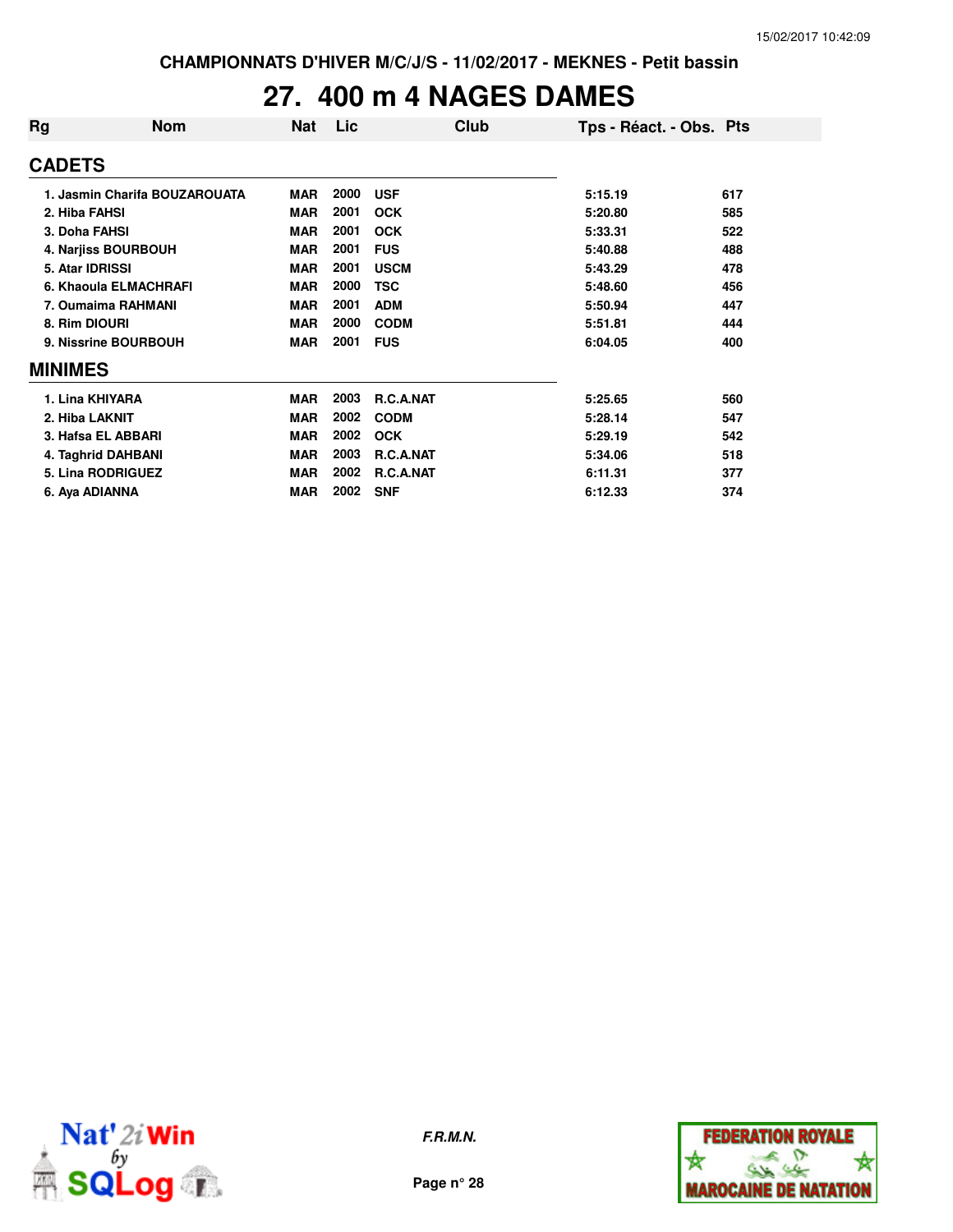# **28. 200 m PAPILLON MESSIEURS**

| Rg                       | Nom                            | Nat        | Lic  | Club        | Tps - Réact. - Obs. Pts |     |
|--------------------------|--------------------------------|------------|------|-------------|-------------------------|-----|
| <b>SENIORS</b>           |                                |            |      |             |                         |     |
| 1. Said SABER            |                                | <b>MAR</b> | 1995 | <b>CODM</b> | 2:03.13                 | 742 |
| 2. Lahbib BELKAZ         |                                | <b>MAR</b> | 1996 | <b>CSN</b>  | 2:24.14                 | 463 |
| <b>JUNIORS</b>           |                                |            |      |             |                         |     |
|                          | 1. Abdelkrim ESSABIHI EDDAFALI | <b>MAR</b> | 1999 | <b>ADM</b>  | 2:19.70                 | 508 |
| 2. Ali SADOUK            |                                | <b>MAR</b> | 1999 | <b>USF</b>  | 2:21.38                 | 490 |
|                          | 3. Omar NABOUCHE               | <b>MAR</b> | 1999 | <b>CODM</b> | 2:33.53                 | 383 |
| <b>CADETS</b>            |                                |            |      |             |                         |     |
|                          | 1. Abdeljabbar REGRAGUI        | <b>MAR</b> | 2001 | <b>CODM</b> | 2:20.57                 | 499 |
|                          | 2. Mohamed Aymane SEYAR        | <b>MAR</b> | 2000 | <b>ASS</b>  | 2:23.00                 | 474 |
| <b>NC. Yassine NIHOU</b> |                                | <b>MAR</b> | 2001 | <b>ACK</b>  | Dsq NI                  | 0   |
| <b>MINIMES</b>           |                                |            |      |             |                         |     |
|                          | 1. Monssif Hamza TIJARI        | <b>MAR</b> | 2002 | <b>CODM</b> | 2:16.03                 | 550 |
|                          | 2. Oussama ELMAHBOUBI          | <b>MAR</b> | 2002 | <b>ADM</b>  | 2:22.38                 | 480 |
|                          | 3. Mohamed Yassine BENSALEH    | <b>MAR</b> | 2002 | <b>FUS</b>  | 2:22.72                 | 477 |
| 4. Sami KIBAL            |                                | <b>MAR</b> | 2002 | <b>WAC</b>  | 2:34.04                 | 379 |
|                          | 5. Oussama EL MOUSSAMI         | <b>MAR</b> | 2003 | <b>CODM</b> | 2:34.66                 | 374 |
|                          | 6. Ayman EL MECHRAFI           | <b>MAR</b> | 2002 | <b>USCM</b> | 2:36.98                 | 358 |
|                          | 7. Mohamed Amine CHANNANI      | <b>MAR</b> | 2002 | <b>CSE</b>  | 2:39.71                 | 340 |
| 8. Zakariae AMALI        |                                | <b>MAR</b> | 2003 | <b>CODM</b> | 2:40.15                 | 337 |
| 9. Ali KAMIL             |                                | <b>MAR</b> | 2002 | <b>WAC</b>  | 2:45.15                 | 307 |
|                          | 10. Azzedine EL BADRE          | <b>MAR</b> | 2003 | <b>CSE</b>  | 2:48.44                 | 290 |



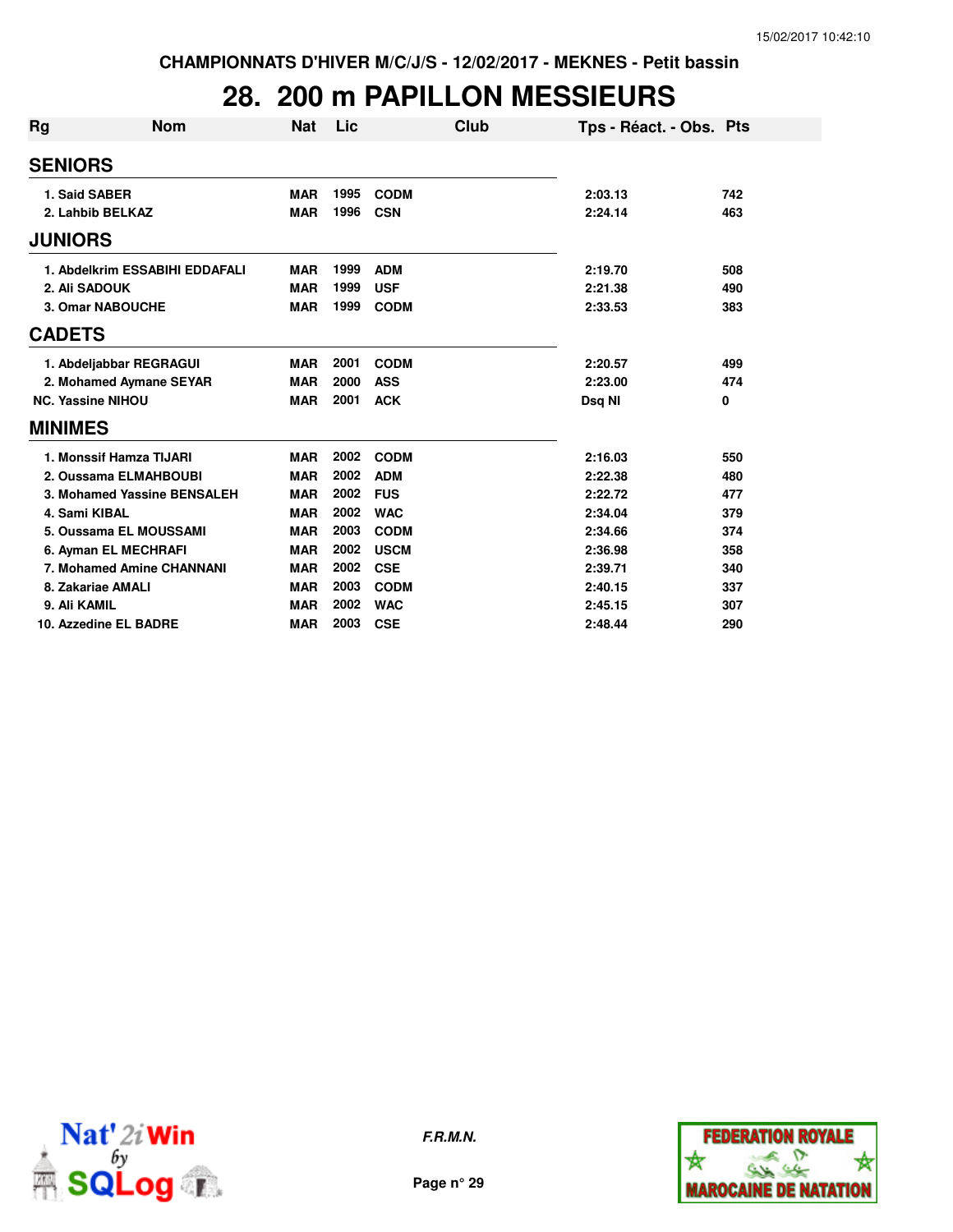### **29. 200 m PAPILLON DAMES**

| <b>Rg</b> | <b>Nom</b>                    | <b>Nat</b> | Lic  | Club        | Tps - Réact. - Obs. Pts |     |
|-----------|-------------------------------|------------|------|-------------|-------------------------|-----|
|           | <b>CADETS</b>                 |            |      |             |                         |     |
|           | 1. Narjiss BOURBOUH           | <b>MAR</b> | 2001 | <b>FUS</b>  | 2:37.32                 | 464 |
|           | 2. Doha FAHSI                 | <b>MAR</b> | 2001 | <b>OCK</b>  | 2:39.49                 | 445 |
|           | 3. Hiba RMILI                 | <b>MAR</b> | 2000 | <b>TSC</b>  | 2:40.66                 | 435 |
|           | 4. Khaoula ELMACHRAFI         | <b>MAR</b> | 2000 | <b>TSC</b>  | 2:42.31                 | 422 |
|           | 5. Jasmin Charifa BOUZAROUATA | <b>MAR</b> | 2000 | <b>USF</b>  | 2:42.39                 | 422 |
|           | 6. Nissrine AKAOUCH           | <b>MAR</b> | 2001 | <b>TSC</b>  | 2:57.66                 | 322 |
|           | 7. Oumaima RAHMANI            | <b>MAR</b> | 2001 | <b>ADM</b>  | 3:01.79                 | 300 |
|           | 8. Atar IDRISSI               | <b>MAR</b> | 2001 | <b>USCM</b> | 3:04.03                 | 290 |
|           | 9. Nissrine BOURBOUH          | <b>MAR</b> | 2001 | <b>FUS</b>  | 3:15.13                 | 243 |
|           | <b>NC. Hiba BENBOUZIANE</b>   | <b>MAR</b> | 2000 | <b>TSC</b>  | Dsg NI                  | 0   |
|           | <b>MINIMES</b>                |            |      |             |                         |     |
|           | 1. Taghrid DAHBANI            | <b>MAR</b> | 2003 | R.C.A.NAT   | 2:38.28                 | 455 |
|           | 2. Ayat Allah EL ANOUAR       | <b>MAR</b> | 2002 | <b>FUS</b>  | 2:41.20                 | 431 |
|           | 3. Hiba LAKNIT                | <b>MAR</b> | 2002 | <b>CODM</b> | 2:42.39                 | 422 |
|           | 4. Hafsa EL ABBARI            | <b>MAR</b> | 2002 | <b>OCK</b>  | 2:54.34                 | 341 |
|           | 5. Salma REGRAGUI             | <b>MAR</b> | 2002 | <b>USF</b>  | 2:58.45                 | 318 |
|           | 6. Douae EL MOUJARRADE        | <b>MAR</b> | 2003 | <b>SNF</b>  | 2:58.82                 | 316 |
|           | 7. Zaineb EL AZHARI           | <b>MAR</b> | 2003 | <b>FUS</b>  | 3:05.53                 | 283 |
|           | 8. Doaa AMMOUMOU              | <b>MAR</b> | 2003 | <b>ACK</b>  | 3:07.97                 | 272 |
|           | 9. Aya ADIANNA                | <b>MAR</b> | 2002 | <b>SNF</b>  | 3:30.75                 | 193 |
|           | <b>NC. Lina RODRIGUEZ</b>     | <b>MAR</b> | 2002 | R.C.A.NAT   | Dsq NI                  | 0   |



**F.R.M.N.**

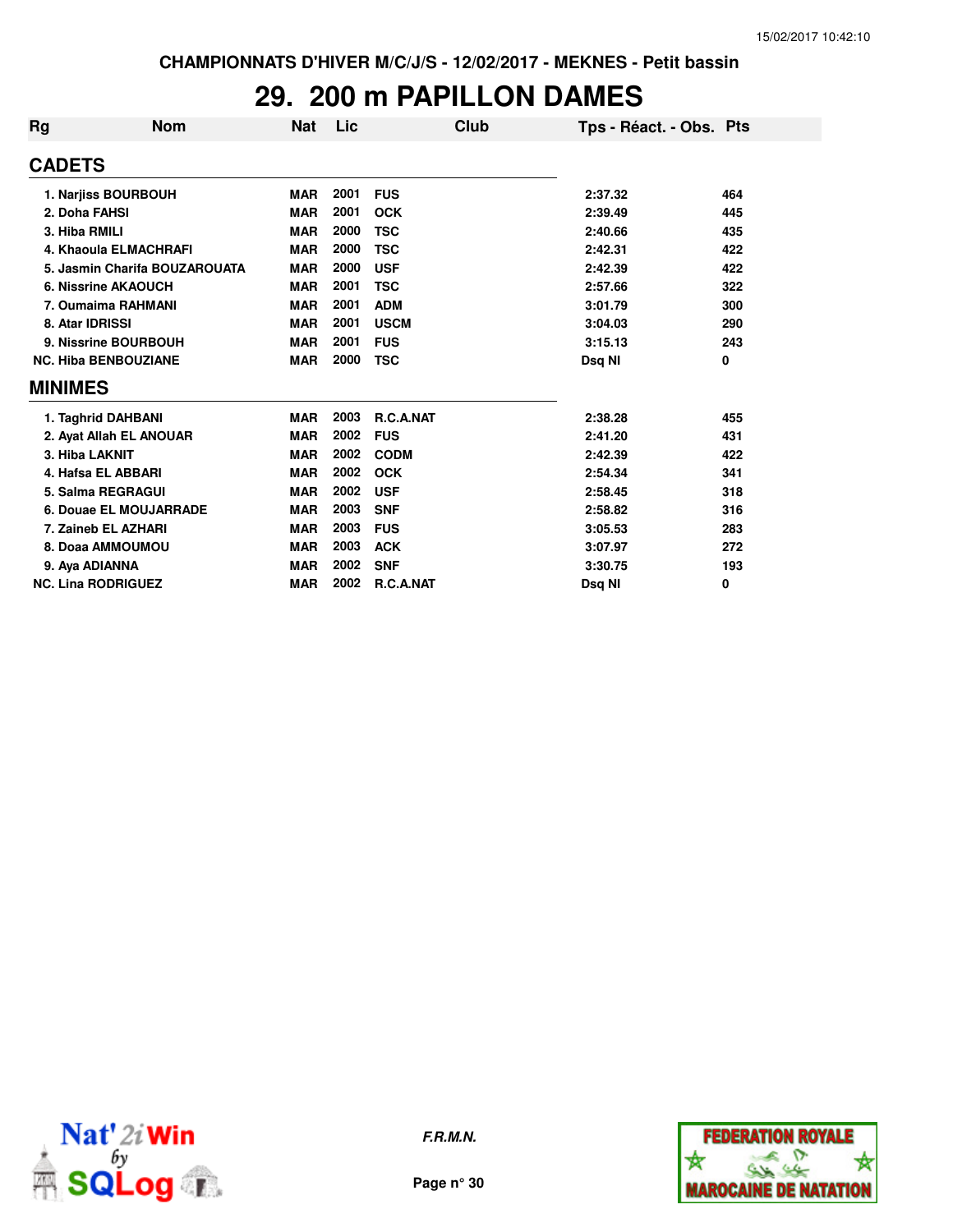# **30. 100 m DOS MESSIEURS**

| Rg                         | <b>Nom</b>                   | <b>Nat</b> | Lic  |                  | Club | Tps - Réact. - Obs. Pts |     |
|----------------------------|------------------------------|------------|------|------------------|------|-------------------------|-----|
| <b>SENIORS</b>             |                              |            |      |                  |      |                         |     |
| <b>1. Driss LAHRICHI</b>   |                              | <b>MAR</b> | 1997 | <b>CODM</b>      |      | 55.72                   | 810 |
| 2. Amine KOUAME            |                              | <b>MAR</b> | 1986 | <b>USF</b>       |      | 56.55                   | 775 |
|                            | 3. Khalil BOULAAMANE         | <b>MAR</b> | 1995 | <b>FUS</b>       |      | 1:03.84                 | 538 |
| <b>JUNIORS</b>             |                              |            |      |                  |      |                         |     |
| 1. Mehdi AYOUBI            |                              | <b>MAR</b> | 1998 | <b>CODM</b>      |      | 58.50                   | 700 |
|                            | 2. Imad EL MOUSTAKIM         | <b>MAR</b> | 1999 | R.C.A.NAT        |      | 1:00.84                 | 622 |
| 3. Ismail LAHRICHI         |                              | <b>MAR</b> | 1999 | <b>R.C.A.NAT</b> |      | 1:01.64                 | 598 |
| 4. Karim AMARTI            |                              | <b>MAR</b> | 1998 | <b>USF</b>       |      | 1:04.53                 | 521 |
| NC. Yahya SOULHI           |                              | <b>MAR</b> | 1998 | <b>ADM</b>       |      | <b>Abandon</b>          | 0   |
| <b>CADETS</b>              |                              |            |      |                  |      |                         |     |
|                            | 1. Abdeljabbar REGRAGUI      | <b>MAR</b> | 2001 | <b>CODM</b>      |      | 1:01.60                 | 599 |
|                            | 2. Med Yassine BOUKHARI      | <b>MAR</b> | 2001 | <b>CODM</b>      |      | 1:02.40                 | 576 |
| <b>3. Ali MSOUGAR</b>      |                              | <b>MAR</b> | 2001 | <b>ASS</b>       |      | 1:04.72                 | 517 |
| 3. El Mehdi SMOUNI         |                              | <b>MAR</b> | 2000 | <b>CODM</b>      |      | 1:04.72                 | 517 |
| 5. Adnane BADRANI          |                              | <b>MAR</b> | 2000 | R.C.A.NAT        |      | 1:05.81                 | 491 |
| 6. Anas BENYAHYA           |                              | <b>MAR</b> | 2001 | <b>FUS</b>       |      | 1:06.64                 | 473 |
|                            | 7. Mohammed SEFRAOUI         | <b>MAR</b> | 2000 | <b>UNO</b>       |      | 1:06.80                 | 470 |
|                            | 8. Mohamed Amine HARRABIDA   | <b>MAR</b> | 2000 | R.C.A.NAT        |      | 1:07.49                 | 455 |
| 9. Ilyas BENHLIMA          |                              | <b>MAR</b> | 2001 | <b>ASS</b>       |      | 1:07.78                 | 450 |
| 10. Ziad LAHLOU            |                              | <b>MAR</b> | 2001 | <b>USCM</b>      |      | 1:10.81                 | 394 |
| <b>11. Nizar BANSAR</b>    |                              | <b>MAR</b> | 2001 | R.C.A.NAT        |      | 1:11.90                 | 377 |
| <b>12. Omar HASSOUNI</b>   |                              | <b>MAR</b> | 2001 | <b>ADM</b>       |      | 1:11.94                 | 376 |
| <b>NC. Omar EL HAOUARI</b> |                              | <b>MAR</b> | 2001 | <b>TSC</b>       |      | Dsq VI                  | 0   |
| <b>MINIMES</b>             |                              |            |      |                  |      |                         |     |
| 1. Ouissam NAJIH           |                              | <b>MAR</b> | 2002 | <b>KACM</b>      |      | 1:07.31                 | 459 |
| 2. Adam ZIANE              |                              | <b>MAR</b> | 2002 | <b>CNCS</b>      |      | 1:07.38                 | 458 |
|                            | 3. Abdelmoughit MAMDOUH      | <b>MAR</b> | 2002 | <b>WAC</b>       |      | 1:08.16                 | 442 |
|                            | <b>4. Omar Ahmed ZOUITEN</b> | <b>MAR</b> | 2002 | <b>MAS</b>       |      | 1:08.45                 | 436 |
|                            | 5. Ismail ES SAMLALI         | <b>MAR</b> | 2002 | <b>OCK</b>       |      | 1:09.51                 | 417 |
| 6. Yahya MOUHIB            |                              | <b>MAR</b> | 2002 | <b>OCK</b>       |      | 1:09.75                 | 413 |
| 7. Monssif HAITAM          |                              | <b>MAR</b> | 2002 | <b>OCK</b>       |      | 1:11.92                 | 376 |





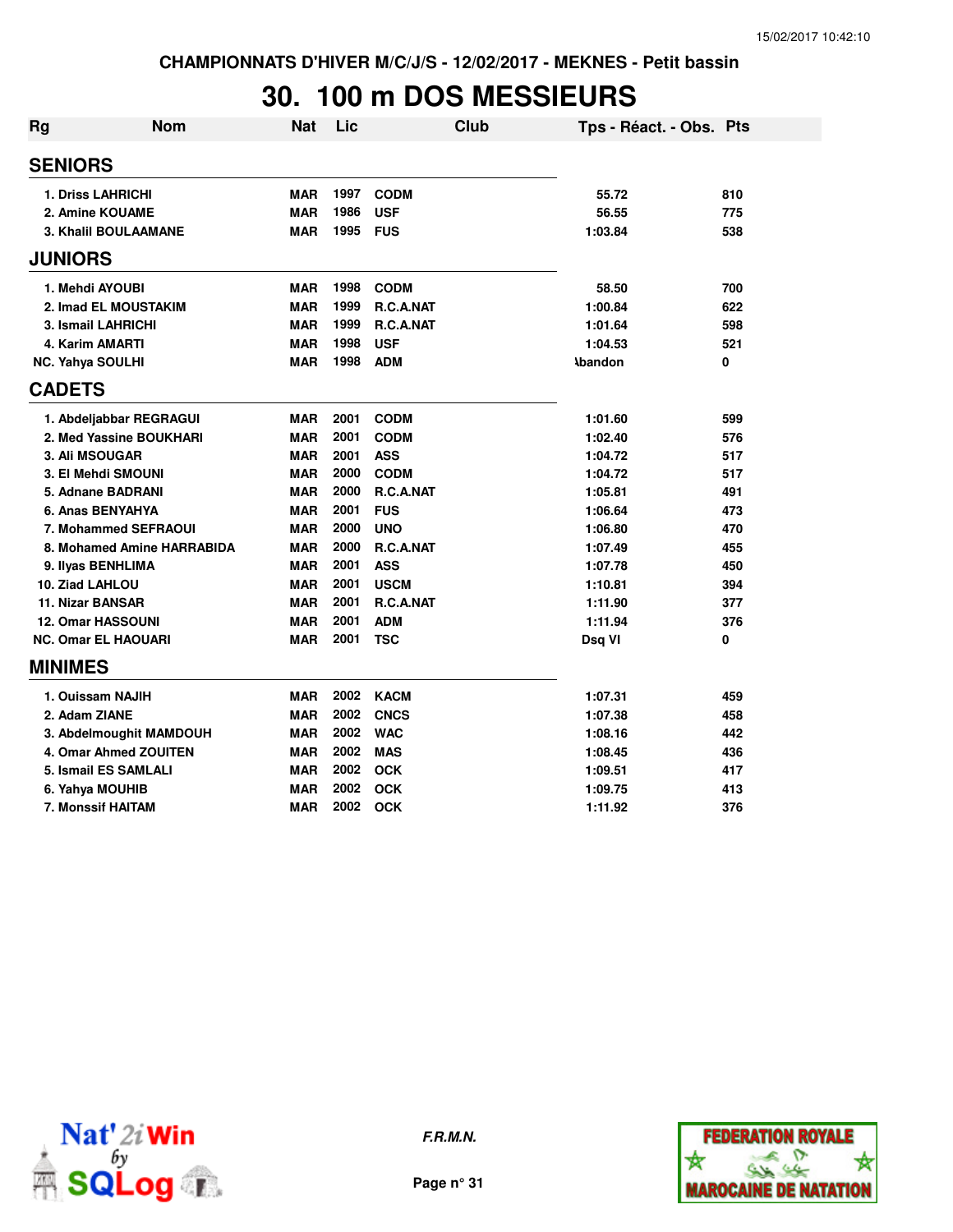# **31. 100 m DOS DAMES**

| Rg                        | Nom                                | <b>Nat</b> | Lic  |             | Club | Tps - Réact. - Obs. Pts |     |
|---------------------------|------------------------------------|------------|------|-------------|------|-------------------------|-----|
| <b>SENIORS</b>            |                                    |            |      |             |      |                         |     |
| 1. Noura MANA             |                                    | <b>MAR</b> | 1997 | <b>TSC</b>  |      | 1:06.80                 | 658 |
| <b>JUNIORS</b>            |                                    |            |      |             |      |                         |     |
|                           | <b>1. Nour DRISSI HASSANI</b>      | <b>MAR</b> | 1998 | <b>FUS</b>  |      | 1:08.53                 | 610 |
| 2. Aida DIOURI            |                                    | <b>MAR</b> | 1999 | <b>CSN</b>  |      | 1:15.13                 | 463 |
|                           | 3. Khouloud KAROUCH                | <b>MAR</b> | 1999 | A.S.F.A.R   |      | 1:18.64                 | 403 |
| <b>CADETS</b>             |                                    |            |      |             |      |                         |     |
| 1. Hiba FAHSI             |                                    | <b>MAR</b> | 2001 | <b>OCK</b>  |      | 1:05.58                 | 696 |
|                           | 2. Jasmin Charifa BOUZAROUATA      | <b>MAR</b> | 2000 | <b>USF</b>  |      | 1:08.18                 | 619 |
| 3. Oumnia OUFRID          |                                    | <b>MAR</b> | 2001 | <b>CODM</b> |      | 1:12.03                 | 525 |
|                           | 4. Nissrine BOURBOUH               | <b>MAR</b> | 2001 | <b>FUS</b>  |      | 1:12.16                 | 522 |
| <b>5. Soukaina CHAARI</b> |                                    | <b>MAR</b> | 2000 | A.S.F.A.R   |      | 1:12.19                 | 521 |
| 6. Kenza MSELLEK          |                                    | <b>MAR</b> | 2000 | <b>TSC</b>  |      | 1:12.66                 | 511 |
| 7. Narjiss BOURBOUH       |                                    | <b>MAR</b> | 2001 | <b>FUS</b>  |      | 1:13.50                 | 494 |
| 8. Rim DIOURI             |                                    | <b>MAR</b> | 2000 | <b>CODM</b> |      | 1:14.16                 | 481 |
| 9. Mariam BENSALAH        |                                    | <b>MAR</b> | 2001 | <b>ASS</b>  |      | 1:15.04                 | 464 |
| 10. Hiba RIMY             |                                    | <b>MAR</b> | 2001 | <b>TSC</b>  |      | 1:15.60                 | 454 |
| 11. Nadia EL HAOUARI      |                                    | <b>MAR</b> | 2000 | <b>TSC</b>  |      | 1:16.41                 | 440 |
|                           | <b>12. Khaoula ELMACHRAFI</b>      | <b>MAR</b> | 2000 | <b>TSC</b>  |      | 1:17.69                 | 418 |
| <b>MINIMES</b>            |                                    |            |      |             |      |                         |     |
| 1. Kenza ZERAIDI          |                                    | <b>MAR</b> | 2002 | <b>CODM</b> |      | 1:09.95                 | 573 |
| 2. Mariam SELLAFI         |                                    | <b>MAR</b> | 2002 | <b>OCK</b>  |      | 1:12.16                 | 522 |
| 3. Hafsa EL ABBARI        |                                    | <b>MAR</b> | 2002 | <b>OCK</b>  |      | 1:13.21                 | 500 |
| 4. Hajar SABER            |                                    | <b>MAR</b> | 2003 | <b>CODM</b> |      | 1:14.76                 | 469 |
| 5. Oumayma ETTALBI        |                                    | <b>MAR</b> | 2003 | <b>CODM</b> |      | 1:15.28                 | 460 |
| 6. Salma EL YOUSFI        |                                    | <b>MAR</b> | 2002 | <b>ADM</b>  |      | 1:15.60                 | 454 |
| 7. Salma YOUSRI           |                                    | <b>MAR</b> | 2002 | <b>CNCS</b> |      | 1:17.35                 | 424 |
| 8. Yasmine LAMANE         |                                    | <b>MAR</b> | 2002 | <b>WAC</b>  |      | 1:17.58                 | 420 |
|                           | <b>NC. Ayat Errahmane BELRHITI</b> | MAR        | 2002 | <b>ACK</b>  |      | Dsq VI                  | 0   |



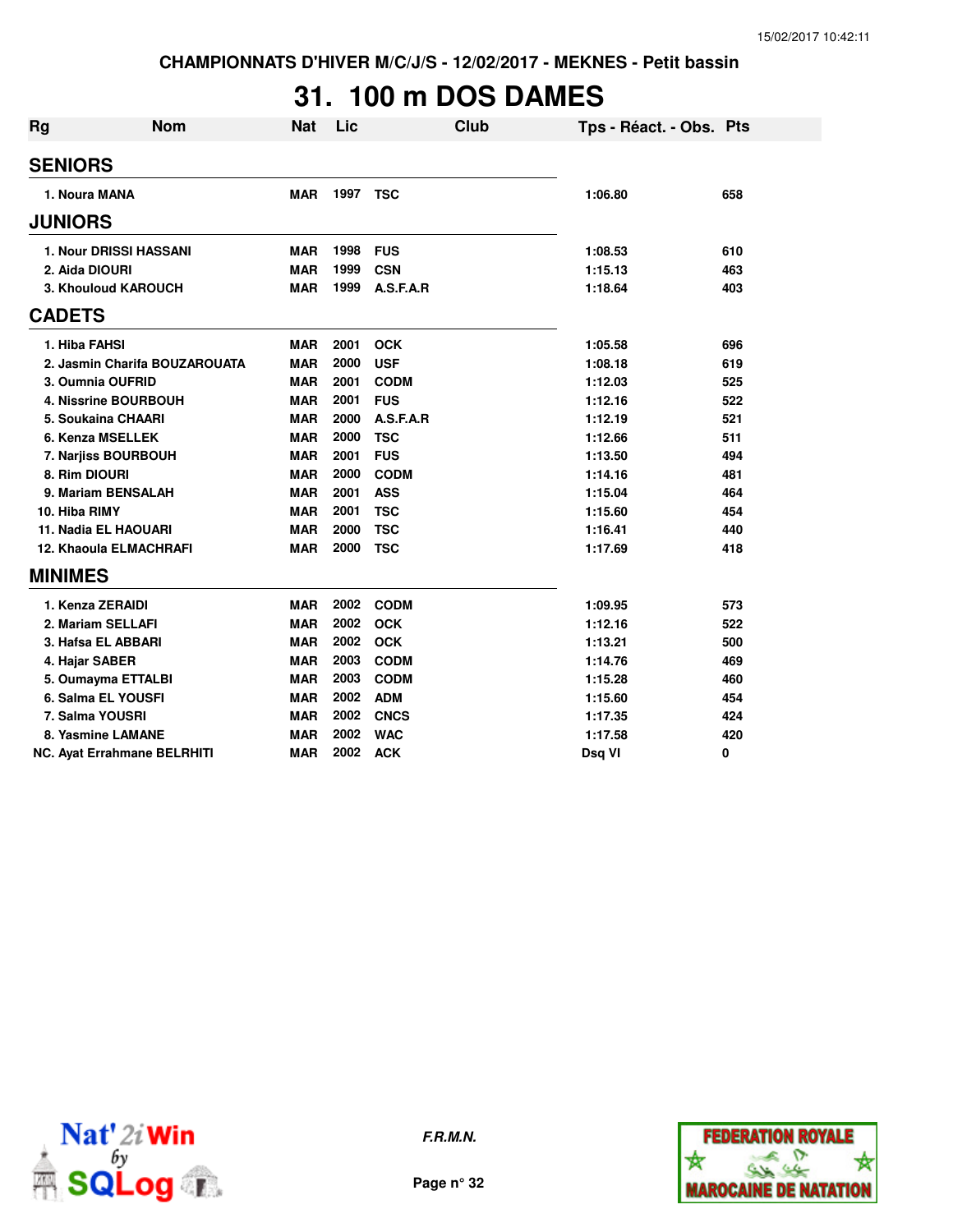# **32. 1500 m NAGE LIBRE MESSIEURS**

| <b>Nom</b>                  | <b>Nat</b> | Lic  | Club             |          |                         |
|-----------------------------|------------|------|------------------|----------|-------------------------|
| <b>SENIORS</b>              |            |      |                  |          |                         |
| 1. Said SABER               | <b>MAR</b> | 1995 | <b>CODM</b>      | 16:15.71 | 711                     |
| 2. Hatim LAFKIHI            | <b>MAR</b> | 1995 | <b>TSC</b>       | 18:03.75 | 519                     |
| <b>JUNIORS</b>              |            |      |                  |          |                         |
| 1. Ibrahim AMARHOUS         | <b>MAR</b> | 1999 | <b>TSC</b>       | 17:44.80 | 547                     |
| <b>CADETS</b>               |            |      |                  |          |                         |
| 1. Youssef HEMRI            | <b>MAR</b> | 2001 | <b>FUS</b>       | 16:35.89 | 669                     |
| 2. Ali HEMRI                | <b>MAR</b> | 2001 | <b>FUS</b>       | 16:57.91 | 626                     |
| 3. Mohamed EL MOUTAQUI      | <b>MAR</b> | 2001 | <b>R.C.A.NAT</b> | 17:11.15 | 602                     |
| <b>4. Achraf OUACHIKH</b>   | <b>MAR</b> | 2001 | <b>FUS</b>       | 17:33.31 | 565                     |
| 5. Omar HASSOUNI            | <b>MAR</b> | 2001 | <b>ADM</b>       | 18:09.38 | 511                     |
| <b>6. Ahmed BENNANI</b>     | <b>MAR</b> | 2001 | <b>FUS</b>       | 18:13.48 | 505                     |
| 7. Marouane RAJI            | <b>MAR</b> | 2000 | <b>CODM</b>      | 18:27.45 | 486                     |
| <b>MINIMES</b>              |            |      |                  |          |                         |
| 1. Mohamed Yassine BENSALEH | <b>MAR</b> | 2002 | <b>FUS</b>       | 18:22.69 | 492                     |
| 2. Ayman EL MECHRAFI        | MAR        | 2002 | <b>USCM</b>      | 18:32.71 | 479                     |
|                             |            |      |                  |          | Tps - Réact. - Obs. Pts |



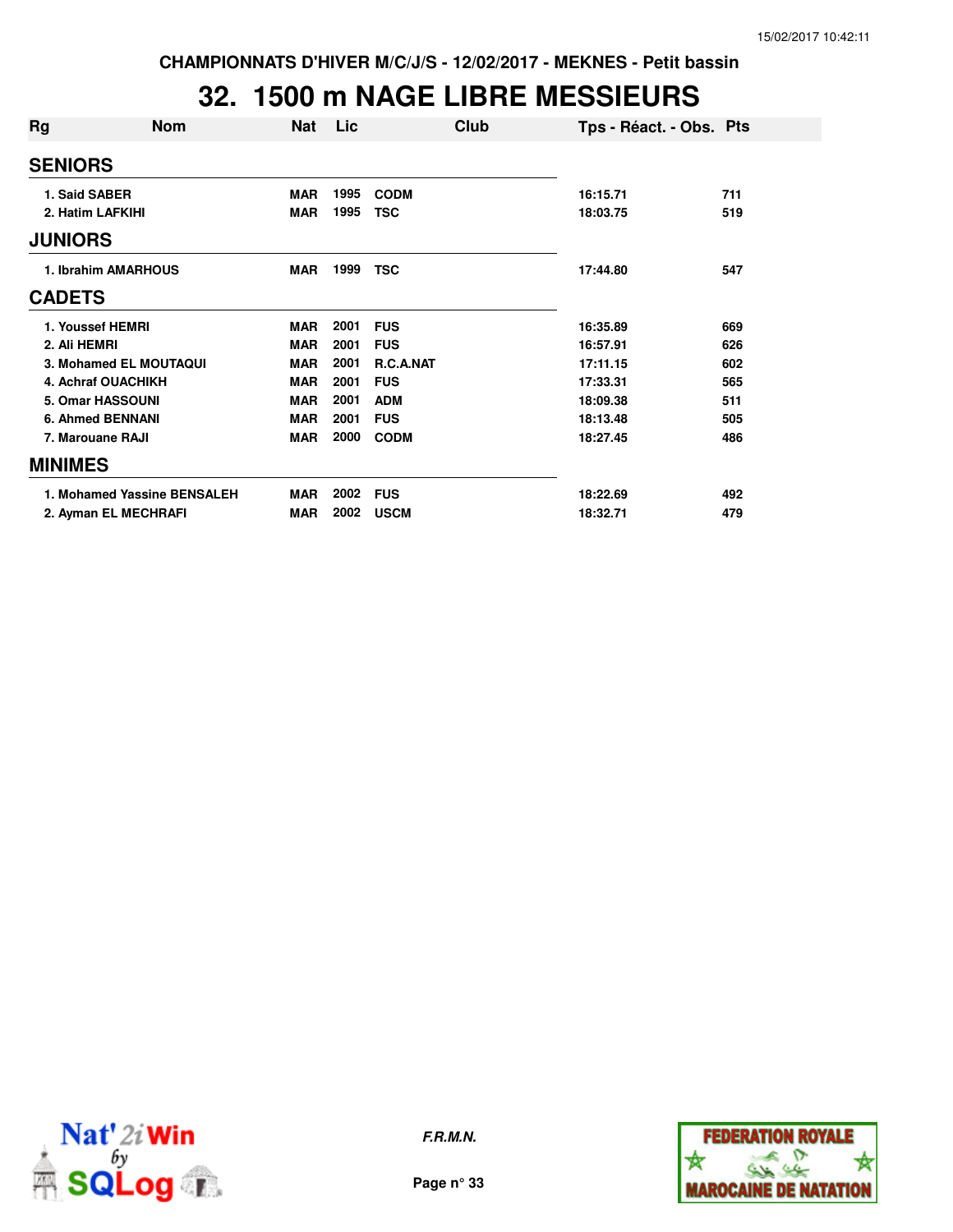#### **33. 50 m NAGE LIBRE DAMES Rg Nom Nat Lic Club Tps - Réact. - Obs. Pts**

| нg | NOM                           | Nat        | LIC  | Ciup        | Tps - React. - Obs. Pts |     |
|----|-------------------------------|------------|------|-------------|-------------------------|-----|
|    | <b>SENIORS</b>                |            |      |             |                         |     |
|    | 1. Noura MANA                 | <b>MAR</b> | 1997 | TSC         | 26.94                   | 683 |
|    | <b>JUNIORS</b>                |            |      |             |                         |     |
|    | 1. Fadwa FIDADI               | MAR        | 1999 | <b>KACM</b> | 27.95                   | 612 |
|    | 2. Nour DRISSI HASSANI        | <b>MAR</b> | 1998 | <b>FUS</b>  | 28.80                   | 559 |
|    | <b>3. Khouloud KAROUCH</b>    | <b>MAR</b> | 1999 | A.S.F.A.R   | 28.97                   | 549 |
|    | 4. Ghita MSELLEK              | <b>MAR</b> | 1998 | <b>TSC</b>  | 29.34                   | 529 |
|    | <b>CADETS</b>                 |            |      |             |                         |     |
|    | 1. Soukaina CHAARI            | <b>MAR</b> | 2000 | A.S.F.A.R   | 28.11                   | 601 |
|    | 2. Doha FAHSI                 | <b>MAR</b> | 2001 | <b>OCK</b>  | 28.25                   | 593 |
|    | 3. Hiba FAHSI                 | <b>MAR</b> | 2001 | <b>OCK</b>  | 28.70                   | 565 |
|    | 4. Nadia EL HAOUARI           | <b>MAR</b> | 2000 | <b>TSC</b>  | 28.84                   | 557 |
|    | 5. Kenza MSELLEK              | <b>MAR</b> | 2000 | <b>TSC</b>  | 28.94                   | 551 |
|    | 6. Atar IDRISSI               | <b>MAR</b> | 2001 | <b>USCM</b> | 28.96                   | 550 |
|    | 7. Hiba RMILI                 | <b>MAR</b> | 2000 | <b>TSC</b>  | 29.06                   | 544 |
|    | 8. Hiba BENBOUZIANE           | <b>MAR</b> | 2000 | <b>TSC</b>  | 29.31                   | 530 |
|    | 9. Rim DIOURI                 | <b>MAR</b> | 2000 | <b>CODM</b> | 29.69                   | 510 |
|    | 10. Basma QOTIA               | <b>MAR</b> | 2001 | <b>CAT</b>  | 34.45                   | 326 |
|    | <b>MINIMES</b>                |            |      |             |                         |     |
|    | 1. Oumayma ETTALBI            | <b>MAR</b> | 2003 | <b>CODM</b> | 28.19                   | 596 |
|    | 2. Mariam SELLAFI             | <b>MAR</b> | 2002 | <b>OCK</b>  | 28.50                   | 577 |
|    | 3. Hiba LAKNIT                | <b>MAR</b> | 2002 | <b>CODM</b> | 29.23                   | 535 |
|    | 4. Kenza ZERAIDI              | <b>MAR</b> | 2002 | <b>CODM</b> | 29.50                   | 520 |
|    | 5. Taghrid DAHBANI            | <b>MAR</b> | 2003 | R.C.A.NAT   | 29.59                   | 516 |
|    | 6. Ella Bianca Lorenza PARKIN | <b>GBR</b> | 2003 | <b>ADM</b>  | 29.79                   | 505 |
|    | 7. Salma YOUSRI               | <b>MAR</b> | 2002 | <b>CNCS</b> | 29.83                   | 503 |
|    | 8. Salma EL YOUSFI            | <b>MAR</b> | 2002 | <b>ADM</b>  | 30.03                   | 493 |
|    | 9. Salma REGRAGUI             | <b>MAR</b> | 2002 | <b>USF</b>  | 30.19                   | 485 |
|    | 10. Aya TAHRI                 | <b>MAR</b> | 2002 | <b>ACK</b>  | 30.28                   | 481 |
|    | 10. Douae EL MOUJARRADE       | <b>MAR</b> | 2003 | <b>SNF</b>  | 30.28                   | 481 |
|    | 12. Basma BOUDRAR             | <b>MAR</b> | 2003 | <b>CODM</b> | 30.79                   | 458 |
|    | 12. Imane BASKACH             | <b>MAR</b> | 2003 | <b>USCM</b> | 30.79                   | 458 |
|    | <b>14. Yasmine LAMANE</b>     | <b>MAR</b> | 2002 | <b>WAC</b>  | 30.80                   | 457 |
|    | 15. Ayat Errahmane BELRHITI   | <b>MAR</b> | 2002 | <b>ACK</b>  | 31.14                   | 442 |



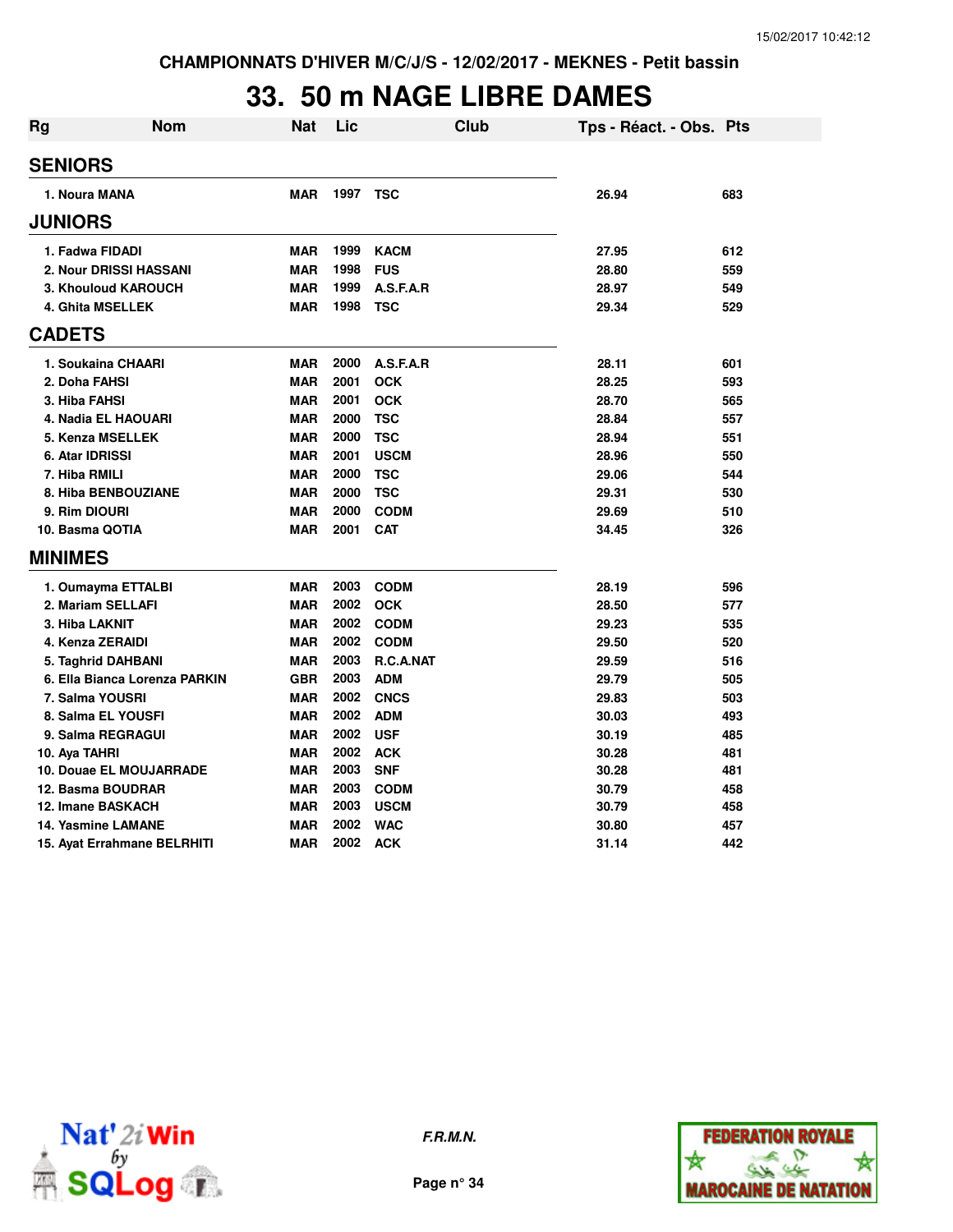☆

### **34. 50 m NAGE LIBRE MESSIEURS**

| <b>Rg</b>      | <b>Nom</b>                   | <b>Nat</b> | Lic  | <b>Club</b> | Tps - Réact. - Obs. Pts |                              |
|----------------|------------------------------|------------|------|-------------|-------------------------|------------------------------|
| <b>SENIORS</b> |                              |            |      |             |                         |                              |
|                | <b>1. Souhail HAMOUCHANE</b> | MAR        | 1997 | <b>CODM</b> | 22.96                   | 755                          |
|                | 2. Amine KOUAME              | MAR        | 1986 | <b>USF</b>  | 23.25                   | 727                          |
|                | 3. Ayman HARRATH             | MAR        | 1997 | R.C.A.NAT   | 24.53                   | 619                          |
|                | 4. Saad BENNANI              | <b>MAR</b> | 1996 | <b>FUS</b>  | 24.59                   | 615                          |
|                | <b>NC. Alae Eddine GZALI</b> | MAR        | 1997 | <b>KAC</b>  | Frf exc.                |                              |
| <b>JUNIORS</b> |                              |            |      |             |                         |                              |
|                | 1. Mehdi AYOUBI              | MAR        | 1998 | <b>CODM</b> | 22.14                   | <b>NRN</b><br>842            |
|                | 2. Mohamed OUAHMID           | <b>MAR</b> | 1998 | <b>ADM</b>  | 24.34                   | 634                          |
|                | <b>3. Imad EL MOUSTAKIM</b>  | <b>MAR</b> | 1999 | R.C.A.NAT   | 24.63                   | 612                          |
|                | 4. Hamza DAHBI SKALI         | <b>MAR</b> | 1998 | <b>CSN</b>  | 24.70                   | 607                          |
|                | 5. Ismail LAHRICHI           | <b>MAR</b> | 1999 | R.C.A.NAT   | 24.71                   | 606                          |
|                | 6. Yahya SOULHI              | <b>MAR</b> | 1998 | <b>ADM</b>  | 24.81                   | 599                          |
| 6. Bakr KZIBER |                              | <b>MAR</b> | 1998 | A.S.F.A.R   | 24.81                   | 599                          |
|                | 8. Mouad EL MOUSTAKIM        | <b>MAR</b> | 1999 | R.C.A.NAT   | 25.03                   | 583                          |
| 9. Ali SADOUK  |                              | <b>MAR</b> | 1999 | <b>USF</b>  | 25.06                   | 581                          |
|                | <b>10. Soufiane CHAARI</b>   | <b>MAR</b> | 1999 | A.S.F.A.R   | 25.14                   | 575                          |
|                | 11. Ahmed Wdia BELAFKIH      | <b>MAR</b> | 1999 | A.S.F.A.R   | 25.33                   | 562                          |
|                | 12. Omar ABROUK              | MAR        | 1998 | A.S.F.A.R   | 25.72                   | 537                          |
| <b>CADETS</b>  |                              |            |      |             |                         |                              |
|                | 1. Med Yassine BOUKHARI      | <b>MAR</b> | 2001 | <b>CODM</b> | 24.56                   | 617                          |
|                | 2. Sami HAMOUCHANE           | <b>MAR</b> | 2000 | <b>CODM</b> | 24.80                   | 599                          |
| 2. Ali HEMRI   |                              | MAR        | 2001 | <b>FUS</b>  | 24.80                   | 599                          |
|                | 4. Adnane ELLAIA             | MAR        | 2000 | <b>USCM</b> | 24.92                   | 591                          |
|                | 5. Achraf OUACHIKH           | <b>MAR</b> | 2001 | <b>FUS</b>  | 25.66                   | 541                          |
|                | 5. Youssef HEMRI             | MAR        | 2001 | <b>FUS</b>  | 25.66                   | 541                          |
|                | 7. Nizar BANSAR              | <b>MAR</b> | 2001 | R.C.A.NAT   | 25.71                   | 538                          |
|                | 8. Ali MSOUGAR               | MAR        | 2001 | <b>ASS</b>  | 25.72                   | 537                          |
|                | 9. Omar EL HAOUARI           | MAR        | 2001 | <b>TSC</b>  | 25.84                   | 530                          |
|                | 10. Saad Amine DABBAR        | <b>MAR</b> | 2000 | <b>OCK</b>  | 25.97                   | 522                          |
|                | 11. Abdellah ETTALBI         | MAR        | 2000 | <b>CODM</b> | 26.02                   | 519                          |
|                | 12. Anas BENYAHYA            | <b>MAR</b> | 2001 | <b>FUS</b>  | 26.13                   | 512                          |
|                | 13. Med Saad EL HADI         | MAR        | 2000 | <b>USCM</b> | 26.27                   | 504                          |
|                | 14. Ilyas BENHLIMA           | MAR        | 2001 | <b>ASS</b>  | 26.30                   | 502                          |
|                | 15. Hamza BENNOUNA           | <b>MAR</b> | 2000 | <b>USF</b>  | 26.41                   | 496                          |
|                | 16. Anas Badr MYESSER        | MAR        | 2001 | <b>USCM</b> | 26.60                   | 486                          |
|                | 17. Ilyasse MARGHANI         | <b>MAR</b> | 2001 | A.S.F.A.R   | 26.88                   | 470                          |
|                | 18. Hamza ALAOUI MORTAJI     | <b>MAR</b> | 2000 | <b>ASNS</b> | 27.44                   | 442                          |
| <b>MINIMES</b> |                              |            |      |             |                         |                              |
|                | 1. Monssif Hamza TIJARI      | MAR        | 2002 | <b>CODM</b> | 25.71                   | 538                          |
|                | 2. Monssif HAITAM            | MAR        | 2002 | <b>OCK</b>  | 26.05                   | 517                          |
|                | 3. Ouissam NAJIH             | <b>MAR</b> | 2002 | <b>KACM</b> | 26.19                   | 509                          |
|                | 4. Mohamed Taha MALKI        | MAR        | 2003 | <b>USCM</b> | 26.33                   | 501                          |
|                | 5. Yassine EL OMARI          | MAR        | 2002 | <b>ACK</b>  | 26.37                   | 498                          |
| 6. Adam ZIANE  |                              | <b>MAR</b> | 2002 | <b>CNCS</b> | 26.52                   | 490                          |
|                | 7. Abdelmoughit MAMDOUH      | <b>MAR</b> | 2002 | <b>WAC</b>  | 26.97                   | 466                          |
|                | 8. Omar Ahmed ZOUITEN        | MAR        | 2002 | <b>MAS</b>  | 27.06                   | 461                          |
|                | $\mathbf{Nat}'$ 2i Win       |            |      | F.R.M.N.    |                         | <b>FEDERATION ROYALE</b>     |
|                | bу                           |            |      |             |                         |                              |
|                | <b>SQLog</b>                 |            |      | Page n° 35  |                         | <b>WAROCAINE DE NATATION</b> |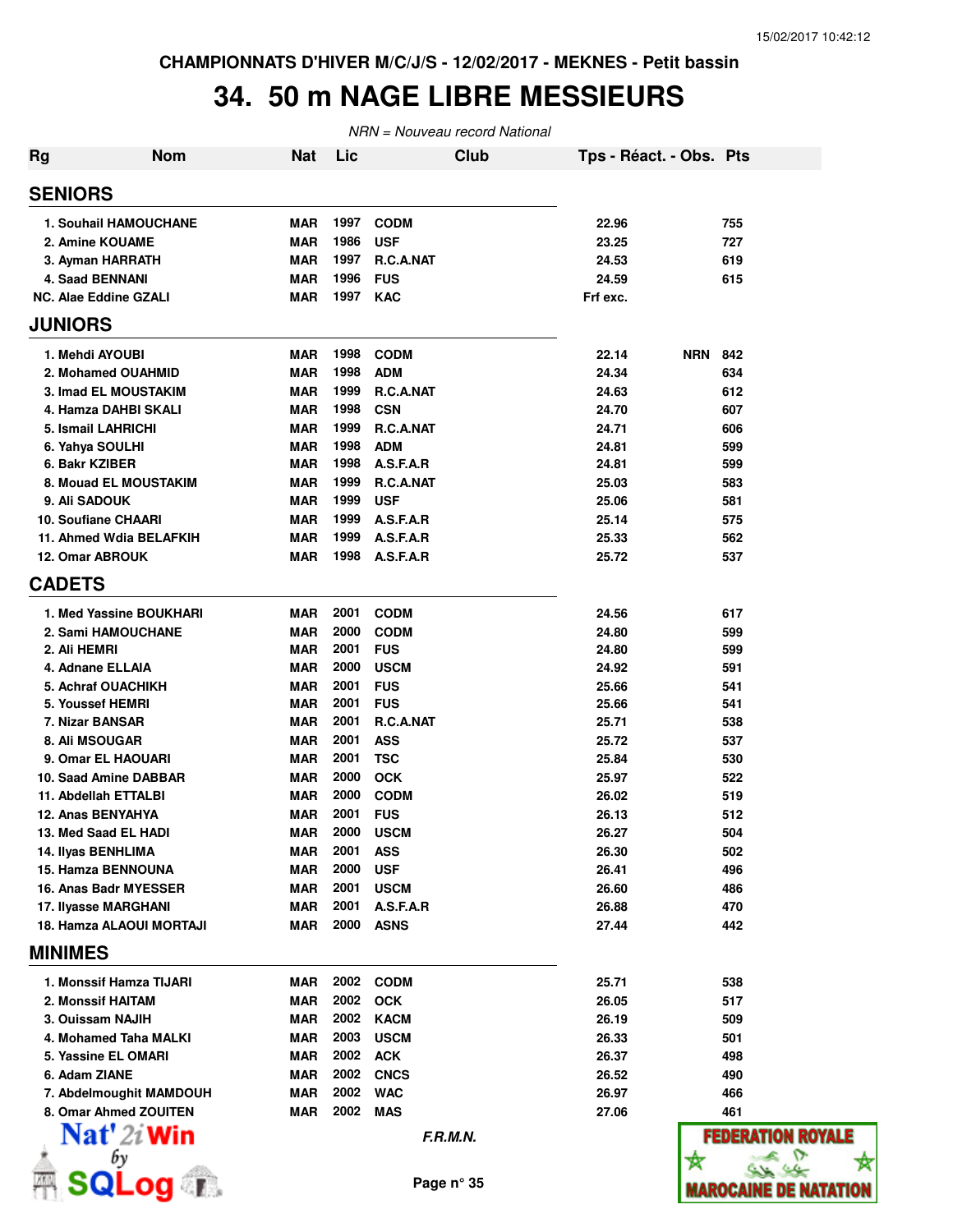### **34. 50 m NAGE LIBRE MESSIEURS**

| <b>Rg</b>      | <b>Nom</b>                    | <b>Nat</b> | Lic. | Club        | Tps - Réact. - Obs. Pts |     |
|----------------|-------------------------------|------------|------|-------------|-------------------------|-----|
| <b>MINIMES</b> |                               |            |      |             |                         |     |
|                | 8. Anir SADIQUI               | <b>MAR</b> | 2003 | <b>USCM</b> | 27.06                   | 461 |
|                | 10. Omar LEBIED               | <b>MAR</b> |      | 2002 CSN    | 27.44                   | 442 |
|                | 11. Walid DEQQAOUI            | <b>MAR</b> | 2003 | <b>USF</b>  | 27.50                   | 439 |
|                | 12. Adam SEDDOUK              | <b>MAR</b> | 2003 | <b>CODM</b> | 27.52                   | 438 |
|                | <b>13. Amine BENAMAR</b>      | <b>MAR</b> | 2002 | <b>CNN</b>  | 27.69                   | 430 |
|                | <b>14. Yasser ELMAMOUN</b>    | <b>MAR</b> | 2003 | <b>CODM</b> | 27.73                   | 428 |
|                | 15. Aymane MESLOUH            | <b>MAR</b> | 2002 | <b>ADM</b>  | 28.00                   | 416 |
|                | <b>NC. Oussama ELMAHBOUBI</b> | <b>MAR</b> | 2002 | <b>ADM</b>  | Frf exc.                |     |



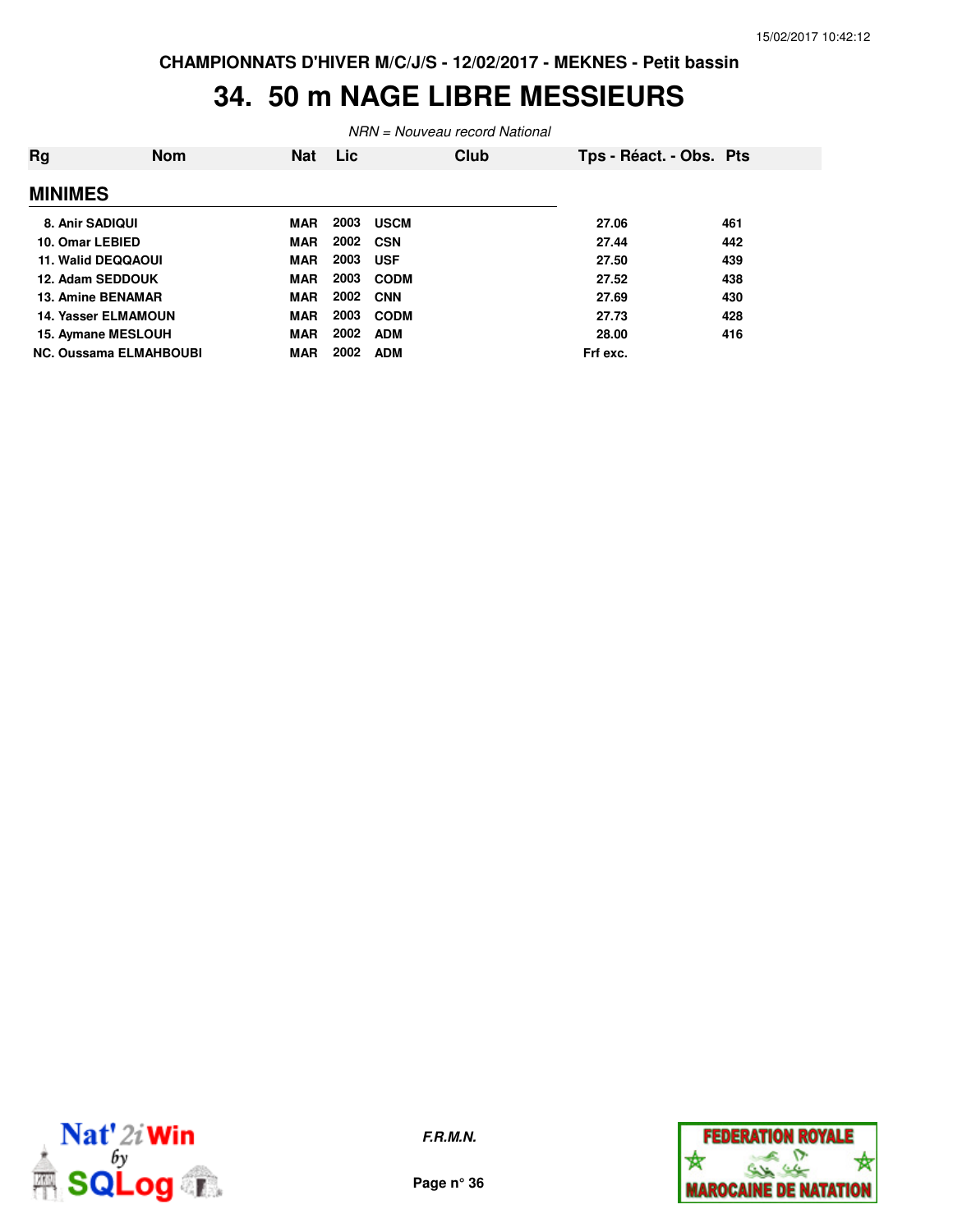### **35. 4 x 100 m 4 NAGES DAMES**

| Rg                                          | <b>Nom</b>                  | <b>Nat</b> | Lic  | Club        | Tps - Réact. - Obs. Pts |     |
|---------------------------------------------|-----------------------------|------------|------|-------------|-------------------------|-----|
| <b>CADETS</b>                               |                             |            |      |             |                         |     |
| 1. Kenza MSELLEK<br><b>Nadia EL HAOUARI</b> |                             | <b>MAR</b> | 2000 | <b>TSC</b>  | 4:44.17                 | 544 |
|                                             |                             | <b>MAR</b> | 2000 | <b>TSC</b>  |                         | 544 |
| <b>Hiba RMILI</b>                           |                             | <b>MAR</b> | 2000 | <b>TSC</b>  |                         | 544 |
| <b>Hajar RACHDI</b>                         |                             | <b>MAR</b> | 2000 | <b>TSC</b>  |                         | 544 |
| 2. Hiba FAHSI                               |                             | <b>MAR</b> | 2001 | <b>OCK</b>  | 4:52.69                 | 498 |
|                                             | <b>Mariam LAMGHARI</b>      | <b>MAR</b> | 2000 | <b>OCK</b>  |                         | 498 |
| <b>Doha FAHSI</b>                           |                             | <b>MAR</b> | 2001 | <b>OCK</b>  |                         | 498 |
|                                             | <b>Kaoutar KHALED</b>       | <b>MAR</b> | 2001 | <b>OCK</b>  |                         | 498 |
| <b>MINIMES</b>                              |                             |            |      |             |                         |     |
| 1. Kenza ZERAIDI                            |                             | <b>MAR</b> | 2002 | <b>CODM</b> | 4:54.13                 | 491 |
| <b>Hiba LAKNIT</b>                          |                             | <b>MAR</b> | 2002 | <b>CODM</b> |                         | 491 |
|                                             | <b>Oumayma ETTALBI</b>      | <b>MAR</b> | 2003 | <b>CODM</b> |                         | 491 |
|                                             | <b>Basma BOUDRAR</b>        | <b>MAR</b> | 2003 | <b>CODM</b> |                         | 491 |
| 2. Lina KHIYARA                             |                             | <b>MAR</b> | 2003 | R.C.A.NAT   | 5:07.03                 | 431 |
|                                             | <b>Lina RODRIGUEZ</b>       | <b>MAR</b> | 2002 | R.C.A.NAT   |                         | 431 |
|                                             | <b>Taghrid DAHBANI</b>      | <b>MAR</b> | 2003 | R.C.A.NAT   |                         | 431 |
| <b>Iness TAHIL</b>                          |                             | <b>MAR</b> | 2003 | R.C.A.NAT   |                         | 431 |
| 3. Rime BERRADA                             |                             | <b>MAR</b> | 2003 | <b>FUS</b>  | 5:14.25                 | 402 |
|                                             | <b>Yasmine NADIR</b>        | <b>MAR</b> | 2003 | <b>FUS</b>  |                         | 402 |
|                                             | <b>Ayat Allah EL ANOUAR</b> | <b>MAR</b> | 2002 | <b>FUS</b>  |                         | 402 |
|                                             | <b>Zaineb EL AZHARI</b>     | <b>MAR</b> | 2003 | <b>FUS</b>  |                         | 402 |
| 4. Imane KANDILI                            |                             | <b>MAR</b> | 2003 | <b>SNF</b>  | 5:39.41                 | 319 |
|                                             | <b>Douae MOUTAOUAKIL</b>    | <b>MAR</b> | 2003 | <b>SNF</b>  |                         | 319 |
|                                             | <b>Douae EL MOUJARRADE</b>  | <b>MAR</b> | 2003 | <b>SNF</b>  |                         | 319 |
| Aya ADIANNA                                 |                             | <b>MAR</b> | 2002 | <b>SNF</b>  |                         | 319 |



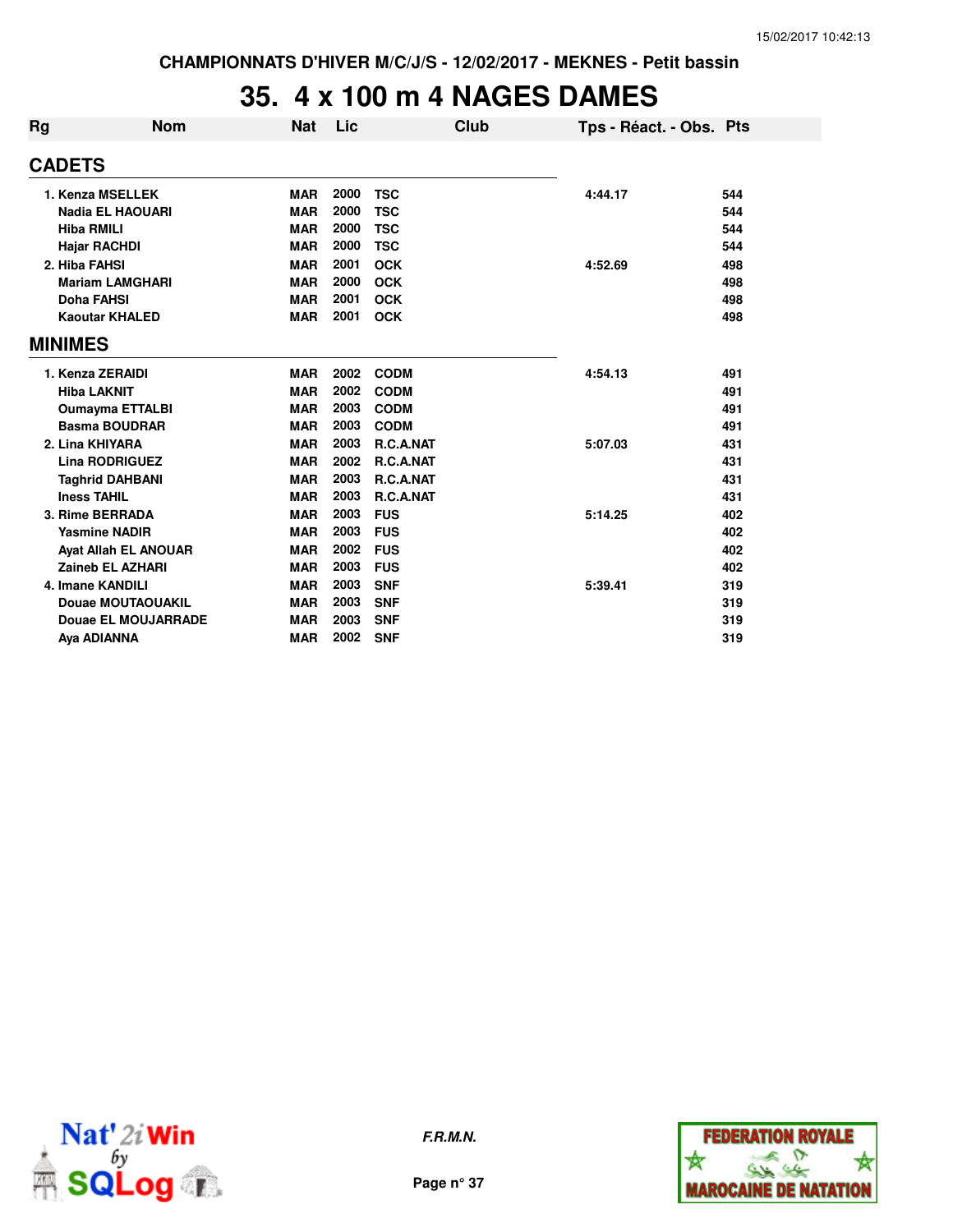### **36. 4 x 100 m 4 NAGES MESSIEURS**

| <b>Rg</b> | <b>Nom</b>                  | Nat        | Lic  |                  | <b>Club</b> | Tps - Réact. - Obs. Pts |            |                   |
|-----------|-----------------------------|------------|------|------------------|-------------|-------------------------|------------|-------------------|
|           | <b>SENIORS</b>              |            |      |                  |             |                         |            |                   |
|           | <b>1. Driss LAHRICHI</b>    | <b>MAR</b> | 1997 | <b>CODM</b>      |             | 3:47.77                 | <b>NRN</b> | 753               |
|           | <b>Ahmed Reda ENNAIM</b>    | <b>MAR</b> | 1996 | <b>CODM</b>      |             |                         |            | 753               |
|           | <b>Said SABER</b>           | <b>MAR</b> | 1995 | <b>CODM</b>      |             |                         |            | 753               |
|           | <b>Souhail HAMOUCHANE</b>   | <b>MAR</b> | 1997 | <b>CODM</b>      |             |                         |            | 753               |
|           | 2. Zouhair EL KHALFI        | <b>MAR</b> | 1993 | R.C.A.NAT        |             | 4:29.59                 |            | 454               |
|           | <b>Almehdi EL BOUHTOURI</b> | <b>MAR</b> | 1995 | <b>R.C.A.NAT</b> |             |                         |            | 454               |
|           | <b>Ayman HARRATH</b>        | <b>MAR</b> | 1997 | R.C.A.NAT        |             |                         |            | 454               |
|           | <b>Elmehdi HANINE</b>       | <b>MAR</b> | 1993 | R.C.A.NAT        |             |                         |            | 454               |
|           | <b>JUNIORS</b>              |            |      |                  |             |                         |            |                   |
|           | 1. Yahya SOULHI             | <b>MAR</b> | 1998 | <b>ADM</b>       |             | 4:12.76                 |            | 551               |
|           | Abdelkrim ESSABIHI EDDAFALI | <b>MAR</b> | 1999 | <b>ADM</b>       |             |                         |            | 551               |
|           | <b>Mohamed OUAHMID</b>      | <b>MAR</b> | 1998 | <b>ADM</b>       |             |                         |            | 551               |
|           | <b>Badr HASSOUNI</b>        | <b>MAR</b> | 1998 | <b>ADM</b>       |             |                         |            | 551               |
|           | <b>NC. Mehdi AYOUBI</b>     | <b>MAR</b> | 1998 | <b>CODM</b>      |             | Frf n.d.                |            |                   |
|           | <b>Khalil ISMAILI</b>       | <b>MAR</b> | 1998 | <b>CODM</b>      |             |                         |            |                   |
|           | <b>Omar NABOUCHE</b>        | <b>MAR</b> | 1999 | <b>CODM</b>      |             |                         |            |                   |
|           | <b>Hicham TIJARI</b>        | <b>MAR</b> | 1998 | <b>CODM</b>      |             |                         |            |                   |
|           | <b>NC. Ismail LAHRICHI</b>  | <b>MAR</b> | 1999 | R.C.A.NAT        |             | Dsq NI                  |            | 0                 |
|           | Imad EL MOUSTAKIM           | <b>MAR</b> | 1999 | R.C.A.NAT        |             |                         |            | 0                 |
|           | <b>Youssef BANSAR</b>       | <b>MAR</b> | 1998 | R.C.A.NAT        |             |                         |            | 0                 |
|           | <b>Mouad EL MOUSTAKIM</b>   | <b>MAR</b> | 1999 | <b>R.C.A.NAT</b> |             |                         |            | 0                 |
|           | <b>CADETS</b>               |            |      |                  |             |                         |            |                   |
|           | 1. El Mehdi SMOUNI          | <b>MAR</b> | 2000 | <b>CODM</b>      |             | 4:08.42                 |            | 580               |
|           | Abdeljabbar REGRAGUI        | <b>MAR</b> | 2001 | <b>CODM</b>      |             |                         |            | 580               |
|           | <b>Sami HAMOUCHANE</b>      | <b>MAR</b> | 2000 | <b>CODM</b>      |             |                         |            | 580               |
|           | <b>Med Yassine BOUKHARI</b> | <b>MAR</b> | 2001 | <b>CODM</b>      |             |                         |            | 580               |
|           | 2. Anas BENYAHYA            | <b>MAR</b> | 2001 | <b>FUS</b>       |             | 4:13.26                 |            | 548               |
|           | <b>Ahmed BENNANI</b>        | <b>MAR</b> | 2001 | <b>FUS</b>       |             |                         |            | 548               |
|           | <b>Youssef HEMRI</b>        | <b>MAR</b> | 2001 | <b>FUS</b>       |             |                         |            | 548               |
|           | Ali HEMRI                   | <b>MAR</b> | 2001 | <b>FUS</b>       |             |                         |            | 548               |
|           | 3. Mohamed Amine HARRABIDA  | <b>MAR</b> | 2000 | R.C.A.NAT        |             | 4:21.59                 |            | 497               |
|           | <b>Ahmed Yassine FLIYOU</b> | <b>MAR</b> | 2001 | R.C.A.NAT        |             |                         |            | 497               |
|           | <b>Adnane BADRANI</b>       | <b>MAR</b> | 2000 | R.C.A.NAT        |             |                         |            | 497               |
|           | <b>Nizar BANSAR</b>         | <b>MAR</b> | 2001 | R.C.A.NAT        |             |                         |            | 497               |
|           | <b>4. Driss BENCHEIKH</b>   | <b>MAR</b> | 2001 | <b>USF</b>       |             | 4:37.43                 |            | 417               |
|           | <b>Omar FILALI</b>          | <b>MAR</b> | 2001 | <b>USF</b>       |             |                         |            | 417               |
|           | <b>Hamza BENNOUNA</b>       | <b>MAR</b> | 2000 | <b>USF</b>       |             |                         |            | 417               |
|           | <b>Abdellah KHARKHACH</b>   | <b>MAR</b> | 2001 | <b>USF</b>       |             |                         |            | 417               |
|           | 5. Ziad LAHLOU              | <b>MAR</b> | 2001 | <b>USCM</b>      |             | 4:47.46                 |            | 374               |
|           | <b>Med Saad EL HADI</b>     | <b>MAR</b> | 2000 | <b>USCM</b>      |             |                         |            | 374               |
|           | Ali MOKHTARI                | <b>MAR</b> | 2001 | <b>USCM</b>      |             |                         |            | 374               |
|           | <b>Anas Badr MYESSER</b>    | <b>MAR</b> | 2001 | <b>USCM</b>      |             |                         |            | 374               |
|           | <b>MINIMES</b>              |            |      |                  |             |                         |            |                   |
|           | 1. Adam SEDDOUK             | <b>MAR</b> | 2003 | <b>CODM</b>      |             | 4:41.20                 |            | 400               |
|           | <b>Monssif Hamza TIJARI</b> | <b>MAR</b> | 2002 | <b>CODM</b>      |             |                         |            | 400               |
|           | Zakariae AMALI              | <b>MAR</b> | 2003 | <b>CODM</b>      |             |                         |            | 400               |
|           | <b>Yasser ELMAMOUN</b>      | MAR        | 2003 | <b>CODM</b>      |             |                         |            | 400               |
|           | $\mathbf{Nat}'$ 2i Win      |            |      | F.R.M.N.         |             |                         |            | <b>FEDERATION</b> |